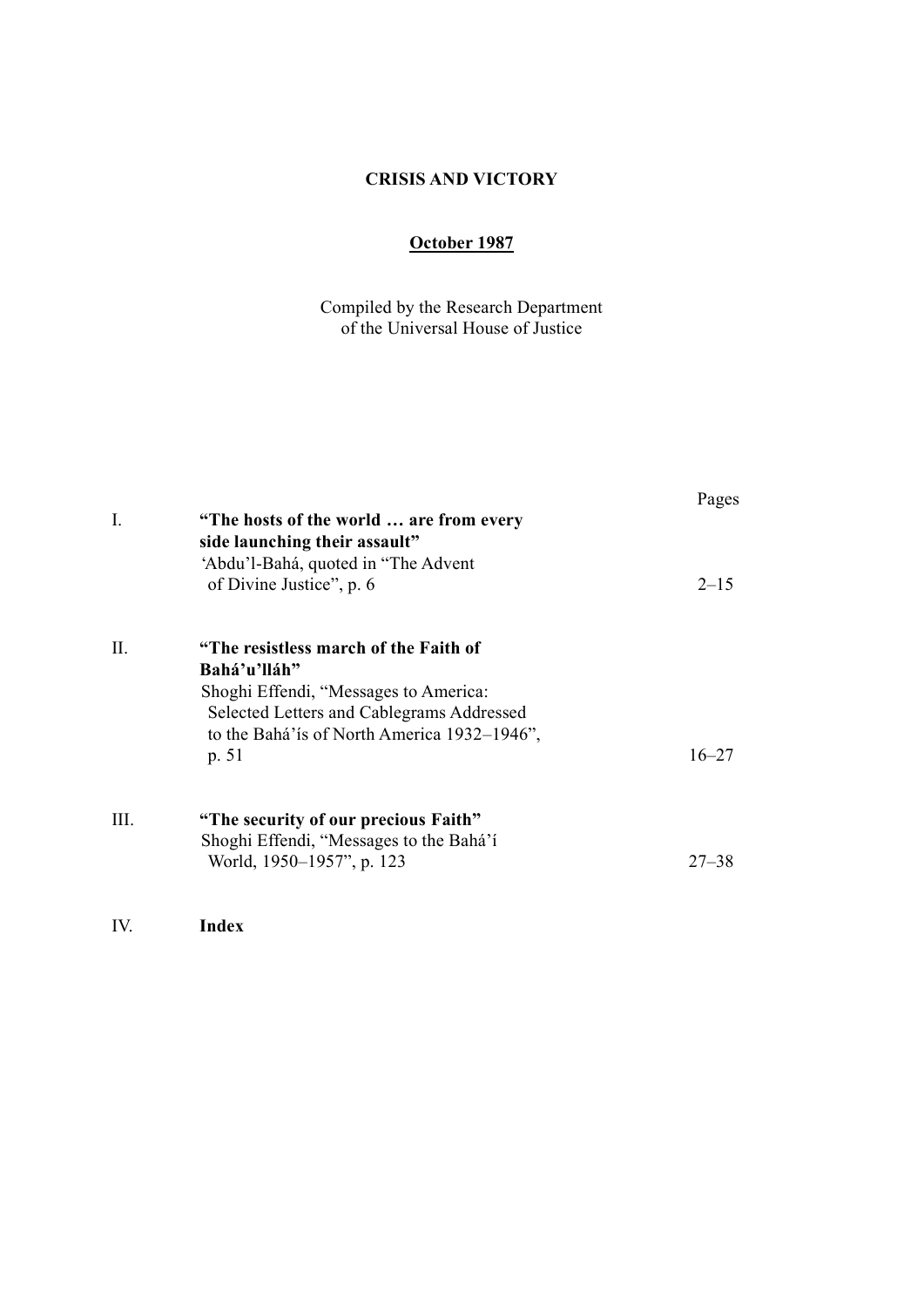I. **"The hosts of the world … are from every side launching their assault"** ('Abdu'l-Bahá, cited in "The Advent of Divine Justice", p. 6)

# **EXTRACTS FROM THE WRITINGS OF BAHÁ'U'LLÁH**

In the beginning of every Revelation adversities have prevailed, which later on have been turned into great prosperity.

> (Cited in Shoghi Effendi, "The Advent of Divine Justice" (Wilmette: Bahá'í Publishing Trust, 1984), p. 82) **[1]**

Consider the former generations. Witness how every time the Day Star of Divine bounty hath shed the light of His Revelation upon the world, the people of His Day have arisen against Him, and repudiated His truth. They who were regarded as the leaders of men have invariably striven to hinder their followers from turning unto Him Who is the Ocean of God's limitless bounty….

Thou hast known how grievously the Prophets of God, His Messengers and Chosen Ones, have been afflicted. Meditate a while on the motive and reason which have been responsible for such a persecution. At no time, in no Dispensation, have the Prophets of God escaped the blasphemy of their enemies, the cruelty of their oppressors, the denunciation of the learned of their age, who appeared in the guise of uprightness and piety. Day and night they passed through such agonies as none can ever measure, except the knowledge of the one true God, exalted be His glory.

> ("Gleanings from the Writings of Bahá'u'lláh", rev. ed. (Wilmette: Bahá'í Publishing Trust, 1983), sec. 23, pp. 56–58) **[2]**

Know ye that trials and tribulations have, from time immemorial, been the lot of the chosen Ones of God and His beloved, and such of His servants as are detached from all else but Him, they whom neither merchandise nor traffic beguile from the remembrance of the Almighty, they that speak not till He hath spoken, and act according to His commandment. Such is God's method carried into effect of old, and such will it remain in the future…. ("Gleanings from the Writings of Bahá'u'lláh", sec. 64, p. 129) **[3]**

By My life! Mine heart groaneth and mine eyes weep sore for the Cause of God and for them that understand not what they say and imagine what they cannot comprehend. ("Gleanings from the Writings of Bahá'u'lláh", sec. 100, p. 203) **[4]**

And if a nightingale<sup>1</sup> soar upward from the clay of self and dwell in the rose bower of the heart, and in Arabian melodies and sweet Íránian songs recount the mysteries of God—a single word of which quickeneth to fresh, new life the bodies of the dead, and bestoweth the Holy Spirit upon the moldering bones of this existence—thou wilt behold a thousand claws of envy, a myriad beaks of rancor hunting after Him and with all their power intent upon His death….

<sup>1</sup> This refers to Bahá'u'lláh's own Manifestation.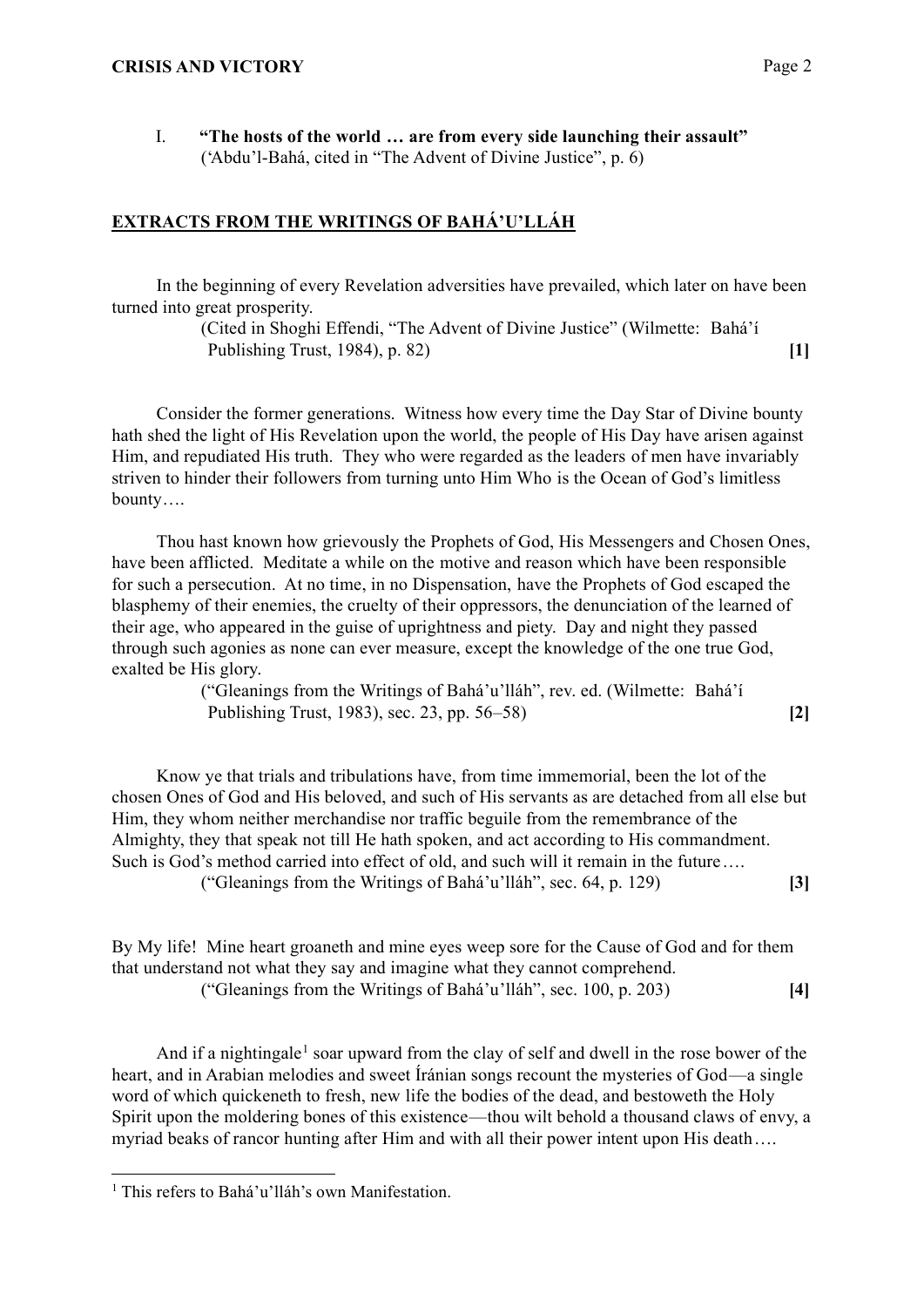O My friend! Many a hound pursueth this gazelle of the desert of oneness; many a talon claweth at this thrush of the eternal garden. Pitiless ravens do lie in wait for this bird of the heavens of God, and the huntsman of envy stalketh this deer of the meadow of love.

> ("The Seven Valleys and the Four Valleys" (Wilmette: Bahá'í Publishing Trust, 1986), p. 20; p. 41) **[5]**

It is clear and evident that whenever the Manifestations of Holiness were revealed, the divines of their day have hindered the people from attaining unto the way of truth. To this testify the records of all the scriptures and heavenly books. Not one Prophet of God was made manifest Who did not fall a victim to the relentless hate, to the denunciation, denial, and execration of the clerics of His day! …

… We foresee that in every city people will arise to suppress the Blessed Beauty, that the companions of that Lord of being and ultimate Desire of all men will flee from the face of the oppressor and seek refuge from him in the wilderness, whilst others will resign themselves and, with absolute detachment, will sacrifice their lives in His path....

("Kitáb-i-Íqán", 2nd. ed. (Wilmette: Bahá'í Publishing Trust, 1983), pp. 165–166; p. 248) **[6]**

# **EXTRACTS FROM THE WRITINGS AND UTTERANCES OF 'ABDU'L-BAHÁ**

The prestige of the Faith of God has immensely increased. Its greatness is now manifest. The day is approaching when it will have cast a tremendous tumult in men's hearts. Rejoice, therefore, O denizens of America, rejoice with exceeding gladness!

> (Cited in Shoghi Effendi, "The World Order of Bahá'u'lláh: Selected Letters", rev. ed. (Wilmette: Bahá'í Publishing Trust, 1982), p. 79) **[7]**

In these days the Cause of God, the world over, is fast growing in power and, day by day, is spreading further and further to the utmost bounds of the earth. Its enemies, therefore, from all the kindreds and peoples of the world, are growing aggressive, malevolent, envious and bitterly hostile. It is incumbent upon the loved ones of God to exercise the greatest care and prudence in all things, whether great or small, to take counsel together and unitedly resist the onslaught of the stirrers up of strife and the movers of mischief….

> ("Selections from the Writings of 'Abdu'l-Bahá" [rev. ed.] (Haifa: Bahá'í World Centre, 1982), sec. 194, p. 233) **[8]**

O thou exalted bough of the divine Lote-Tree! … When thou art disdained and rejected by the wicked doers be not cast down; and at the power and stiff-neckedness of the presumptuous be neither vexed nor sick at heart; for such is the way of heedless souls, from time out of mind. "O the misery of men! No Messenger cometh unto them but they laugh Him to scorn!"<sup>2</sup>

Indeed, the attacks and the obstructiveness of the ignorant but cause the Word of God to be exalted, and spread His signs and tokens far and wide. Were it not for this opposition by the

<sup>2</sup> Qur'án 36:29.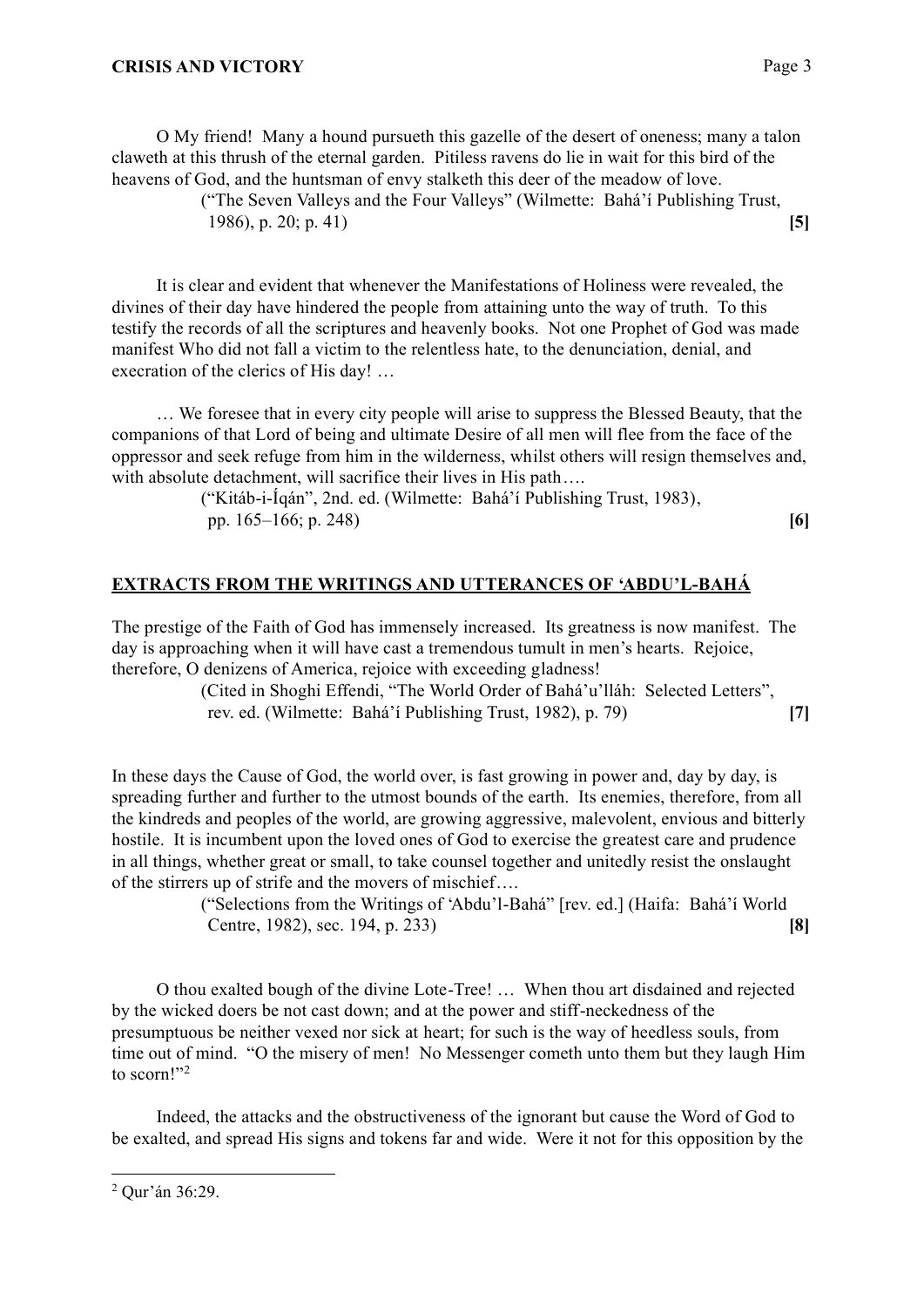disdainful, this obduracy of the slanderers, this shouting from the pulpits, this crying and wailing of great and small alike, these accusations of unbelief levelled by the ignorant, this uproar from the foolish—how could news of the advent of the Primal Point and the bright dawning of the Day-Star of Bahá ever have reached to east and west? How else could the planet have been rocked from pole to pole? How else could Persia have become the focal point of scattering splendours, and Asia Minor the radiating heart of the beauty of the Lord? However else could the flame of the Manifestation have spread into the south? By what means could the cries of God have been heard in the far north? How else could His summons have been heard in the continents of America and of Africa the dark? How else could the cock-crow of Heaven have penetrated those ears? How else could the sweet parrots of India have come upon this sugar, or nightingales have lifted up their warblings out of the land of 'Iráq? What else could set the east and west to dancing, how else could this Consecrated Spot become the throne of the Beauty of God? How else could Sinai behold this burning brightness, how could the Advent's flame adorn that mount? How else could the Holy Land be made the footstool of God's beauty, and the holy vale of Towa<sup>3</sup> become the site of excellence and grace, the sacred spot where Moses put off His shoes? How could the breaths of heaven be carried across the Vale of Holiness, how could the sweet-scented, airy streams that blow out of the Abhá gardens ever be perceived by those that dwell on the Verdant Isle? How else could the pledges of the Prophets, the joyous tidings of the holy Seers of old, the stirring promises given unto this Sacred Place by the Manifestations of God, ever have been fulfilled?

… All these blessings and bestowals, the very means of proclaiming the Faith, have come about through the scorn of the ignorant, the opposition of the foolish, the stubbornness of the dull-witted, the violence of the aggressor. Had it not been for these things, the news of the Báb's advent would not, to this day, have reached even into lands hard by. Wherefore we should never grieve over the blindness of the unwitting, the attacks of the foolish, the hostility of the low and base, the heedlessness of the divines, the charges of infidelity brought against us by the empty of mind. Such too was their way in ages past, nor would it be thus if they were of those who know; but they are benighted, and they come not close to understanding what is told them.<sup>4</sup>

("Selections from the Writings of 'Abdu'l-Bahá", sec. 195, pp. 234–236) **[9]**

… the friends in the West will unquestionably have their share of the calamities befalling the friends in the East. It is inevitable that, walking the pathway of Bahá'u'lláh, they too will become targets for persecution by the oppressors….

Now ye, as well, must certainly become my partners to some slight degree, and accept your share of tests and sorrows. But these episodes shall pass away, while that abiding glory and eternal life shall remain unchanged forever. Moreover, these afflictions shall be the cause of great advancement.

("Selections from the Writings of 'Abdu'l-Bahá", sec. 196, pp. 238–239) **[10]**

This day the powers of all the leaders of religion are directed towards the dispersion of the congregation of the All-Merciful, and the shattering of the Divine Edifice. The hosts of the world, whether material, cultural or political are from every side launching their assault, for the

<sup>3</sup> Qur'án 20:12. Also referred to as the "Sacred Vale".

<sup>4</sup> cf. Qur'án 4:80.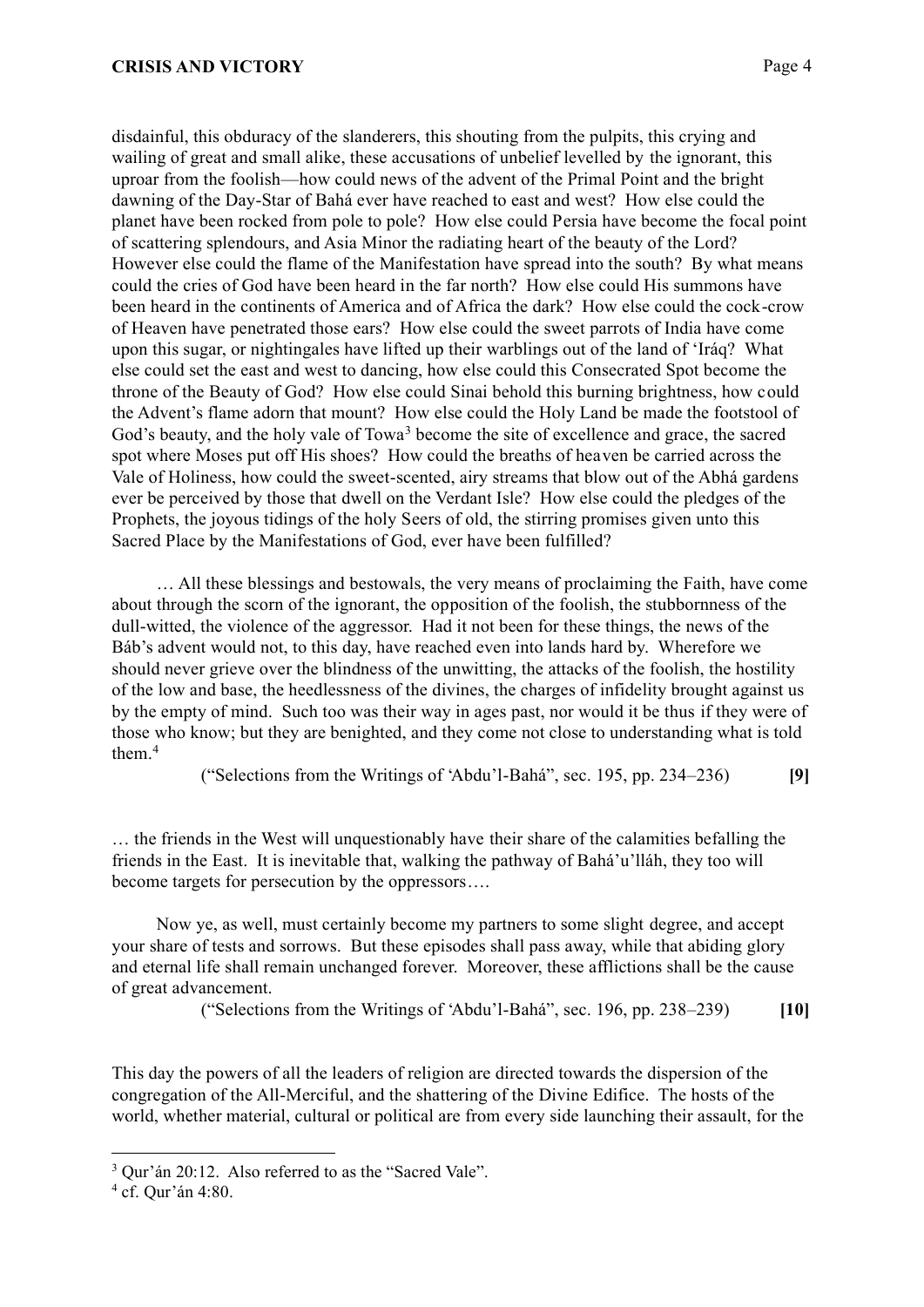Cause is great, very great. Its greatness is, in this day, clear and manifest to men's eyes. It is therefore incumbent upon all who have come within the shade of the protecting wing of God's gracious providence to evince, by His divine and merciful assistance, such conspicuous steadfastness and firmness as will arrest the gaze and astound the minds of all.

At the time of the ascension of the Spirit (Jesus Christ), the company of those who accepted the new Revelation numbered no more than a few souls. So intense was the alarm and perturbation to which that event gave rise that, for a time, these souls were quite overcome by their agitation and confusion. Then, a few days later, a woman by the name of Mary Magdalene arose, and, by her own example, instilled into them a constancy and firmness which enabled them to arise for the propagation of the Word of God. Although to outward seeming they were no more than fishermen and dyers, yet, through the holy confirmations of the Cause of God, they carried the divine fragrances far and wide, sweetening the breaths of all who inhaled their fragrance and bringing new life to every understanding heart.

Take courage, then, O ye trusted friends of God, from the appearance of this mighty and all-swaying power, which was like unto a spirit that permeated the body of the world, making it vibrant with its pulse, and causing the pillars of idolatry to shake and tremble.

> (The first three sentences are from Shoghi Effendi's translation cited in "The Advent of Divine Justice", p. 6. The remainder of the extract is newly translated from the Persian.) **[11]**

… a large multitude of people will arise against you, showing oppression, expressing contumely and derision, shunning your society, and heaping upon you ridicule. However, the Heavenly Father will illumine you to such an extent that, like unto the rays of the sun, you shall scatter the dark clouds of superstition, shine gloriously in the midst of Heaven and illumine the face of the earth. You must make firm the feet at the time when these trials transpire, and demonstrate forbearance and patience. You must withstand them with the utmost love and kindness; consider their oppression and persecution as the caprice of children, and do not give any importance to whatever they do. For at the end the illumination of the Kingdom will overwhelm the darkness of the world and the exaltation and grandeur of your station will become apparent and manifest…. Rest ye assured.

> (Cited in "Bahá'í News" ["Star of the West"], vol. 1, no. 10 (8 September 1910), pp. 1–2) **[12]**

Erelong the wicked-doers in that land will arise to heap denunciations upon the true believers, and vent their spite upon the company of the faithful. Each day they will inflict a galling wound, each hour a stunning blow. Rebuking the friends for the love they bear Bahá'u'lláh and 'Abdu'l-Bahá, they will consider justified their denunciations, their scorn and malice, and spare no effort to do the friends whatever injury it lieth within their power to inflict. Such conduct is at one with the modes and practices of the people aforetime: in bygone centuries, in the days of the appearance of the holy Manifestations, the people acted in just this manner; and now, in these days, it is inevitable that they will repeat such actions, nay, act with greater perversity than before…. Hence it is certain that thou wilt be afflicted with adversities, tests and injuries for the sake of the Blessed Beauty; yet these afflictions shall be the purest bounties and bestowals, and a token of thy acceptance at the Divine Threshold.

(From a Tablet—translated from the Persian) **[13]**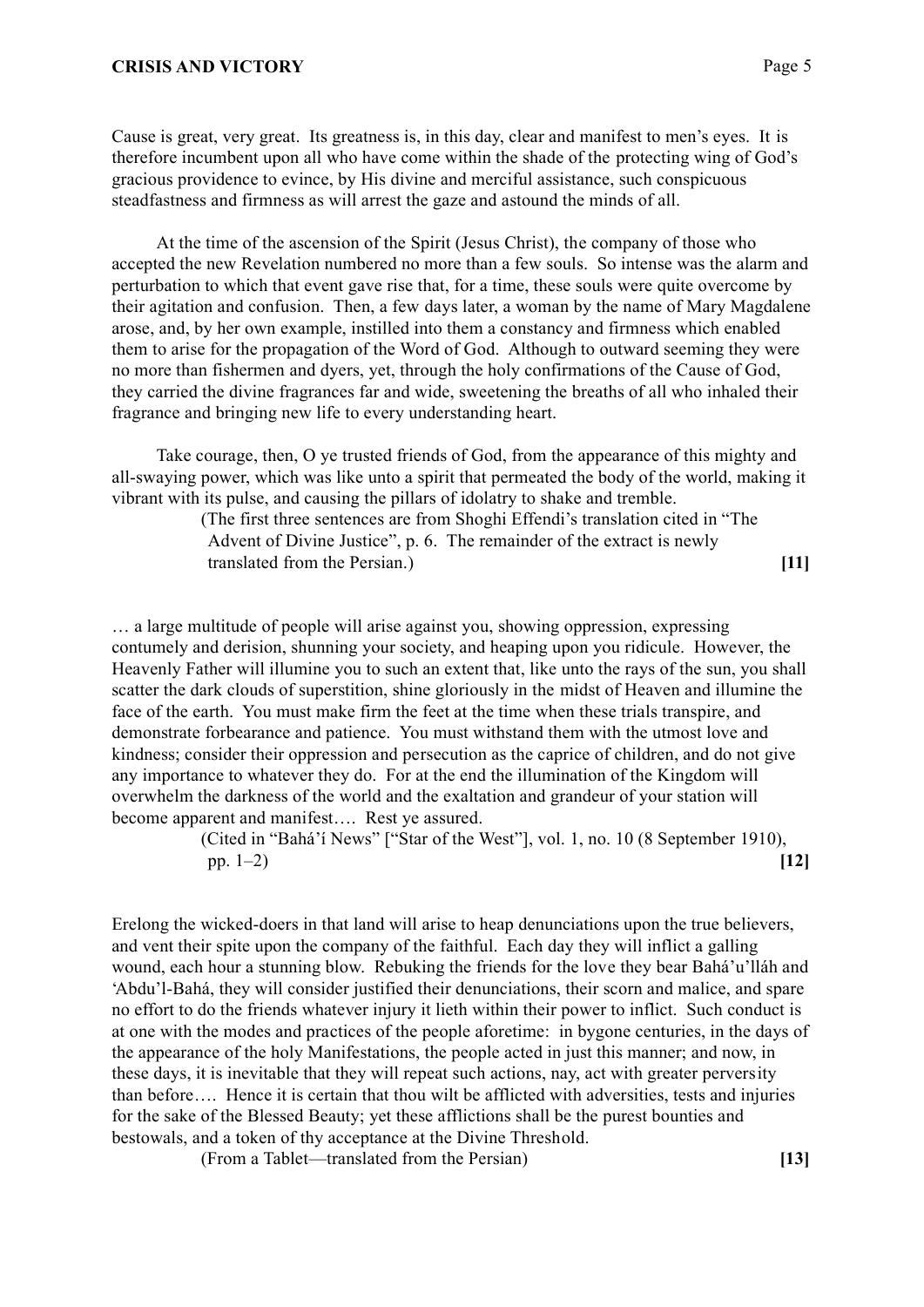But after I leave, some people may arise in opposition, heaping persecutions upon you in their bitterness, and in the newspapers there may be articles published against the Cause. Rest ye in the assurance of firmness. Be well poised and serene, remembering that this is only as the harmless twittering of sparrows and that it will soon pass away....

… Therefore, my purpose is to warn and strengthen you against accusations, criticisms, revilings and derision in newspaper articles or other publications. Be not disturbed by them. They are the very confirmation of the Cause, the very source of upbuilding to the Movement. May God confirm the day when a score of ministers of the churches may arise and with bared heads cry at the top of their voices that the Bahá'ís are misguided. I would like to see that day, for that is the time when the Cause of God will spread. Bahá'u'lláh has pronounced such as these the couriers of the Cause. They will proclaim from pulpits that the Bahá'ís are fools, that they are a wicked and unrighteous people, but be ye steadfast and unwavering in the Cause of God. They will spread the message of Bahá'u'lláh.

> ("The Promulgation of Universal Peace: Talks Delivered by 'Abdu'l-Bahá during His Visit to the United States and Canada in 1912", 2nd ed. (Wilmette: Bahá'í Publishing Trust, 1982), pp. 428–430) **[14]**

# **EXTRACTS FROM THE WRITINGS OF SHOGHI EFFENDI**

I am however assured and sustained by the conviction, never dimmed in my mind, that whatsoever comes to pass in the Cause of God, however disquieting in its immediate effects, is fraught with infinite Wisdom and tends ultimately to promote its interests in the world. Indeed, our experiences of the distant past, as well as of recent events, are too numerous and varied to permit of any misgiving or doubt as to the truth of this basic principle—a principle which throughout the vicissitudes of our sacred mission in this world we must never disregard or forget….

True, the Cause as every other movement has its own obstacles, complications and unforeseen difficulties, but unlike any other human organization it inspires a spirit of Faith and Devotion which can never fail to induce us to make sincere and renewed efforts to face these difficulties and smooth any differences that may and must arise.

> (From a letter dated 23 December 1922 to the National Spiritual Assembly of the United States and Canada, published in "Bahá'í Administration: Selected Messages 1922–1932" [rev. ed.], (Wilmette: Bahá'í Publishing Trust, 1980), pp. 27–28) **[15]**

On one hand the remarkable revelations of the Beloved's Will and Testament, so amazing in all its aspects, so emphatic in its injunctions, have challenged and perplexed the keenest minds, whilst the ever-increasing confusion of the world, threatened as never before with disruptive forces, fierce rivalries, fresh commotions and grave disorder, have wellnigh overwhelmed the heart and damped the zeal of even the most enthusiastic believer in the destiny of mankind.

And yet, how often we seem to forget the clear and repeated warnings of Our beloved Master, Who, in particular during the concluding years of His mission on earth, laid stress on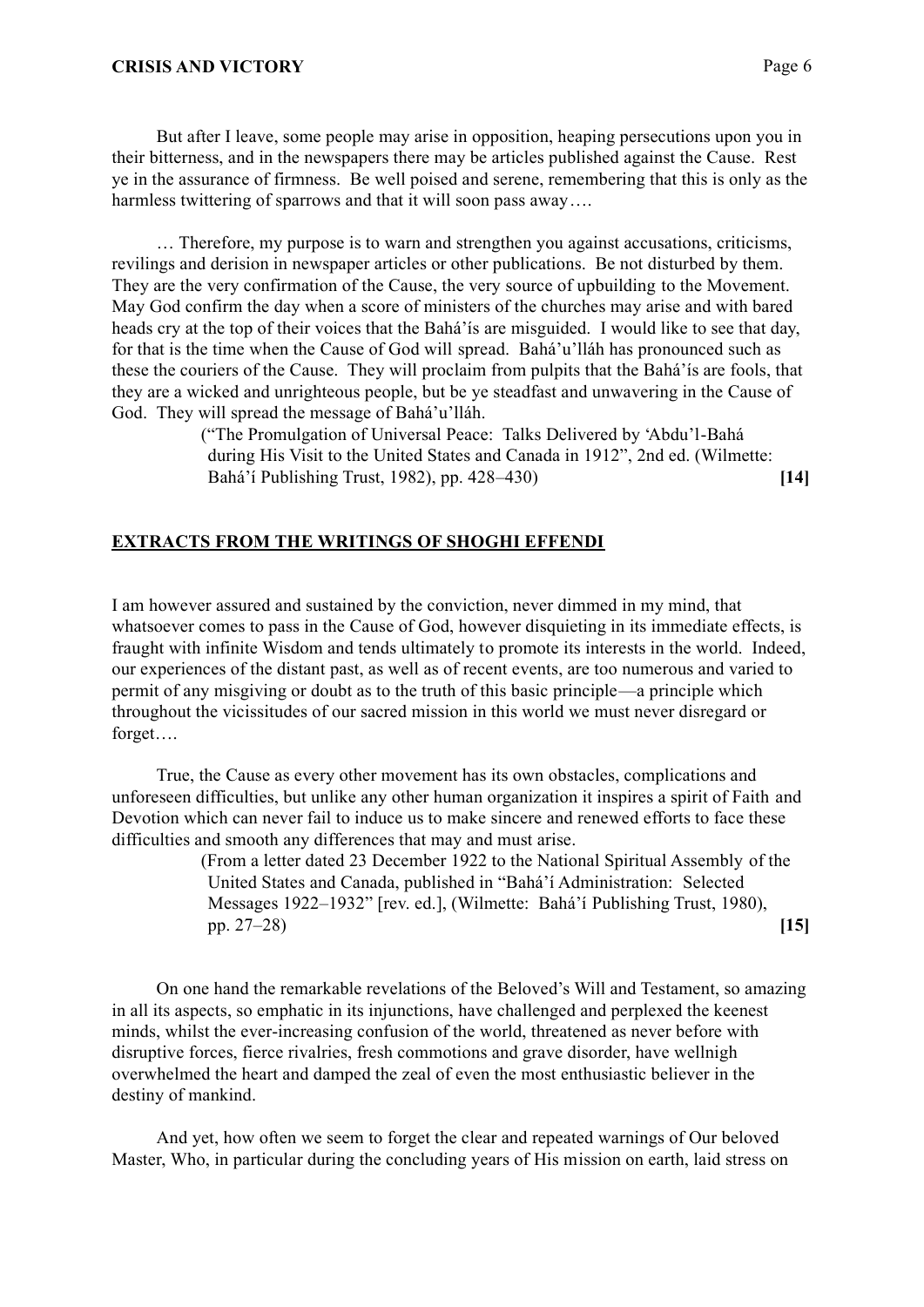the "severe mental tests" that would inevitably sweep over His loved ones of the West—tests that would purge, purify and prepare them for their noble mission in life.

> (From a letter dated 14 November 1923 to the Bahá'ís of the United States and Canada, published in "Bahá'í Administration", p. 50) **[16]**

That the Cause of God should in the days to come witness many a challenging hour and pass through critical stages in preparation for the glories of its promised ascendancy in the New World has been time and again undeniably affirmed by our departed Master, and is abundantly proved to us all by its heroic past and turbulent history….

> (From a letter dated 23 February 1924 to the Bahá'ís of America, published in "Bahá'í Administration", pp. 60–61) **[17]**

We cannot believe that as the Movement grows in strength, in authority and in influence, the perplexities and the sufferings it has had to contend with in the past will correspondingly decrease and vanish. Nay, as it grows from strength to strength, the fanatical defendants of the strongholds of Orthodoxy, whatever be their denomination, realizing the penetrating influence of this growing Faith, will arise and strain every nerve to extinguish its light and discredit its name….

> (From a letter dated 12 February 1927 to the Bahá'ís of the West, published in "Bahá'í Administration", p. 123) **[18]**

For let every earnest upholder of the Cause of Bahá'u'lláh realize that the storms which this struggling Faith of God must needs encounter, as the process of the disintegration of society advances, shall be fiercer than any which it has already experienced. Let him be aware that so soon as the full measure of the stupendous claim of the Faith of Bahá'u'lláh comes to be recognized by those time-honoured and powerful strongholds of orthodoxy, whose deliberate aim is to maintain their stranglehold over the thoughts and consciences of men, this infant Faith will have to contend with enemies more powerful and more insidious than the cruellest torturemongers and the most fanatical clerics who have afflicted it in the past. What foes may not in the course of the convulsions that shall seize a dying civilization be brought into existence, who will reinforce the indignities which have already been heaped upon it!

We have only to refer to the warnings uttered by 'Abdu'l-Bahá in order to realize the extent and character of the forces that are destined to contest with God's holy Faith. In the darkest moments of His life, under 'Abdu'l-Ḥamíd's regime, when He stood ready to be deported to the most inhospitable regions of Northern Africa, and at a time when the auspicious light of the Bahá'í Revelation had only begun to break upon the West, He, in His parting message to the cousin of the Báb, uttered these prophetic and ominous words: "HOW GREAT, HOW VERY GREAT IS THE CAUSE! HOW VERY FIERCE THE ONSLAUGHT OF ALL THE PEOPLES AND KINDREDS OF THE EARTH! ERE LONG SHALL THE CLAMOUR OF THE MULTITUDE THROUGHOUT AFRICA, THROUGHOUT AMERICA, THE CRY OF THE EUROPEAN AND OF THE TURK, THE GROANING OF INDIA AND CHINA, BE HEARD FROM FAR AND NEAR. ONE AND ALL THEY SHALL ARISE WITH ALL THEIR POWER TO RESIST HIS CAUSE. THEN SHALL THE KNIGHTS OF THE LORD, ASSISTED BY HIS GRACE FROM ON HIGH, STRENGTHENED BY FAITH, AIDED BY THE POWER OF UNDERSTANDING, AND REINFORCED BY THE LEGIONS OF THE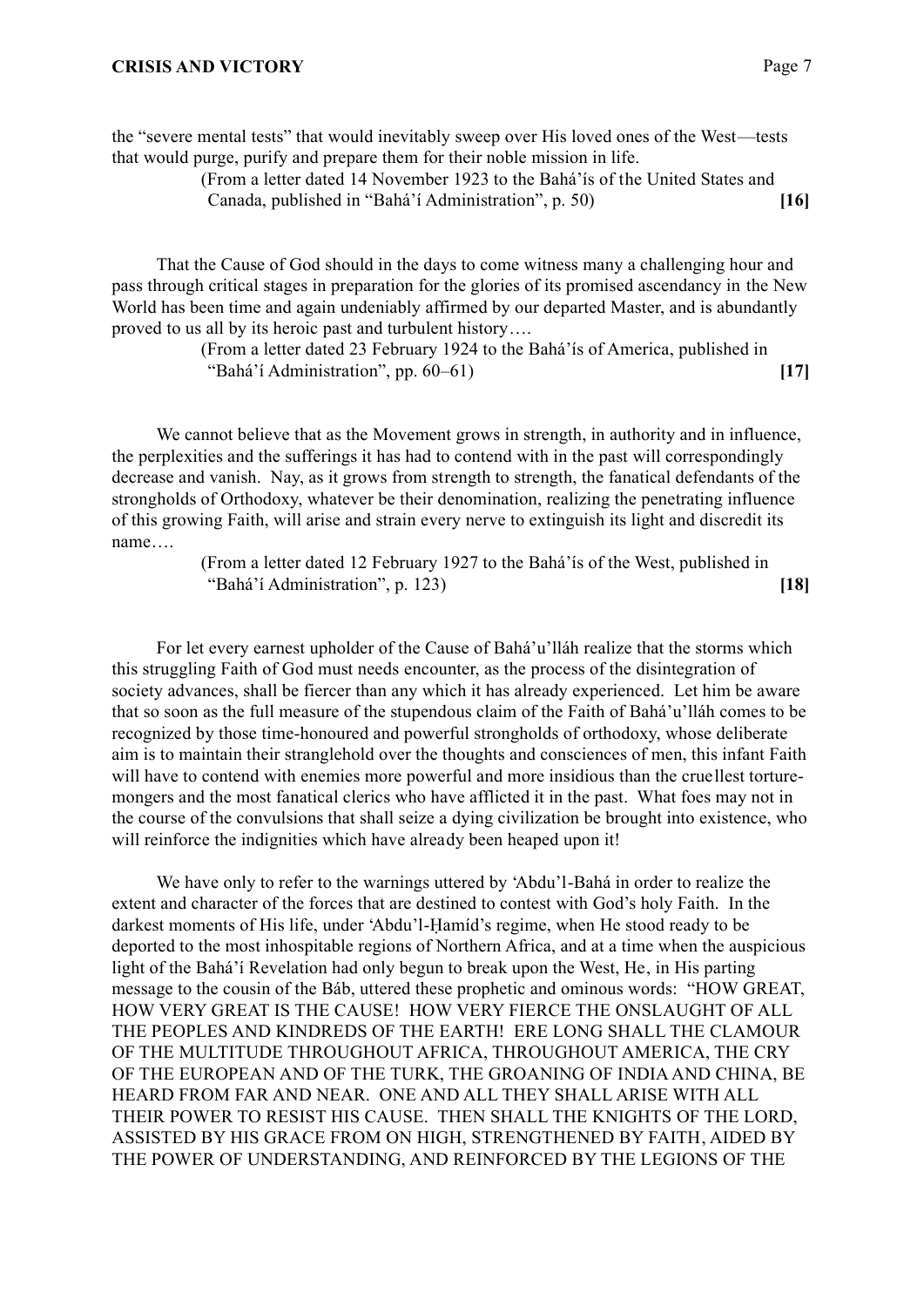#### COVENANT, ARISE AND MAKE MANIFEST THE TRUTH OF THE VERSE: 'BEHOLD THE CONFUSION THAT HATH BEFALLEN THE TRIBES OF THE DEFEATED!'"

Stupendous as is the struggle which His words foreshadow, they also testify to the complete victory which the upholders of the Greatest Name are destined eventually to achieve. Peoples, nations, adherents of divers faiths, will jointly and successively arise to shatter its unity, to sap its force, and to degrade its holy name. They will assail not only the spirit which it inculcates, but the administration which is the channel, the instrument, the embodiment of that spirit. For as the authority with which Bahá'u'lláh has invested the future Bahá'í Commonwealth becomes more and more apparent, the fiercer shall be the challenge which from every quarter will be thrown at the verities it enshrines.

> (From a letter dated 21 March 1930 to the Bahá'ís of the West, published in "The World Order of Bahá'u'lláh", pp. 17–18) **[19]**

The separation that has set in between the institutions of the Bahá'í Faith and the Islamic ecclesiastical organizations that oppose it—a movement that has originated in Egypt and is now spreading steadily throughout the Middle East, and will in time communicate its influence to the West—imposes upon every loyal upholder of the Cause the obligation of refraining from any word or action that might prejudice the position which our enemies have, in recent years and of their own accord, proclaimed and established. This historic development, the beginnings of which could neither be recognized nor even anticipated in the years immediately preceding 'Abdu'l-Bahá's passing, may be said to have signalized the Formative Period of our Faith and to have paved the way for the consolidation of its Administrative Order. As this movement gains momentum, as it receives added impetus from the attitude and future action of the civil authorities in Persia, it will inevitably manifest its repercussions in the West and will rouse the leaders of the Church and finally the civil authorities to challenge the claims and eventually to recognize the independent status of the Religion of Bahá'u'lláh…. Our adversaries in the East have initiated the struggle. Our future opponents in the West will, in their turn, arise and carry it a stage further. Ours is the duty, in anticipation of this inevitable contest, to uphold unequivocally and with undivided loyalty the integrity of our Faith and demonstrate the distinguishing features of its divinely appointed institutions.

> (From a letter dated 15 June 1935 to the National Spiritual Assembly of the United States and Canada, published in "Messages to America: Selected Letters and Cablegrams Addressed to the Bahá'ís of North America, 1932–1946" (Wilmette: Bahá'í Publishing Committee, 1947), pp. 4–5) **[20]**

That the forces of irreligion, of a purely materialistic philosophy, of unconcealed paganism have been unloosed, are now spreading, and, by consolidating themselves, are beginning to invade some of the most powerful Christian institutions of the western world, no unbiased observer can fail to admit. That these institutions are becoming increasingly restive, that a few among them are already dimly aware of the pervasive influence of the Cause of Bahá'u'lláh, that they will, as their inherent strength deteriorates and their discipline relaxes, regard with deepening dismay the rise of His New World Order, and will gradually determine to assail it, that such an opposition will in turn accelerate their decline, few, if any, among those who are attentively watching the progress of His Faith would be inclined to question...

This menace of secularism that has attacked Islám and is undermining its remaining institutions, that has invaded Persia, has penetrated into India, and raised its triumphant head in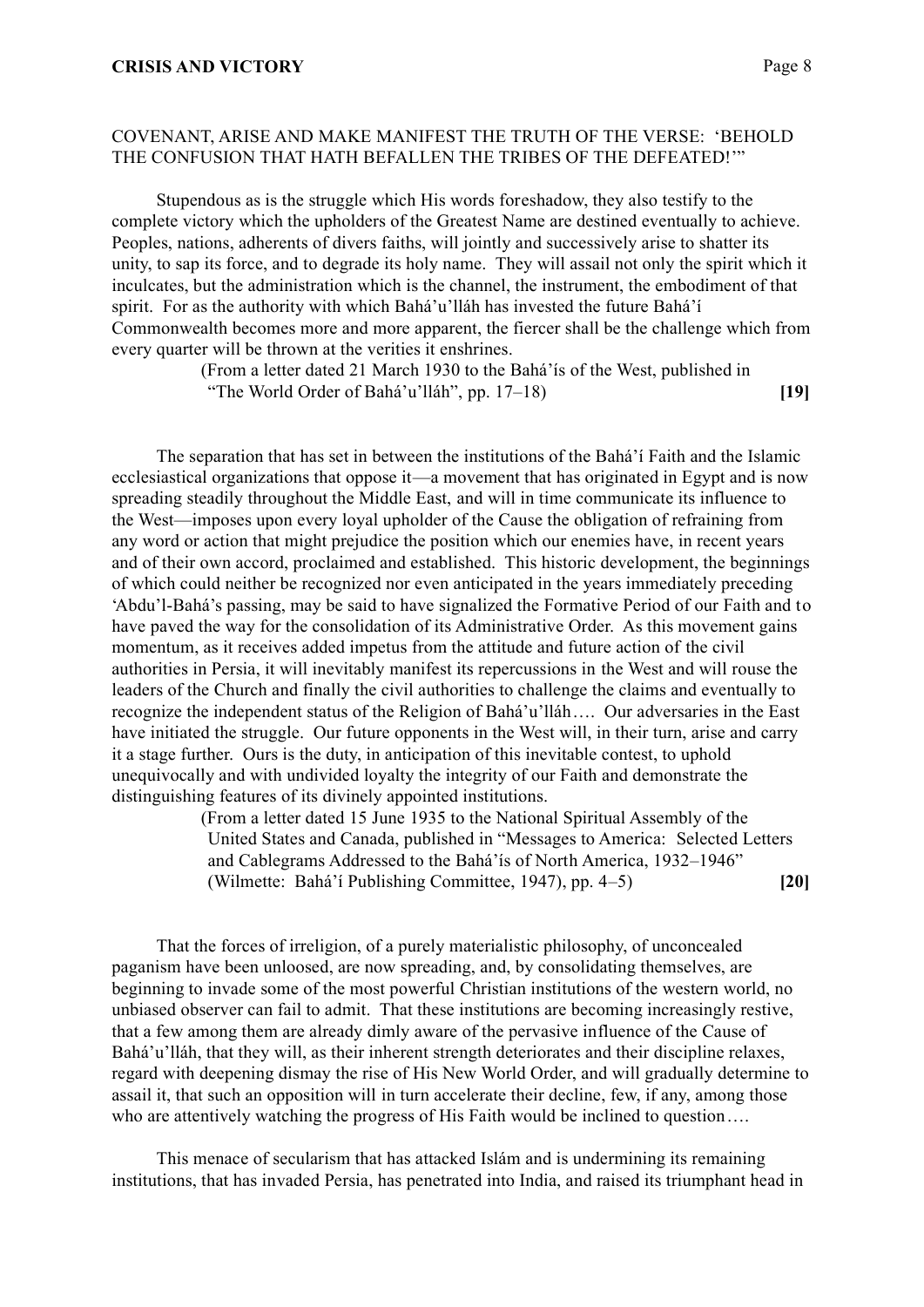Turkey, has already manifested itself in both Europe and America, and is, in varying degrees, and under various forms and designations, challenging the basis of every established religion….

(From a letter dated 11 March 1936 to the Bahá'ís of the West, published in "The World Order of Bahá'u'lláh", pp. 180–181) **[21]**

Pregnant indeed are the years looming ahead of us all. The twin processes of internal disintegration and external chaos are being accelerated every day and are inexorably moving towards a climax…. The Community of the Most Great Name, the leaven that must leaven the lump, the chosen remnant that must survive the rolling up of the old, discredited, tottering Order and assist in the unfoldment of a new one in its stead, is standing ready, alert, clearvisioned, and resolute…. Fierce and manifold will be the assaults with which governments, races, classes and religions, jealous of its rising prestige and fearful of its consolidating strength, will seek to silence its voice and sap its foundations. Unmoved by the relative obscurity that surrounds it at the present time, and undaunted by the forces that will be arrayed against it in the future, this community, I cannot but feel confident, will, no matter how afflictive the agonies of a travailing age, pursue its destiny, undeflected in its course, undimmed in its serenity, unyielding in its resolve, unshaken in its convictions.

> (From a letter dated 5 July 1938 to the National Spiritual Assembly of the United States and Canada, published in "Messages to America", pp. 13–14) **[22]**

How can the beginnings of a world upheaval, unleashing forces that are so gravely deranging the social, the religious, the political, and the economic equilibrium of organized society, throwing into chaos and confusion political systems, racial doctrines, social conceptions, cultural standards, religious associations, and trade relationships—how can such agitations, on a scale so vast, so unprecedented, fail to produce any repercussions on the institutions of a Faith of such tender age whose teachings have a direct and vital bearing on each of these spheres of human life and conduct?

Little wonder, therefore, if they who are holding aloft the banner of so pervasive a Faith, so challenging a Cause, find themselves affected by the impact of these world-shaking forces. Little wonder if they find that in the midst of this whirlpool of contending passions their freedom has been curtailed, their tenets contemned, their institutions assaulted, their motives maligned, their authority jeopardized, their claim rejected….

Nor should any of the manifold opportunities, of a totally different order, be allowed to pass unnoticed which the evolution of the Faith itself, whether at its world center, or in the North American continent, or even in the most outlying regions of the earth, must create, calling once again upon the American believers to play a part, no less conspicuous than the share they have previously had in their collective contributions to the propagation of the Cause of Bahá'u'lláh. I can only for the moment cite at random certain of these opportunities which stand out preeminently, in any attempt to survey the possibilities of the future: … the deliverance of Bahá'í communities from the fetters of religious orthodoxy in such Islamic countries as Persia, 'Iráq, and Egypt, and the consequent recognition, by the civil authorities in those states, of the independent status and religious character of Bahá'í National and Local Assemblies; the precautionary and defensive measures to be devised, coordinated, and carried out to counteract the full force of the inescapable attacks which organized efforts of ecclesiastical organizations of various denominations will progressively launch and relentlessly pursue; and, last but not least, the multitudinous issues that must be faced, the obstacles that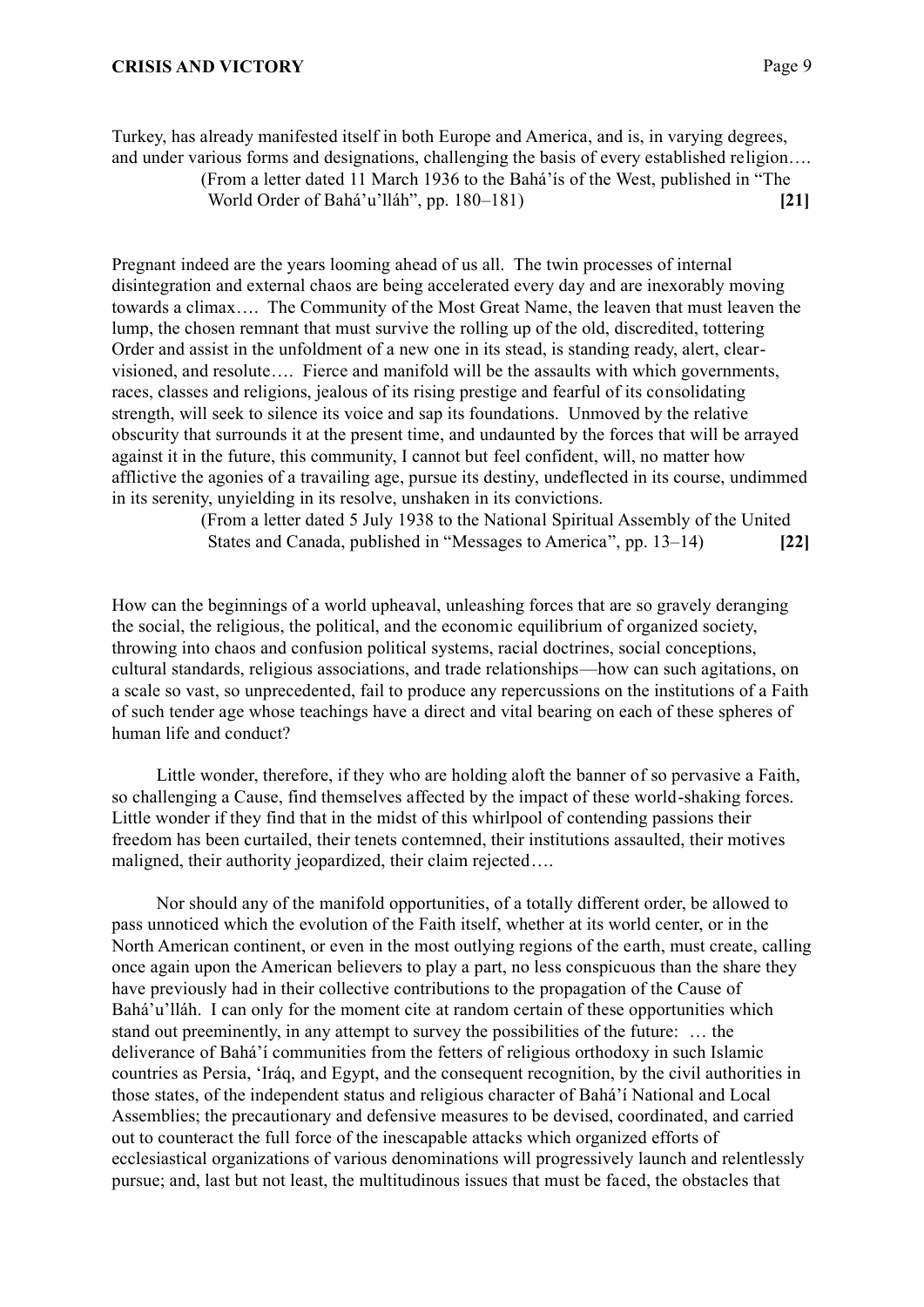must be overcome, and the responsibilities that must be assumed, to enable a sore-tried Faith to pass through the successive stages of unmitigated obscurity, of active repression, and of complete emancipation, leading in turn to its being acknowledged as an independent Faith, enjoying the status of full equality with its sister religions, to be followed by its establishment and recognition as a State religion, which in turn must give way to its assumption of the rights and prerogatives associated with the Bahá'í state, functioning in the plenitude of its powers, a stage which must ultimately culminate in the emergence of the worldwide Bahá'í Commonwealth, animated wholly by the spirit, and operating solely in direct conformity with the laws and principles of Bahá'u'lláh….

In the conduct of this twofold crusade the valiant warriors struggling in the name and for the Cause of Bahá'u'lláh must, of necessity, encounter stiff resistance, and suffer many a setback. Their own instincts, no less than the fury of conservative forces, the opposition of vested interests, and the objections of a corrupt and pleasure-seeking generation, must be reckoned with, resolutely resisted, and completely overcome. As their defensive measures for the impending struggle are organized and extended, storms of abuse and ridicule, and campaigns of condemnation and misrepresentation, may be unloosed against them. Their Faith, they may soon find, has been assaulted, their motives misconstrued, their aims defamed, their aspirations derided, their institutions scorned, their influence belittled, their authority undermined, and their Cause, at times, deserted by a few who will either be incapable of appreciating the nature of their ideals, or unwilling to bear the brunt of the mounting criticisms which such a contest is sure to involve. "Because of 'Abdu'l-Bahá," the beloved Master has prophesied, "many a test will be visited upon you. Troubles will befall you, and suffering afflict you."

Let not, however, the invincible army of Bahá'u'lláh, who in the West, and at one of its potential storm-centers is to fight, in His name and for His sake, one of its fiercest and most glorious battles, be afraid of any criticism that might be directed against it. Let it not be deterred by any condemnation with which the tongue of the slanderer may seek to debase its motives. Let it not recoil before the threatening advance of the forces of fanaticism, of orthodoxy, of corruption, and of prejudice that may be leagued against it. The voice of criticism is a voice that indirectly reinforces the proclamation of its Cause. Unpopularity but serves to throw into greater relief the contrast between it and its adversaries, while ostracism is itself the magnetic power that must eventually win over to its camp the most vociferous and inveterate amongst its foes….

> (From a letter dated 25 December 1938 to the Bahá'ís of the United States and Canada, published in "The Advent of Divine Justice", pp. 2–3; pp. 14–15; pp. 41–42) **[23]**

Nor should a survey of the outstanding features of so blessed and fruitful a ministry omit mention of the prophecies which the unerring pen of the appointed Center of Bahá'u'lláh's Covenant has recorded! These foreshadow the fierceness of the onslaught that the resistless march of the Faith must provoke in the West, in India and in the Far East when it meets the time-honored sacerdotal orders of the Christian, the Buddhist and Hindu religions. They foreshadow the turmoil which its emancipation from the fetters of religious orthodoxy will cast in the American, the European, the Asiatic and African continents.

("God Passes By", rev. ed. (Wilmette: Bahá'í Publishing Trust, 1987), p. 315) **[24]**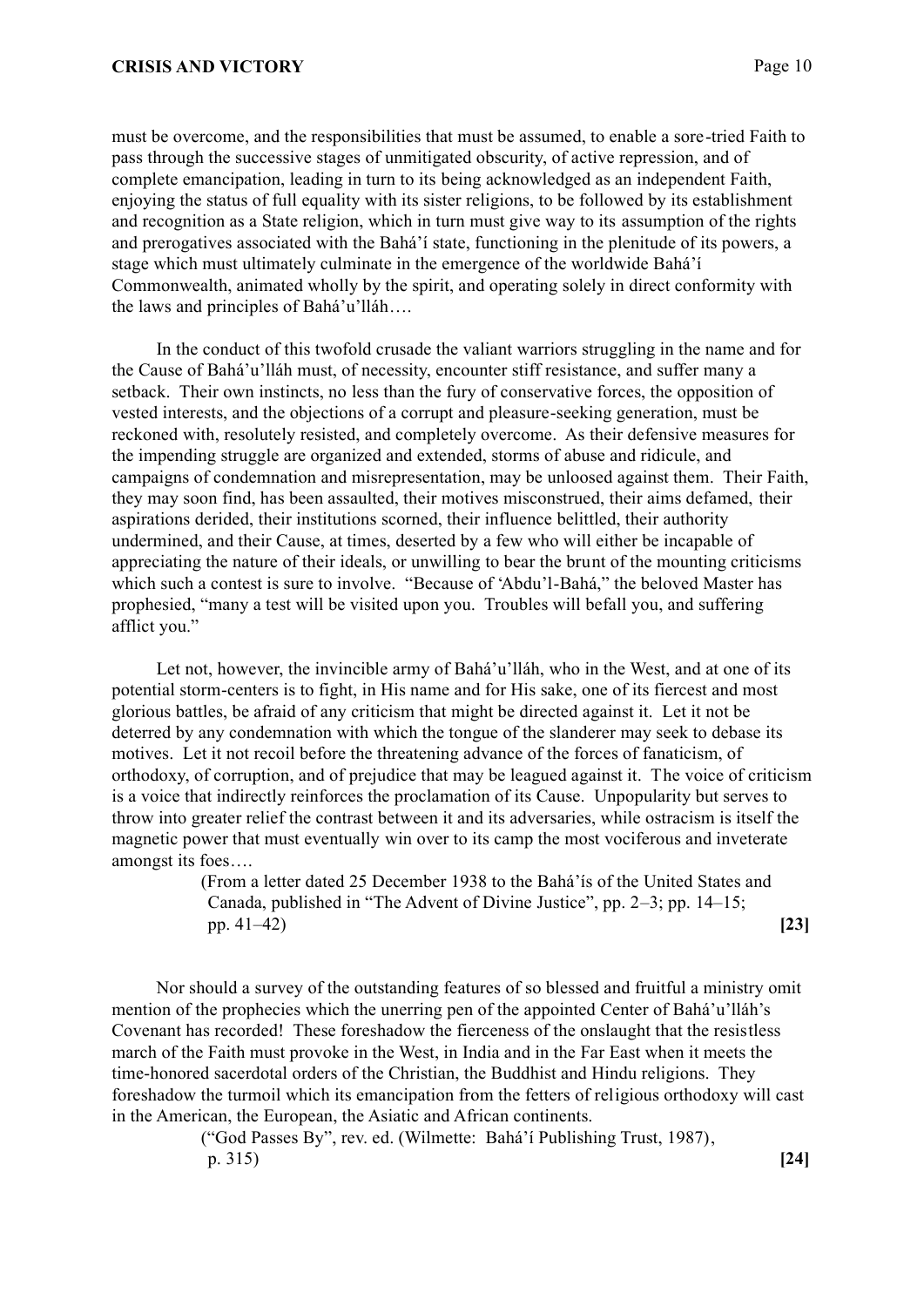No matter how long the period that separates them from ultimate victory; however arduous the task; however formidable the exertions demanded of them; however dark the days which mankind, perplexed and sorely-tried, must, in its hour of travail, traverse; however severe the tests with which they who are to redeem its fortunes will be confronted; however afflictive the darts which their present enemies, as well as those whom Providence, will, through His mysterious dispensations raise up from within or from without, may rain upon them, however grievous the ordeal of temporary separation from the heart and nerve-center of their Faith which future unforeseeable disturbances may impose upon them, I adjure them, by the precious blood that flowed in such great profusion, by the lives of the unnumbered saints and heroes who were immolated, by the supreme, the glorious sacrifice of the Prophet-Herald of our Faith, by the tribulations which its Founder, Himself, willingly underwent, so that His Cause might live, His Order might redeem a shattered world and its glory might suffuse the entire planet—I adjure them, as this solemn hour draws nigh, to resolve never to flinch, never to hesitate, never to relax, until each and every objective in the Plans to be proclaimed, at a later date, has been fully consummated.

> (From a letter dated 30 June 1952 to the National Spiritual Assembly of the United States, published in "Messages to the Bahá'í World, 1950–1957" (Wilmette: Bahá'í Publishing Trust, 1971), pp. 38–39) **[25]**

… undeterred by the clamor which the exponents of religious orthodoxy are sure to raise, or by the restrictive measures which political leaders may impose; undismayed by the smallness of their numbers and the multitude of their potential adversaries; armed with the efficacious weapons their own hands have slowly and laboriously forged in anticipation of this glorious and inevitable encounter with the organized forces of superstition, of corruption, and of unbelief; placing their whole trust in the matchless potency of Bahá'u'lláh's teachings, in the allconquering power of His might and the infallibility of His glorious and oft-repeated promises, let them press forward….

> (From a letter dated 25 June 1953 to the National Spiritual Assembly of the United States, published in "Citadel of Faith: Messages to America, 1947– 1957" (Wilmette: Bahá'í Publishing Trust, 1980), p. 120) **[26]**

The administrative problems which face you are divers and complex. The opposition which a nascent Faith must needs meet, particularly from the leaders of religious orthodoxy in the Islamic countries of the North, will, as the institutions of that Faith multiply, become more apparent and grow in severity.

> (In the handwriting of Shoghi Effendi, appended to a letter dated 2 July 1956 written on his behalf to the National Spiritual Assembly of North West Africa) **[27]**

#### **EXTRACTS FROM LETTERS WRITTEN ON BEHALF OF SHOGHI EFFENDI**

For the history of the Cause, particularly in Persia, is a clear illustration of the truth that such persecutions invariably serve to strengthen the believers in their faith by stimulating the spiritual powers latent in their hearts, and by awakening in them a new and deeper consciousness of their duties and responsibilities towards the Faith. Indeed, the mere progress of the Cause, by provoking the hatreds and jealousies of peoples and nations, creates for itself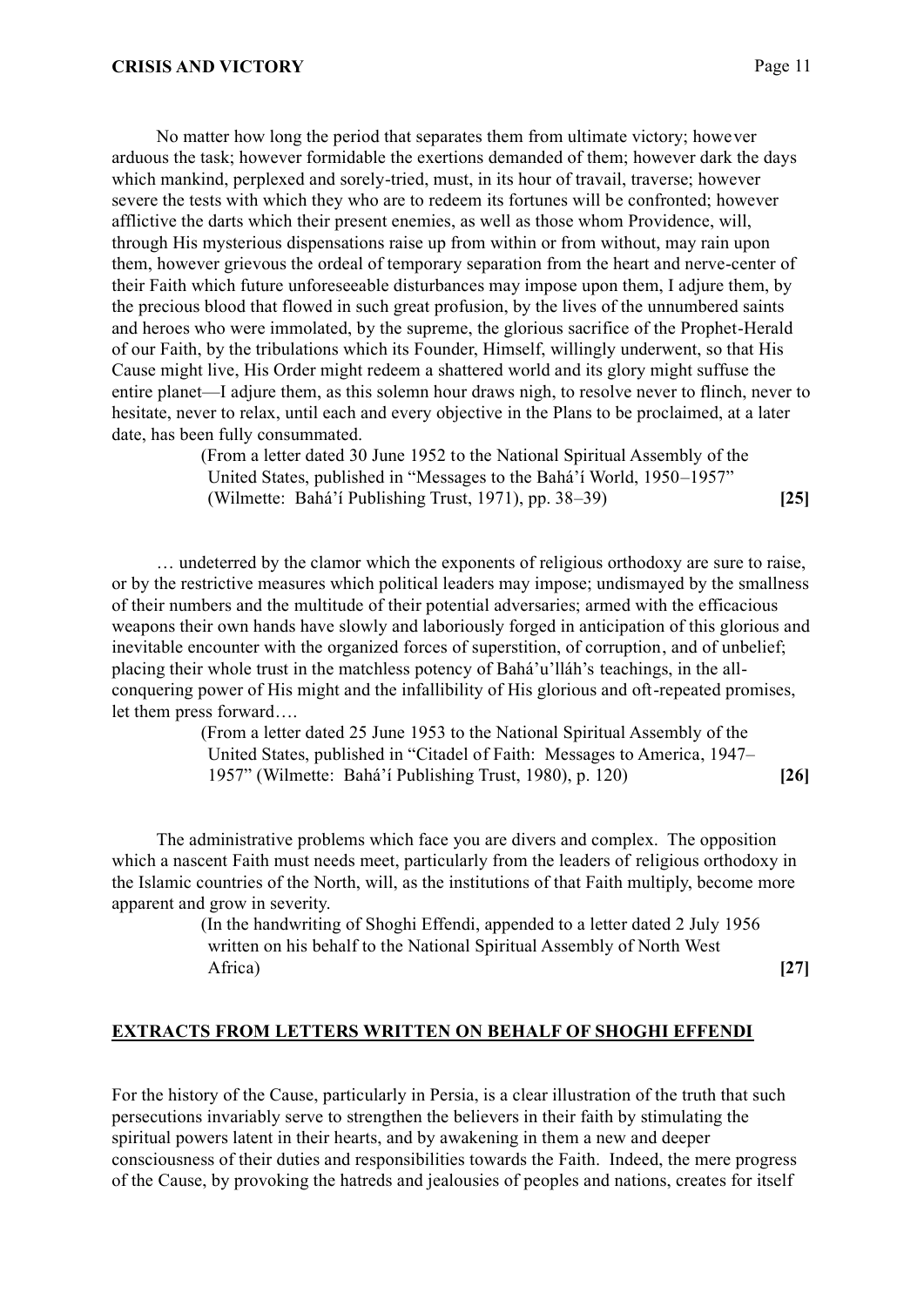such difficulties and obstacles as only its divine spirit can overcome. 'Abdu'l-Bahá has emphatically stated that the enmity and opposition of the world will increase in direct proportion to the extension and progress of the Faith. The greater the zeal of the believers and the more striking the effect of their achievements, the fiercer will be the opposition of the enemy.

(20 January 1935 to the National Spiritual Assembly of India and Burma) **[28]**

He is, indeed, fully alive to the difficulties which the friends, not only in your centre but all around the world, are daily encountering in their attempt to establish and perfect the administrative machinery of the Faith. These difficulties and obstacles, however, he considers to be inevitable, inherent as they are in the very process through which the Cause of Bahá'u'lláh is destined to develop and to eventually establish its ascendancy in the world. Not only are such difficulties inevitable, but they should be viewed, indeed, as constituting a Godgiven test whereby the friends can, and will assuredly, enrich and perfect the spiritual and moral energies latent in them, and in this way help in establishing that Divine civilization promised to them by God.

Trials and sufferings, Bahá'u'lláh has repeatedly warned us in His Tablets, are even as the oil that feeds the lamp. The Cause cannot reveal its full splendour unless and until it encounters and successfully overcomes the very obstacles that every now and then stand in its way, and for some time appear to threaten its very foundations. Such obstacles, tests and trials are indeed blessings in disguise, and as such are bound to help in promoting the Faith.

(31 July 1935 to an individual believer) **[29]**

… though he has been made truly grieved to learn of the continued and malignant opposition which the enemies of the Cause in …, and particularly the clerical element, are directing against the believers in that centre. He wishes you, however, to urge the friends not to feel in the least disheartened or discouraged, but to pursue with renewed determination, unity and vigour their sacred task of spreading and establishing the Faith, confident in the glorious future awaiting them. The greater the number of persecutions, and the more intense they become in character, the deeper their faith should be in the unique mission entrusted to them by Bahá'u'lláh, and the greater their zeal to help in hastening its complete fulfilment.

This Cause, as every Divine Cause, cannot be effectively established unless it encounters and valiantly triumphs over the forces of opposition with which it is assailed. The history of the Faith is in itself a sufficient proof of that. Trials and persecutions have always been, and will continue to be, the lot of the chosen ones of God. But these they should consider as blessings in disguise, as through them their faith will be quickened, purified and strengthened. Bahá'u'lláh compares such afflictive trials to the oil which feeds the lamp of the Cause of God.

The friends should, therefore, not assume an attitude of mere resignation in the face of persecutions. They should rather welcome them, and utilize them as [a] means for their own spiritual uplift and also for the promotion of the Cause. As the Faith grows stronger and attracts the serious attention and consideration of the world outside, the friends must expect a similar, if not a greater, increase in the forces of opposition which from every direction, both secular and religious, will be massed to undermine the very basis of its existence. The final outcome of such a struggle, which will be surely gigantic, is clear to us believers. A Faith born of God and guided by His Divine and all-pervasive spirit cannot but finally triumph and firmly establish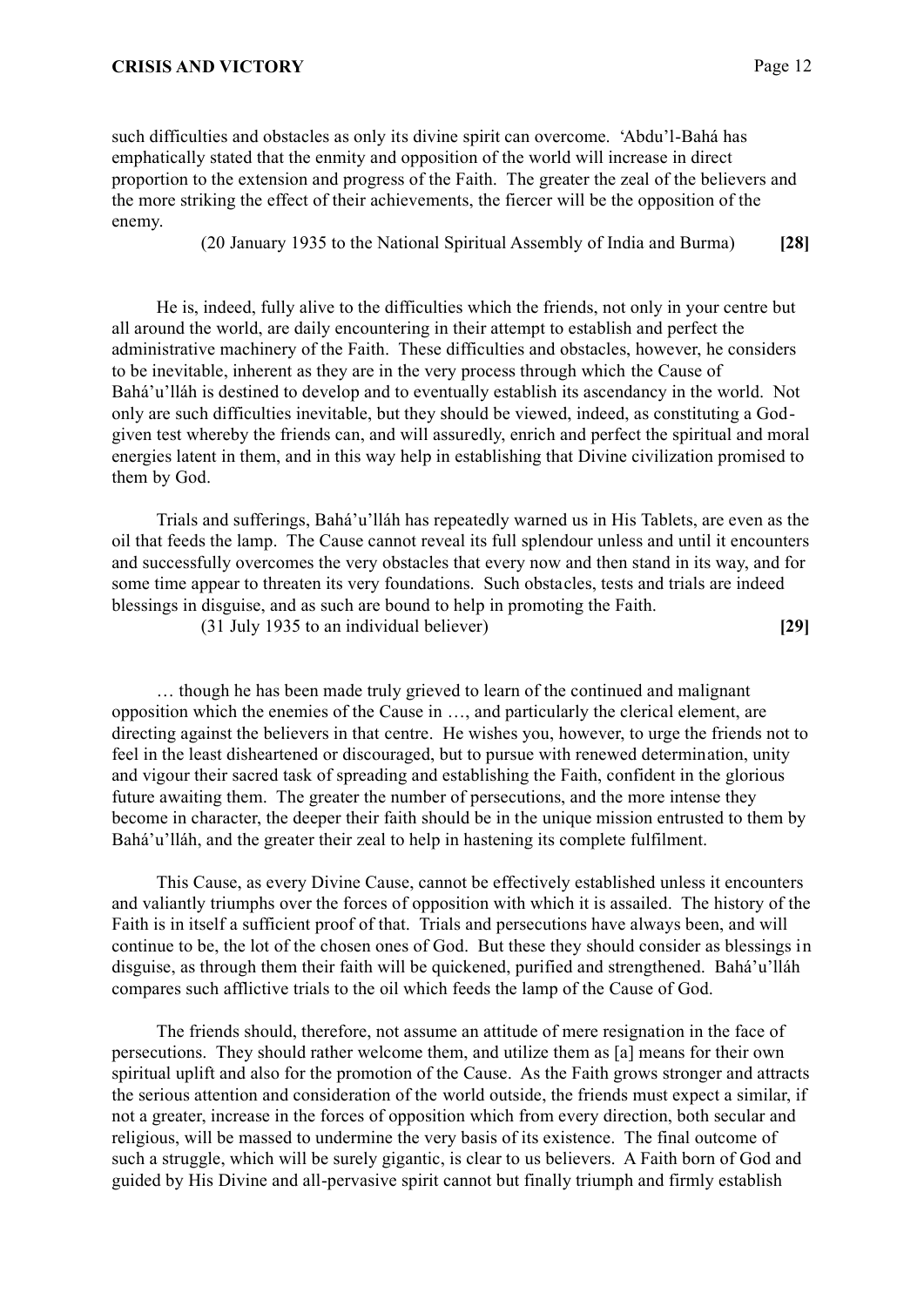itself, no matter how persistent and insidious the forces with which it has to contend. The friends should be confident, and act with the utmost wisdom and moderation, and should particularly abstain from any provocative act. The future is surely theirs.

(24 June 1936 to an individual believer) **[30]**

His fears are rather for those friends who, due to their insufficient realization of the divine power that mysteriously operates in the Faith, are prone to look at such developments as constituting the death-knell of the Cause. In his communications to the … friends during the last few weeks he has always stressed the fact, and he wishes you to do the same in all your conversations and correspondence with them, that the Cause is bound sooner or later to suffer from all kinds of attacks and persecutions, that these in fact constitute the life-blood of its institutions, and as such constitute an inseparable and intrinsic part of its development and growth. Trials and tribulations, as Bahá'u'lláh says, are the oil that feed the lamp of the Cause, and are indeed blessings in disguise. The friends should therefore be confident that all these attacks to which the Cause is now subjected in … are a necessary part of the development of the Cause, and that their outcome would be beneficial to its best interests.

(31 August 1937 to an individual believer) **[31]**

Later on, when the very progress of the Cause on the one hand, and the corresponding decline in ecclesiastical organizations on the other, will inevitably incite Christian ecclesiastical leaders to vehemently oppose and undermine the Faith, the believers will then have a real chance to defend and vindicate the Cause.

> (25 May 1938 to the National Spiritual Assembly of the United States and Canada) **[32]**

It seems both strange and pitiful that the Church and Clergy should always, in every age, be the most bitter opponents of the very Truth they are continually admonishing their followers to be prepared to receive! They have become so violently attached to the form that the substance itself eludes them!

However, such denunciations as those your minister made publicly against you and the Bahá'í Faith can do no harm to the Cause at all; on the contrary they only serve to spread its name abroad and mark it as an independent religion.

(7 February 1945 to an individual believer) **[33]**

It is too bad that some of the Friends have left the Faith due to the pressure of the Church leaders. Of course, it was inevitable that Church leaders would oppose us. The Master has predicted that this would occur; and likewise the very nature of events whereby the Faith grows and develops, taking members away from the Church, will cause a reaction of the Church against us. We must bear in mind that every attack from the religious leaders in the past has been a means for the development of the Faith itself because those who listen to the attacks can't help but be affected by the purity and sincerity of the Faith.

(19 June 1957 to an individual believer) **[34]**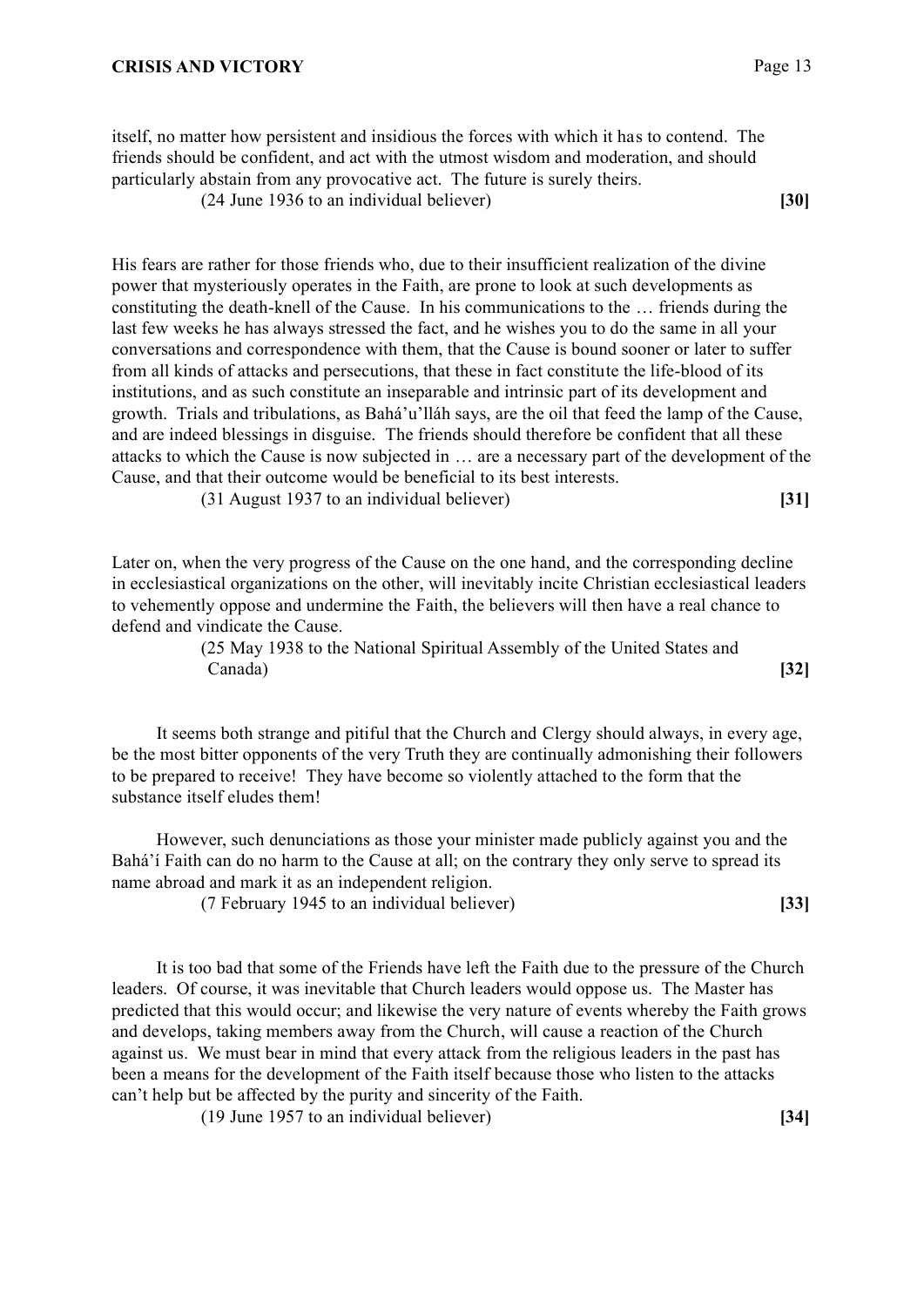# **EXTRACTS FROM LETTERS WRITTEN BY THE UNIVERSAL HOUSE OF JUSTICE**

The marvellous victories won in the name of Bahá'u'lláh, … and the triumphs increasingly being achieved by His dedicated and ardent lovers in every land, will no doubt serve to rouse the internal and external enemies of the Faith to fresh attempts to attack the Faith and dampen the enthusiasm of its supporters….

… the progressive unfoldment and onward march of the Faith of God are bound to raise up adversaries, indubitably foreshadowing the world-wide opposition which is to come, and unequivocally giving the assurance of ultimate victory.

We feel strongly that ... the time has come for them [the friends] to clearly grasp the inevitability of the critical contests which lie ahead, give you their full support in repelling with confidence and determination "the darts" which will be levelled against them by "their present enemies, as well as those whom Providence will, through His mysterious dispensations raise up from within or from without," and aid and enable the Faith of God to scale loftier heights, win more signal triumphs, and traverse more vital stages in its predestined course to complete victory and world-wide ascendancy.

(26 November 1974 to all National Spiritual Assemblies) **[35]**

# **EXTRACTS FROM LETTERS WRITTEN ON BEHALF OF THE UNIVERSAL HOUSE OF JUSTICE**

… the Universal House of Justice instructs us to say that it is to be expected that books will be written against the Faith attempting to distort its teachings, to denigrate its accomplishments, to vilify its Founders and leaders and to destroy its very foundations. The friends should not be unduly exercised when these books appear and certainly no issue should be made of them.

(30 March 1976 to the National Spiritual Assembly of Hong Kong) **[36]**

As your teaching and proclamation work progresses there is bound to be more and more confrontation with the older religious institutions in …, and it is the kind of staunchness evinced by … which will bring respect to the Cause and attract the confirmations of Bahá'u'lláh.

(7 June 1981 to the National Spiritual Assembly of Ireland) **[37]**

In these days Bahá'ís can expect the flame of fanaticism to be kindled among the enemies of the Faith in Muslim countries. In meeting attacks the friends should learn to combine the spirit of steadfastness and courage with love and wisdom. They should avoid argument and conflict and conduct themselves in such manner that they do not provoke retaliation. This includes the use of discretion in their teaching activities.

(22 August 1983 to the National Spiritual Assembly of Bangladesh) **[38]**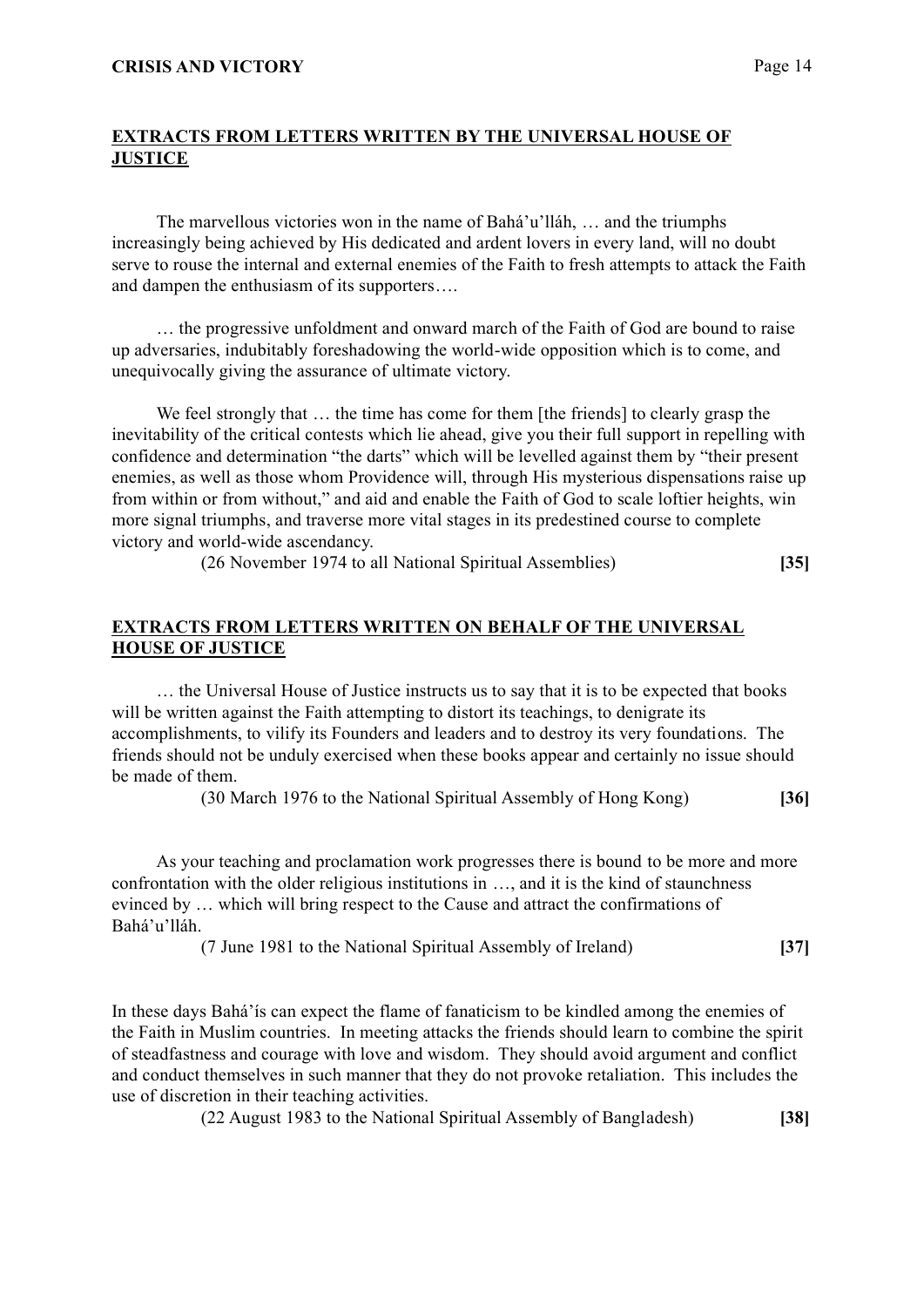Given the rise in most parts of the world of religious bigotry and fundamentalism, it may be timely for your National Assembly to try to arm the Bahá'ís against such attacks as appear in this book,<sup>5</sup> which is so typical of the approach of Christian churches. Sooner or later, as you know, these churches will rise against the Cause.

You are therefore requested to consider asking a qualified person or group of persons to prepare suitable materials, perhaps for a booklet, which the friends may use in dealing with misrepresentations of the Bahá'í Teachings by Christians.

(18 October 1984 to the National Spiritual Assembly of the United States) **[39]**

II. **"The resistless march of the Faith of Bahá'u'lláh"** (Shoghi Effendi, "Messages to America", p. 51)

# **EXTRACTS FROM THE WRITINGS OF BAHÁ'U'LLÁH**

Say: Tribulation is a horizon unto My Revelation. The day star of grace shineth above it, and sheddeth a light which neither the clouds of men's idle fancy nor the vain imaginations of the aggressor can obscure.

Follow thou the footsteps of thy Lord, and remember His servants even as He doth remember thee, undeterred by either the clamor of the heedless ones or the sword of the enemy…. Spread abroad the sweet savors of thy Lord, and hesitate not, though it be for less than a moment, in the service of His Cause. The day is approaching when the victory of thy Lord, the Ever-Forgiving, the Most Bountiful, will be proclaimed.

("Gleanings from the Writings of Bahá'u'lláh", sec. 17, pp. 42–43) **[40]**

Behold how in this Dispensation the worthless and foolish have fondly imagined that by such instruments as massacre, plunder and banishment they can extinguish the Lamp which the Hand of Divine power hath lit, or eclipse the Day Star of everlasting splendor. How utterly unaware they seem to be of the truth that such adversity is the oil that feedeth the flame of this Lamp! Such is God's transforming power. He changeth whatsoever He willeth; He verily hath power over all things….

("Gleanings from the Writings of Bahá'u'lláh", sec. 29, p. 72) **[41]**

Say: The fierce gales and whirlwinds of the world and its peoples can never shake the foundation upon which the rock-like stability of My chosen ones is based. Gracious God! What could have prompted these people to enslave and imprison the loved ones of Him Who is the Eternal Truth? … The day, however, is approaching when the faithful will behold the Day Star of justice shining in its full splendor from the Day Spring of glory. Thus instructeth thee the Lord of all being in this, His grievous Prison.

("Gleanings from the Writings of Bahá'u'lláh", sec. 162, pp. 341–342) **[42]**

<sup>&</sup>lt;sup>5</sup> "A Guide to Cults and New Religions", John Boykin.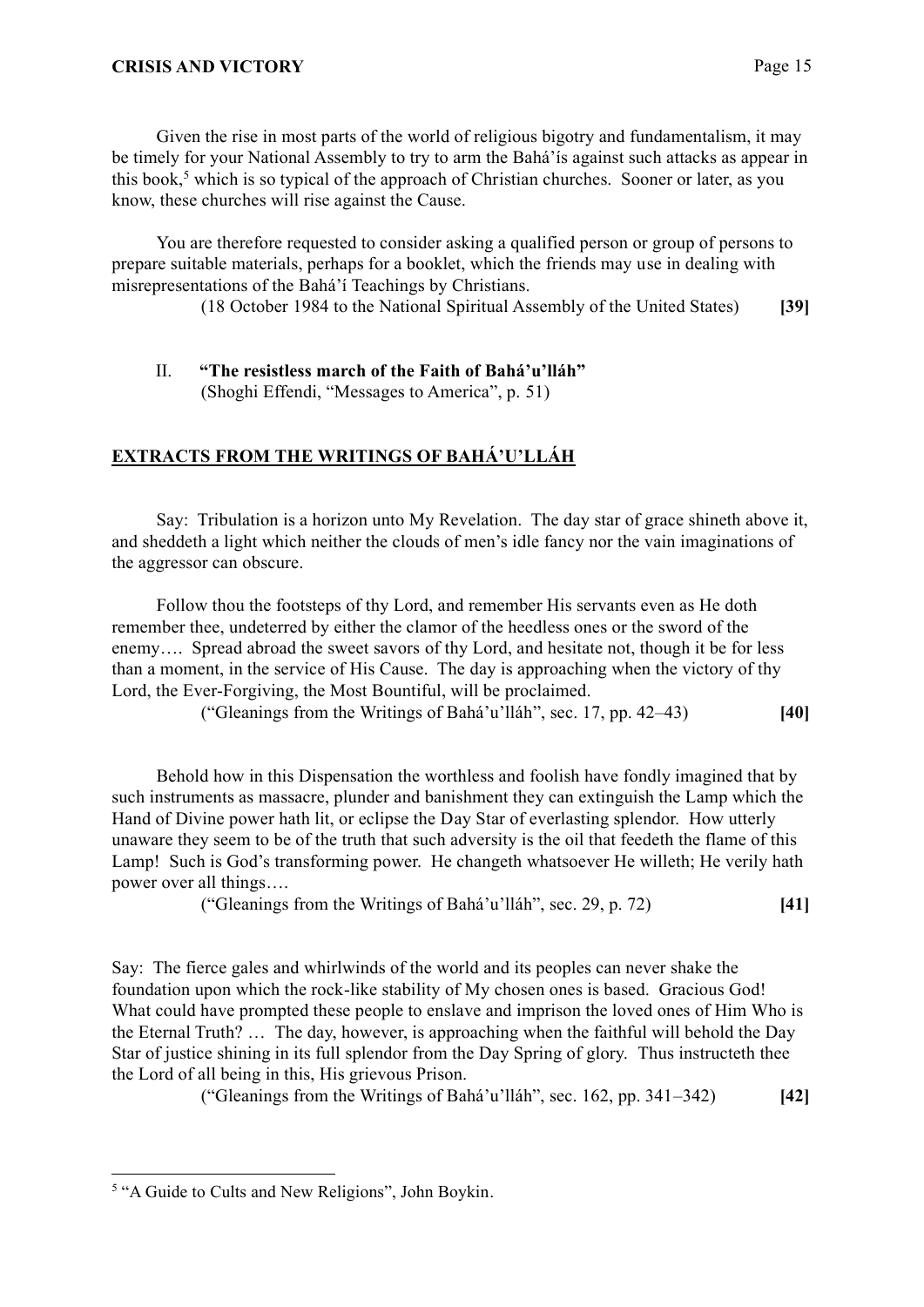With every fresh tribulation He manifested a fuller measure of Thy Cause, and exalted more highly Thy word.

> ("Prayers and Meditations by Bahá'u'lláh" (Wilmette: Bahá'í Publishing Trust, 1987), sec. 31, p. 37) **[43]**

Should they attempt to conceal His light on the continent, He will assuredly rear His head in the midmost heart of the ocean and, raising His voice, proclaim: "I am the lifegiver of the world!" … And if they cast Him into a darksome pit, they will find Him seated on earth's loftiest heights calling aloud to all mankind: "Lo, the Desire of the world is come in His majesty, His sovereignty, His transcendent dominion!" And if He be buried beneath the depths of the earth, His Spirit soaring to the apex of heaven shall peal the summons: "Behold ye the coming of the Glory; witness ye the Kingdom of God, the most Holy, the Gracious, the All-Powerful!"

(Cited in Shoghi Effendi, "The World Order of Bahá'u'lláh", p. 108) **[44]**

At this moment We call to remembrance Our loved ones and bring them the joyous tidings of God's unfailing grace and of the things that have been provided for them in My lucid Book. Ye have tolerated the censure of the enemies for the sake of My love and have steadfastly endured in My Path the grievous cruelties which the ungodly have inflicted upon you. Unto this I Myself bear witness, and I am the All-Knowing. How vast the number of places that have been ennobled with your blood for the sake of God. How numerous the cities wherein the voice of your lamentation hath been raised and the wailing of your anguish uplifted. How many the prisons into which ye have been cast by the hosts of tyranny. Know ye of a certainty that He will render you victorious, will exalt you among the peoples of the world and will demonstrate your high rank before the gaze of all nations. Surely He will not suffer the reward of His favoured ones to be lost.

> ("Tablets of Bahá'u'lláh Revealed after the Kitáb-i-Aqdas" (Wilmette: Bahá'í Publishing Trust, 1988), pp. 246–247) **[45]**

Verily God rendereth His Cause victorious at one time through the aid of His enemies, and at another by virtue of the assistance of His chosen ones. Concerning those pure and blessed souls, Our Pen of Glory hath revealed that which excelleth the whole world, its treasures, and whatsoever existeth therein. Erelong shall the heedless and the doers of wickedness be repaid for that which their hands have wrought.

(From a Tablet—translated from the Persian) **[46]**

Whatsoever occurreth in the world of being is light for His loved ones and fire for the people of sedition and strife. Even if all the losses of the world were to be sustained by one of the friends of God, he would still profit thereby, whereas true loss would be borne by such as are wayward, ignorant and contemptuous. Although the author<sup>6</sup> of the following saying had intended it otherwise, yet We find it pertinent to the operation of God's immutable Will: "Even or odd, thou shalt win the wager." The friends of God shall win and profit under all conditions, and shall attain true wealth. In fire they remain cold, and from water they emerge dry. Their

<sup>6</sup> Sa'dí, Muṣliḥu'd-Dín of Shíráz (d. 691 A.H./1292 A.D.), famed author of the "Gulistán" and other poetical works.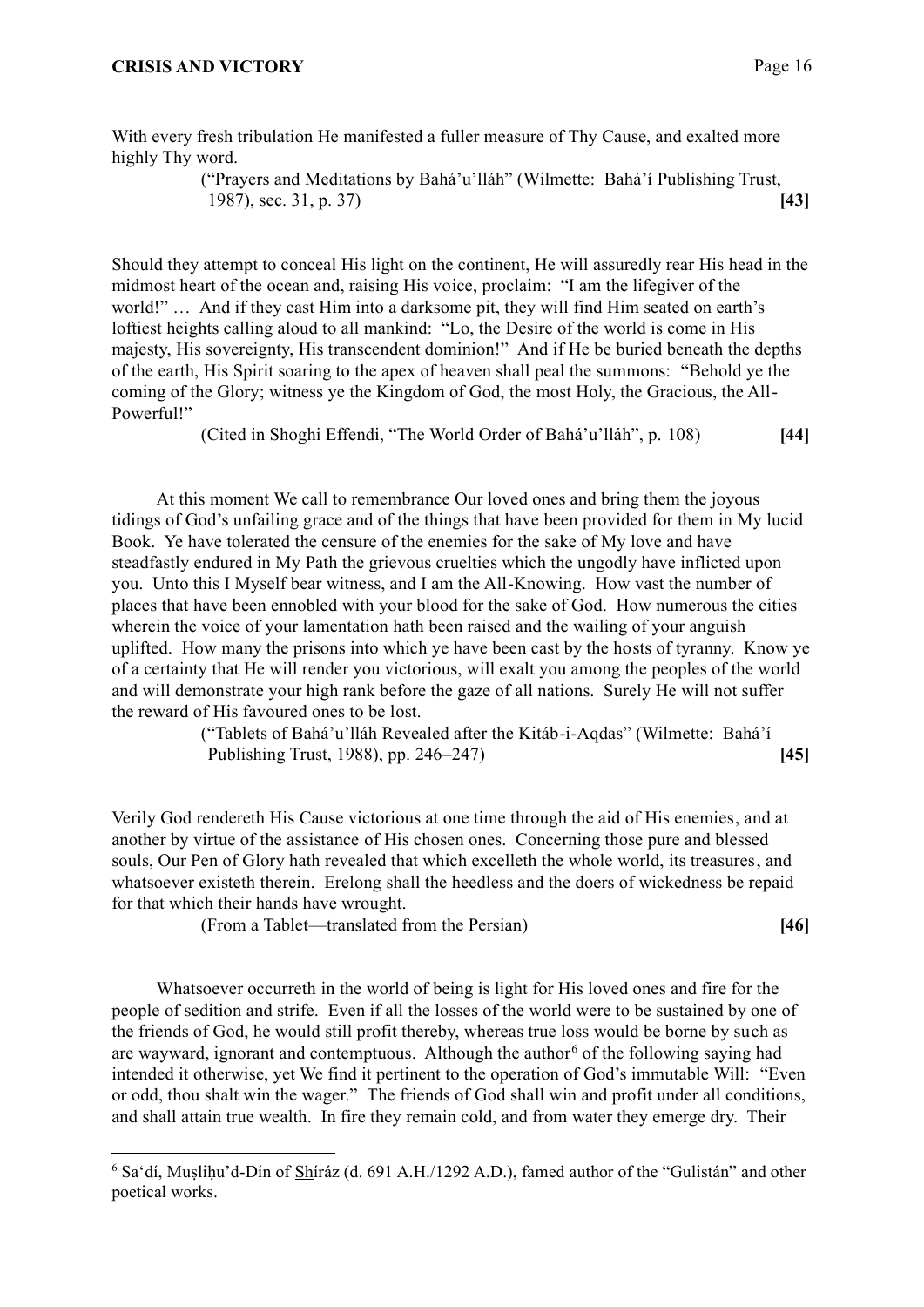affairs are at variance with the affairs of men. Gain is their lot, whatever the deal. To this testifieth every wise one with a discerning eye, and every fair-minded one with a hearing ear. (From a Tablet—translated from the Persian) **[47]**

### **EXTRACTS FROM THE WRITINGS AND UTTERANCES OF 'ABDU'L-BAHÁ**

The friends of God are supported by the Kingdom on high and they win their victories through the massed armies of the most great guidance. Thus for them every difficulty will be made smooth, every problem will most easily be solved.

("Selections from the Writings of 'Abdu'l-Bahá", sec. 221, p. 279) **[48]**

Soon will the Western regions become as radiant as the horizons of the East, and the Sun of Truth shine forth with a refulgence that will cause the darkness of error to fade away and vanish. Great is the multitude who will rise up to oppose you, who will oppress you, heap blame upon you, rejoice at your misfortunes, account you people to be shunned, and visit injury upon you; yet shall your heavenly Father confer upon you such spiritual illumination that ye shall become even as the rays of the sun which, as they chase away the sombre clouds, break forth to flood the surface of the earth with light. It is incumbent upon you, whensoever these tests may overtake you, to stand firm, and to be patient and enduring. Instead of repaying like with like, ye should requite opposition with the utmost benevolence and loving-kindness, and on no account attach importance to cruelties and injuries, but rather regard them as the wanton acts of children. For ultimately the radiance of the Kingdom will overwhelm the darkness of the world of being, and the holy, exalted character of your aims will become unmistakably apparent. Nothing shall remain concealed: the olive oil, though stored within the deepest vault, shall one day burn in brightness from the lamp atop the beacon. The small shall be made great, and the powerless shall be given strength; they that are of tender age shall become the children of the Kingdom, and those that have gone astray shall be guided to their heavenly home.

(From a Tablet—translated from the Persian) **[49]**

Thou hadst written concerning the growth in stature of the Cause of God in thy country. There is no doubt that the Faith of God will progress from day to day in that land, for it will be aided by the strengthening power of the Holy Spirit and the confirmation of the Word of God. Nor is there any doubt that members of the Christian clergy will rise up against it in implacable hostility, wishing to injure and oppress you, and seeking to assail you with doubts; for the spread of the Cause of God will lead to the waning of their fortunes—as the fortunes of the Pharisees had waned before them—and entail the loss of the dignity and standing that they now enjoy amongst men.

Reflect upon the time of Jesus and the deeds wrought by the Jewish divines and Pharisees. Such deeds will, in this day, be repeated at the hands of these Christian clergymen. Be not perturbed, however; be firm and constant, for it is certain that a company of souls shall, with infinite love, arise to enter into the Kingdom of God. These souls shall recompense you for the vexations, the humiliations, and disdain to which you are subjected by the clergy: to the injuries inflicted by these latter they shall respond with acts of kindness, until eventually, as the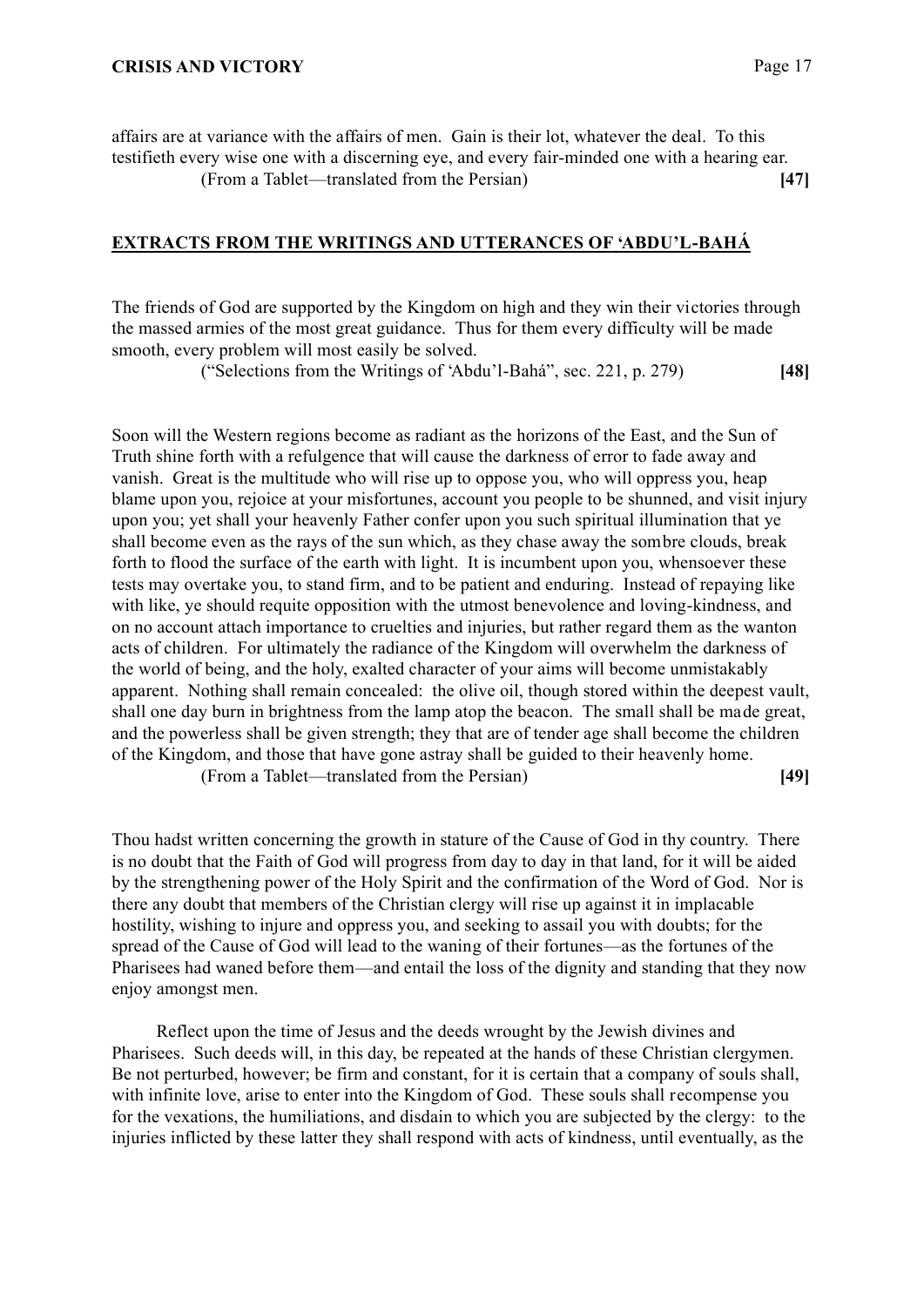experience of former times hath shown, the children of the Kingdom shall gain the ascendancy, and victory shall be theirs. Rest ye confident of this.

(From a Tablet—translated from the Persian) **[50]**

All who stand up in the cause of God will be persecuted and misunderstood. It hath ever been so, and will ever be. Let neither enemy nor friend disturb your composure, destroy your happiness, deter your accomplishment. Rely wholly upon God. Then will persecution and slander make you the more radiant. The designs of your enemies will rebound upon them. They, not you, will suffer. Oppression is the wind that doth fan the fire of the Love of God. Welcome persecution and bitterness. A soldier may bear arms, but until he hath faced the enemy in battle he hath not earned his place in the king's army. Let nothing defeat you. God is your helper. God is invincible. Be firm in the Heavenly Covenant. Pray for strength. It will be given to you, no matter how difficult the conditions.

("Star of the West", vol. 4, no. 5 (5 June 1913), p. 88—revised translation) **[51]**

And now, if you act in accordance with the teachings of Bahá'u'lláh, you may rest assured that you will be aided and confirmed. You will be rendered victorious in all that you undertake, and all the inhabitants of the earth will be unable to withstand you. You are conquerors, because the power of the Holy Spirit assisteth you. Above and beyond all physical and phenomenal forces, the Holy Spirit itself shall aid you.

("Star of the West", vol. 8. no. 8 (1 August 1917), p. 103—revised translation) **[52]**

# **EXTRACTS FROM THE WRITINGS OF SHOGHI EFFENDI**

If, in days to come, that land<sup>7</sup> should be overtaken by diverse afflictions and calamities; if, to the rigours of the present times there should be added the outbreak of widespread civil upheavals; if the country's already dark horizons should become still gloomier and more foreboding, you should neither be filled with trepidation and despondency, nor allow yourselves to be deflected, though it be to the extent of a hair's breadth, from that sound and wellconsidered course that you have been following up till now—from continuing, in other words, your persistent, tireless, and unremitting labours to increase the number of the Bahá'í administrative institutions, to strengthen their foundations, to enhance the fair name that they enjoy, and to consolidate the respect and standing in which they are held. The release of this innocent and wronged community from the bonds of captivity, and its deliverance from the clutches of the enemy and oppressor, cannot but be accompanied by general commotions and disturbances; likewise the attainment by the people of Bahá to a position in which they will enjoy true honour, comfort and tranquillity must inevitably encounter the hostility and resistance, the clamorous opposition and tumultuous protests of all those who harbour enmity and rancour towards them. If, therefore, the troubled waters of the sea of adversity should grow yet more turbulent, if the storm of tribulation should increase in vehemence and assail that soretried community from all six sides with fresh disasters, then know unhesitatingly and with unwavering conviction, that the hour of deliverance, the appointed time when the promises of old are to reach their glorious fulfilment, has drawn nigh, and that the means for the accomplishment of supreme and overwhelming victory by the hard-pressed followers of the

<sup>7</sup> Iran.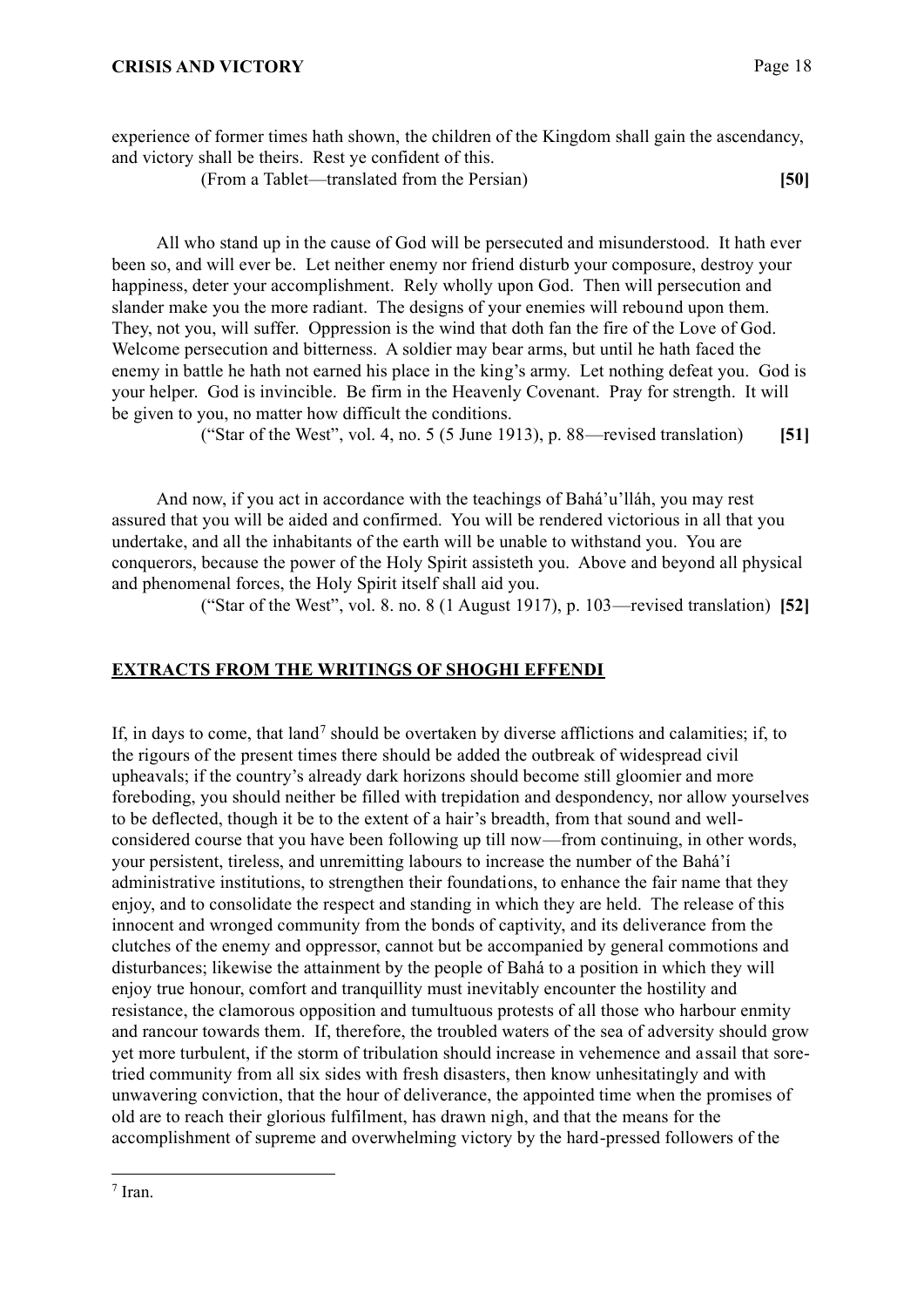Greatest Name in that land have all been readied and prepared. Fixity of purpose and unfaltering resolution are the qualities that must needs be manifested by the people of Bahá if they are successfully to traverse these last remaining stages, and witness, at the highest levels, and in a manner that will fill them with astonishment, the realization of their profoundest hopes and of their most deeply cherished desires. Such is the way of God—"and no change canst thou find in the way of God".<sup>8</sup>

> (From a letter dated 11 January 1928 to the National Spiritual Assembly of Persia—translated from the Persian) **[53]**

… it behooves us, while expectantly watching from a distance the moving spectacle of the struggling Faith of Bahá'u'lláh, to seek abiding solace and strength from the reflection that whatever befalls this Cause, however grievous and humiliating the visitations that from time to time may seem to afflict the organic life or interfere with the functions of the administrative machinery of the Bahá'í Faith, such calamities cannot but each eventually prove to be a blessing in disguise designed, by a Wisdom inscrutable to us all, to establish and consolidate the sovereignty of Bahá'u'lláh on this earth.

> (From a letter dated 1 January 1929 to the Bahá'ís of the West, published in "Bahá'í Administration", p. 164) **[54]**

Numerous and powerful have been the forces that have schemed, both from within and from without, in lands both far and near, to quench its light and abolish its holy name. Some have apostatized from its principles, and betrayed ignominiously its cause. Others have hurled against it the fiercest anathemas which the embittered leaders of any ecclesiastical institution are able to pronounce. Still others have heaped upon it the afflictions and humiliations which sovereign authority can alone, in the plentitude of its power, inflict.

The utmost its avowed and secret enemies could hope to achieve was to retard its growth and obscure momentarily its purpose. What they actually accomplished was to purge and purify its life, to stir it to still greater depths, to galvanize its soul, to prune its institutions, and cement its unity. A schism, a permanent cleavage in the vast body of its adherents, they could never create.

They who betrayed its cause, its lukewarm and faint-hearted supporters, withered away and dropped as dead leaves, powerless to cloud its radiance or to imperil its structure. Its most implacable adversaries, they who assailed it from without, were hurled from power, and, in the most astonishing fashion, met their doom. Persia had been the first to repress and oppose it. Its monarchs had miserably fallen, their dynasty had collapsed, their name was execrated, the hierarchy that had been their ally and had propped their declining state, had been utterly discredited. Turkey, which had thrice banished its Founder and inflicted on Him cruel and lifelong imprisonment, had passed through one of the severest ordeals and far-reaching revolutions that its history has recorded, had shrunk from one of the most powerful empires to a tiny Asiatic republic, its Sultanate obliterated, its dynasty overthrown, its Caliphate, the mightiest institution of Islám, abolished.

Meanwhile the Faith that had been the object of such monstrous betrayals, and the target for such woeful assaults, was going from strength to strength, was forging ahead, undaunted

<sup>8</sup> Qur'án, 33:62 and 48:23.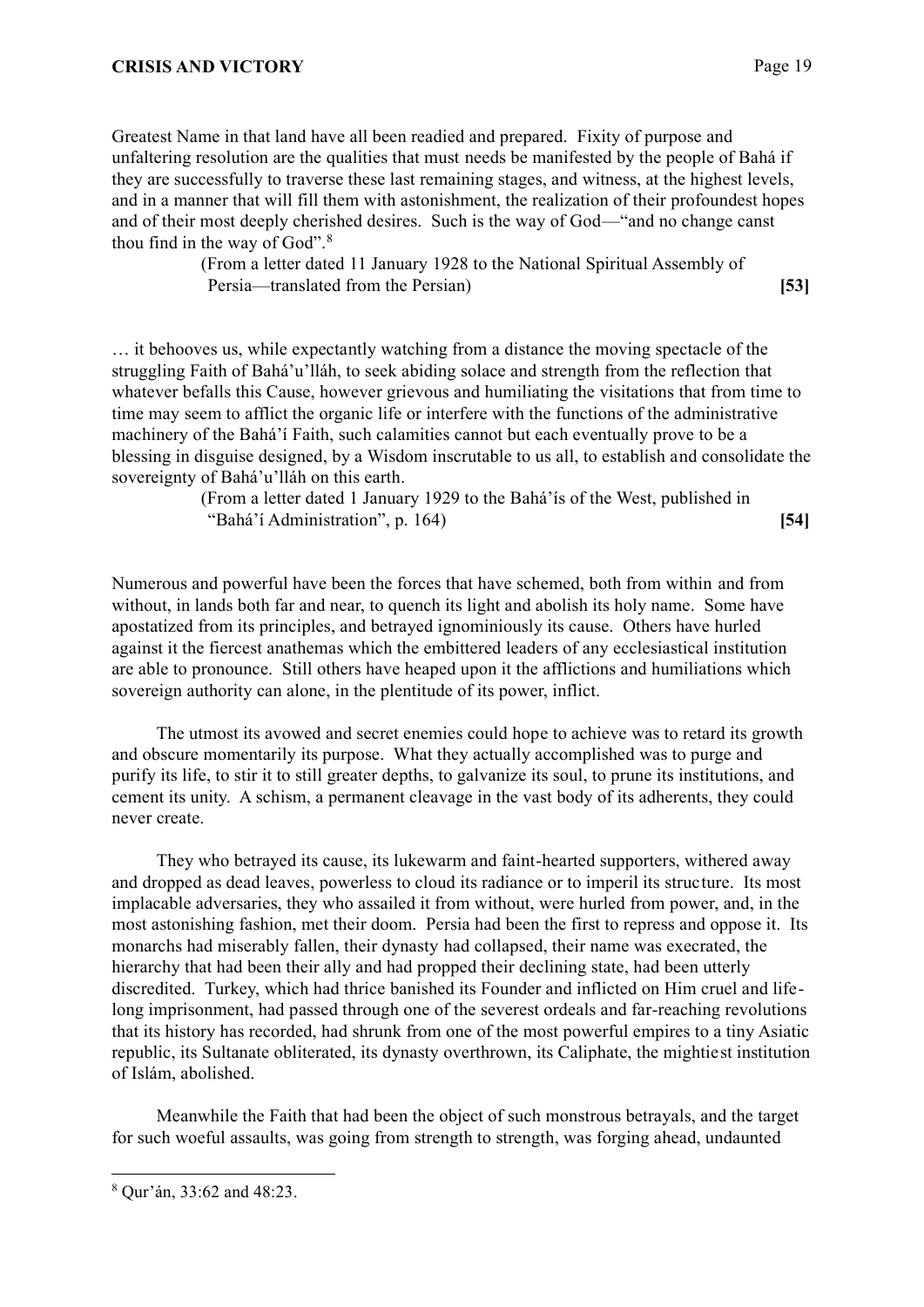and undivided by the injuries it had received. In the midst of trials it had inspired its loyal followers with a resolution that no obstacle, however formidable, could undermine. It had lighted in their hearts a faith that no misfortune, however black, could quench. It had infused into their hearts a hope that no force, however determined, could shatter.

> (From a letter dated 11 March 1936 to the Bahá'ís of the West, published in "The World Order of Bahá'u'lláh", pp. 195–196) **[55]**

… every apparent trial with which the unfathomable wisdom of the Almighty deems it necessary to afflict His chosen community serves only to demonstrate afresh its essential solidarity and to consolidate its inward strength….

For such demonstrations of the interpositions of an ever-watchful Providence they who stand identified with the Community of the Most Great Name must feel eternally grateful. From every fresh token of His unfailing blessing on the one hand, and of His visitation on the other, they cannot but derive immense hope and courage….

… Though small in numbers, and circumscribed as yet in your experiences, powers, and resources, yet the Force which energizes your mission is limitless in its range and incalculable in its potency. Though the enemies which every acceleration in the progress of your mission must raise up be fierce, numerous, and unrelenting, yet the invisible Hosts which, if you persevere, must, as promised, rush forth to your aid, will, in the end, enable you to vanquish their hopes and annihilate their forces. Though the ultimate blessings that must crown the consummation of your mission be undoubted, and the Divine promises given you firm and irrevocable, yet the measure of the goodly reward which every one of you is to reap must depend on the extent to which your daily exertions will have contributed to the expansion of that mission and the hastening of its triumph.

> (From a letter dated 25 December 1938 to the Bahá'ís of the United States and Canada, published in "The Advent of Divine Justice", p. 2; p. 16) **[56]**

Dear friends! Manifold, various, and at times extremely perilous, have been the tragic crises which the blind hatred, the unbounded presumption, the incredible folly, the abject perfidy, the vaulting ambition of the enemy have intermittently engendered within the pale of the Faith. From some of its most powerful and renowned votaries, at the hands of its once trusted and ablest propagators, champions, and administrators, from the ranks of its most revered and highly-placed trustees whether as companions, amanuenses, or appointed lieutenants of the Herald of the Faith, of its Author, and of the Centre of His Covenant, from even those who were numbered among the kindred of the Manifestation, not excluding the brother, the sons and daughters of Bahá'u'lláh, and the nominee of the Báb Himself, a Faith, of such tender age, and enshrining so priceless a promise, has sustained blows as dire and treacherous as any recorded in the world's religious history.

From the record of its tumultuous history, almost every page of which portrays a fresh crisis, is laden with the description of a new calamity, recounts the tale of a base betrayal, and is stained with the account of unspeakable atrocities, there emerges, clear and incontrovertible, the supreme truth that with every fresh outbreak of hostility to the Faith, whether from within or from without, a corresponding measure of outpouring grace, sustaining its defenders and confounding its adversaries, has been providentially released, communicating a fresh impulse to the onward march of the Faith, while this impetus, in its turn, would, through its manifestations,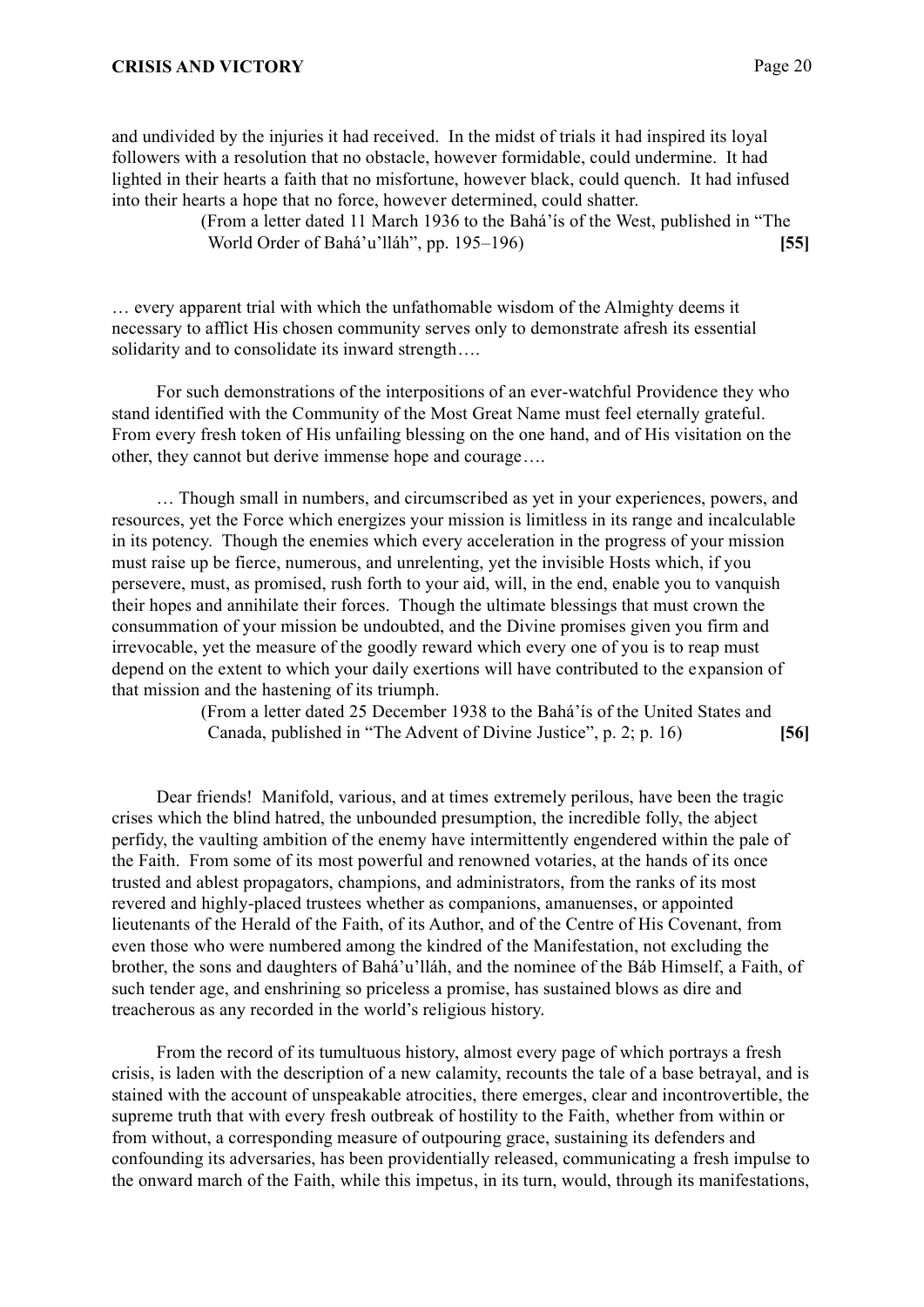provoke fresh hostility in quarters heretofore unaware of its challenging implications—this increased hostility being accompanied by a still more arresting revelation of Divine Power and a more abundant effusion of celestial grace, which, by enabling the upholders of that Faith to register still more brilliant victories, would thereby generate issues of still more vital import and raise up still more formidable enemies against a Cause that cannot but in the end resolve those issues and crush the resistance of those enemies, through a still more glorious unfoldment of its inherent power.

The resistless march of the Faith of Bahá'u'lláh, viewed in this light, and propelled by the stimulating influences which the unwisdom of its enemies and the force latent within itself both engender, resolves itself into a series of rhythmic pulsations, precipitated, on the one hand, through the explosive outbursts of its foes, and the vibrations of Divine Power, on the other, which speed it, with ever-increasing momentum, along that predestined course traced for it by the Hand of the Almighty.

As opposition to the Faith, from whatever source it may spring, whatever form it may assume, however violent its outbursts, is admittedly the motive-power that galvanizes, on the one hand, the souls of its valiant defenders, and taps for them, on the other, fresh springs of that Divine and inexhaustible Energy, we who are called upon to represent, defend, and promote its interests, should, far from regarding any manifestation of hostility as an evidence of the weakening of the pillars of the Faith, acclaim it as both a God-sent gift and a God-sent opportunity which, if we remain undaunted, we can utilize for the furtherance of His Faith and the routing and complete elimination of its adversaries.

The Heroic Age of the Faith, born in anguish, nursed in adversity, and terminating in trials as woeful as those that greeted its birth, has been succeeded by that Formative Period which is to witness the gradual crystallization of those creative energies which the Faith has released, and the consequent emergence of that World Order for which those forces were made to operate.

Fierce and relentless will be the opposition which this crystallization and emergence must provoke. The alarm it must and will awaken, the envy it will certainly arouse, the misrepresentations to which it will remorselessly be subjected, the set-backs it must, sooner or later, sustain, the commotions to which it must eventually give rise, the fruits it must in the end garner, the blessings it must inevitably bestow and the glorious, the Golden Age it must irresistibly usher in, are just beginning to be faintly perceived, and will, as the old Order crumbles beneath the weight of so stupendous a Revelation, become increasingly apparent and arresting.

> (From a letter dated 12 August 1941 to the Bahá'ís of America, published in "Messages to America", pp. 50–52) **[57]**

We can discover a no less distinct gradation in the character of the opposition it has had to encounter … an opposition which, now, through the rise of a divinely appointed Order in the Christian West, and its initial impact on civil and ecclesiastical institutions, bids fair to include among its supporters established governments and systems associated with the most ancient, the most deeply entrenched sacerdotal hierarchies in Christendom. We can, at the same time, recognize, through the haze of an ever-widening hostility, the progress, painful yet persistent, of certain communities within its pale through the stages of obscurity, of proscription, of emancipation, and of recognition—stages that must needs culminate in the course of succeeding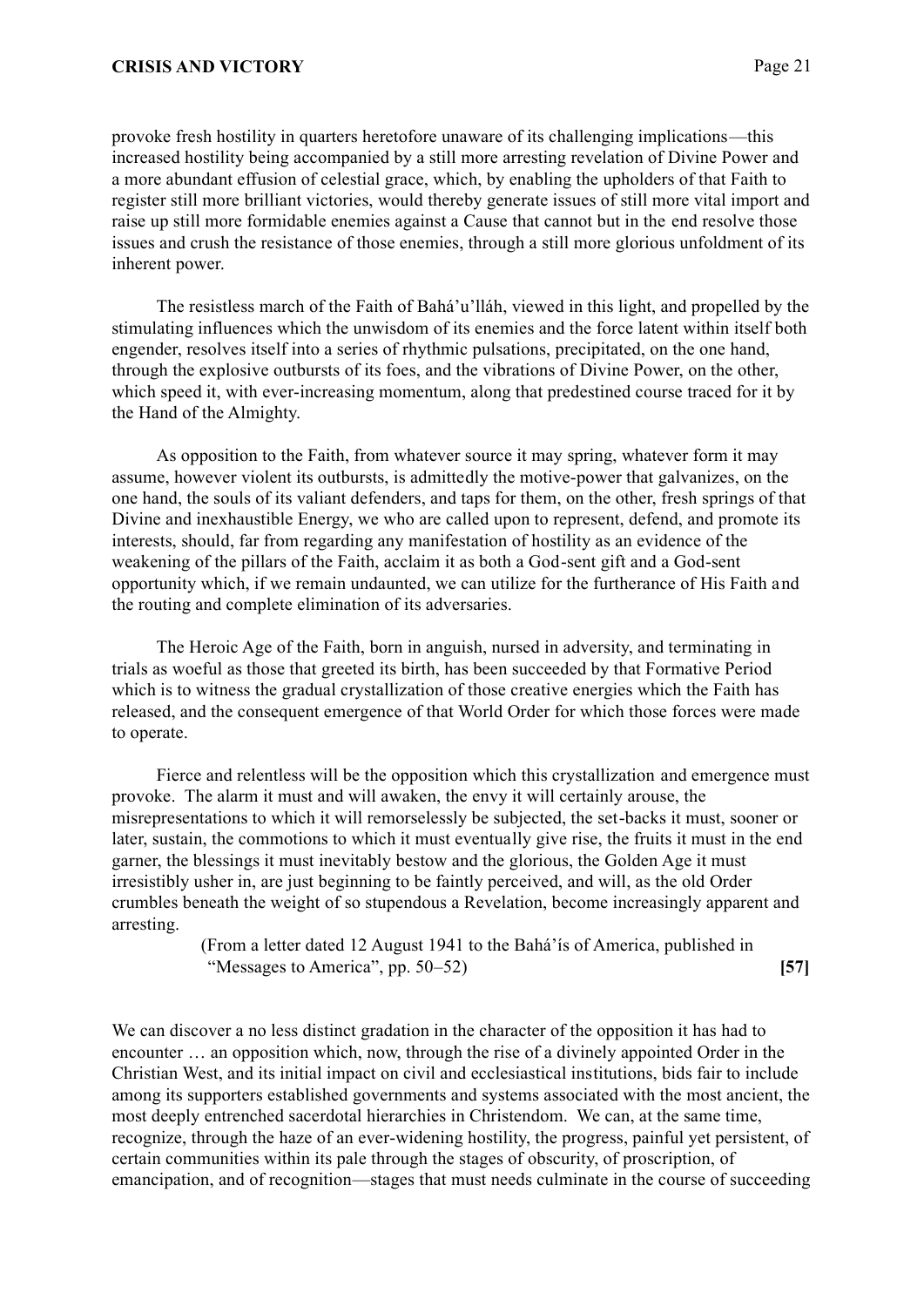centuries, in the establishment of the Faith, and the founding, in the plenitude of its power and authority, of the world-embracing Bahá'í Commonwealth….

Despite the blows leveled at its nascent strength, whether by the wielders of temporal and spiritual authority from without, or by black-hearted foes from within, the Faith of Bahá'u'lláh had, far from breaking or bending, gone from strength to strength, from victory to victory. Indeed its history, if read aright, may be said to resolve itself into a series of pulsations, of alternating crises and triumphs, leading it ever nearer to its divinely appointed destiny….

The tribulations attending the progressive unfoldment of the Faith of Bahá'u'lláh have indeed been such as to exceed in gravity those from which the religions of the past have suffered. Unlike those religions, however, these tribulations have failed utterly to impair its unity, or to create, even temporarily, a breach in the ranks of its adherents. It has not only survived these ordeals, but has emerged, purified and inviolate, endowed with greater capacity to face and surmount any crisis which its resistless march may engender in the future….

Whatever may befall this infant Faith of God in future decades or in succeeding centuries, whatever the sorrows, dangers and tribulations which the next stage in its world-wide development may engender, from whatever quarter the assaults to be launched by its present or future adversaries may be unleashed against it, however great the reverses and setbacks it may suffer, we, who have been privileged to apprehend, to the degree our finite minds can fathom, the significance of these marvelous phenomena associated with its rise and establishment, can harbor no doubt that what it has already achieved in the first hundred years of its life provides sufficient guarantee that it will continue to forge ahead, capturing loftier heights, tearing down every obstacle, opening up new horizons and winning still mightier victories until its glorious mission, stretching into the dim ranges of time that lie ahead, is totally fulfilled.

("God Passes By", Foreword p. xvii; p. 409; p. 410; p. 412) **[58]**

Such reflections, far from engendering in our minds and hearts the slightest trace of perplexity, of discouragement or doubt, should reinforce the basis of our convictions, demonstrate to us the incorruptibility, the strange workings and the invincibility of a Faith which, despite the assaults which malignant and redoubtable enemies from the ranks of kings, princes and ecclesiastics have repeatedly launched against it, and the violent internal tests that have shaken it for more than a century, and the relative obscurity of its champions, and the unpropitiousness of the times and the perversity of the generations contemporaneous with its rise and growth, has gone from strength to strength, has preserved its unity and integrity, has diffused its light over five continents, reared the institutions of its Administrative Order and spread its ramifications to the four corners of the earth, and launched its systematic campaigns in both the Western and Eastern Hemispheres.

For such benefits, for such an arresting and majestic vindication of the undefeatable powers inherent in our precious Faith, we can but bow our heads in humility, awe and thanksgiving, renew our pledge of fealty to it, and, each covenanting in his own heart, resolve to prove faithful to that pledge, and persevere to the very end, until our earthly share of servitude to so transcendent and priceless a Cause has been totally and completely fulfilled.

(From a letter dated 15 June 1946 to the Bahá'ís of America, published in "Messages to America", p. 104) **[59]**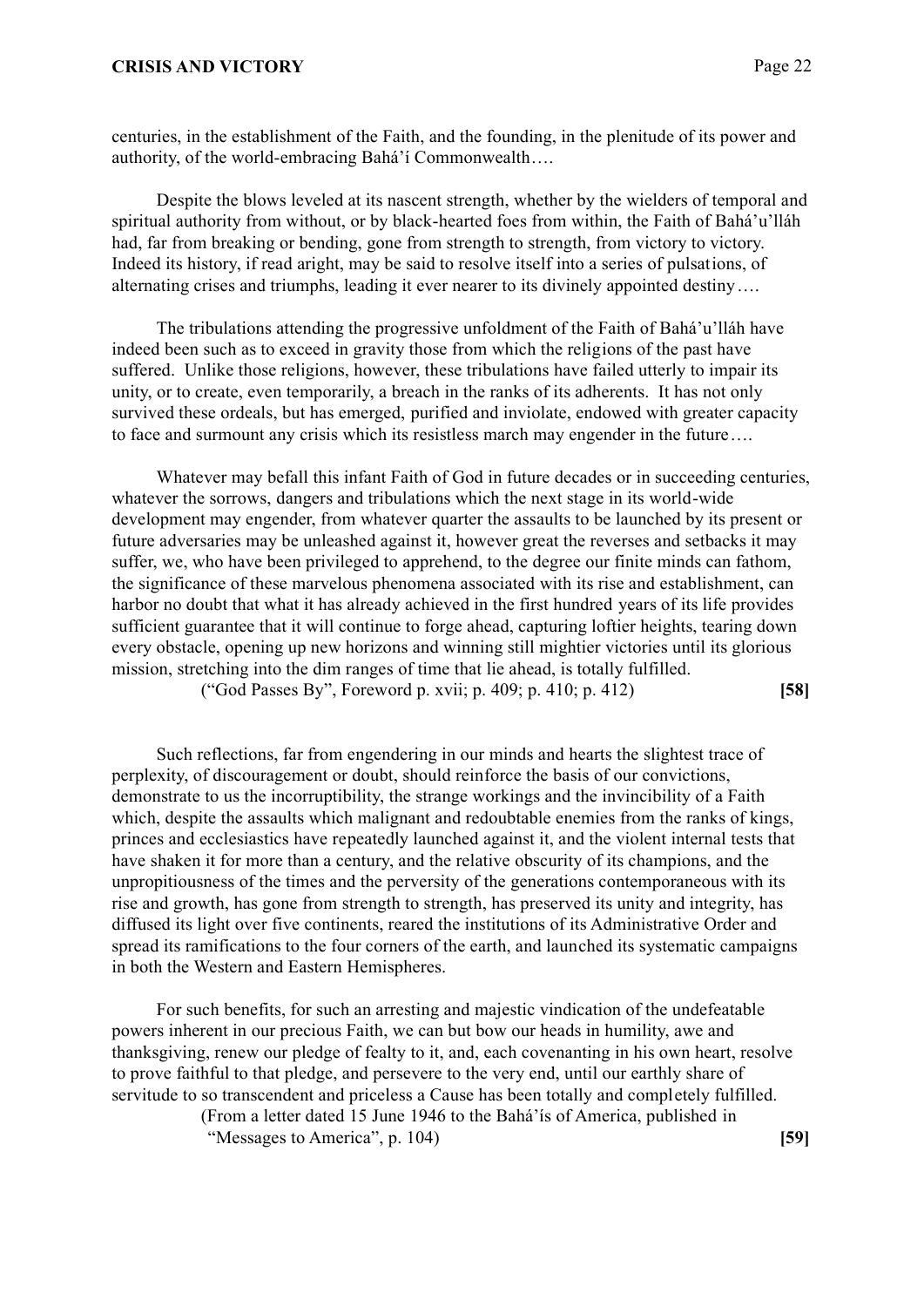Indeed this fresh ordeal that has, in pursuance of the mysterious dispensations of Providence, afflicted the Faith, at this unexpected hour, far from dealing a fatal blow to its institutions or existence, should be regarded as a blessing in disguise, not a "calamity" but a "providence" of God, not a devastating flood but a "gentle rain" on a "green pasture," a "wick" and "oil" unto the "lamp" of His Faith, a "nurture" for His Cause, "water for that which has been planted in the hearts of men," a "crown set on the head" of His Messenger for this Day.<sup>9</sup>

Whatever its outcome, this sudden commotion that has seized the Bahá'í world, that has revived the hopes and emboldened the host of the adversaries of the Faith intent on quenching its light and obliterating it from the face of the earth, has served as a trumpet call in the sounding of which the press of the world, the cries of its vociferous enemies, the public remonstrances of both men of good will and those in authority have joined, proclaiming far and wide its existence, publicizing its history, defending its verities, unveiling its truths, demonstrating the character of its institutions and advertising its aims and purposes….

For though the newly launched World Spiritual Crusade—constituting at best only the Minor Plan in the execution of the Almighty's design for the redemption of mankind—has, as a result of this turmoil paralyzing temporarily the vast majority of the organized followers of Bahá'u'lláh within His birthplace, suffered a severe setback, yet the over-all Plan of God, moving mysteriously and in contrast to the orderly and well-known processes of a clearly devised Plan, has received an impetus the force of which only posterity can adequately assess. (From a letter dated 20 August 1955 to the Bahá'ís of the United States, published in "Citadel of Faith", pp. 139–140) **[60]**

However severe their trials and disheartening the present situation may appear, they must remember that the Faith to which they owe allegiance has weathered, not so very long ago, storms of a far greater severity that seemed, at times, capable of engulfing and of obliterating its nascent institutions. The newly planted sapling of a divinely conceived Administrative Order, having driven deep its roots in German soil, bent momentarily under the hurricane which so violently swept over it, and no sooner had the tempest spent its force than it righted itself, and, growing with a fresh vigour, put forth branches and offshoots that now overshadow the entire land, and even stretch out as far as the heart of Austria.

The experience of so miraculous a recovery from so devastating an ordeal should, alone, prove sufficient to infuse an invigorating spirit into those who have been subjected to it, as well as into the new generation who are still close enough to those events to appreciate its extreme violence, such as will not only enable them to withstand onslaughts of still greater severity, but impel them, both young and old, men and women alike, to struggle, with redoubled vigour and deeper consecration, to meet the pressing and the manifold requirements of the present hour.

> (In the handwriting of Shoghi Effendi, appended to a letter dated 14 August 1957 written on his behalf to a National Spiritual Assembly, published in "The Light of Divine Guidance", vol. 1 (Hofheim-Langenhain: Bahá'í-Verlag, 1982), pp. 303–304) **[61]**

<sup>&</sup>lt;sup>9</sup> "The Hidden Words of Bahá'u'lláh", Arabic no. 51, rev. ed. (Wilmette: Bahá'í Publishing Trust, 1985), p. 15.

<sup>&</sup>quot;Epistle to the Son of the Wolf", rev. ed. (Wilmette: Bahá'í Publishing Trust, 1988), p. 1.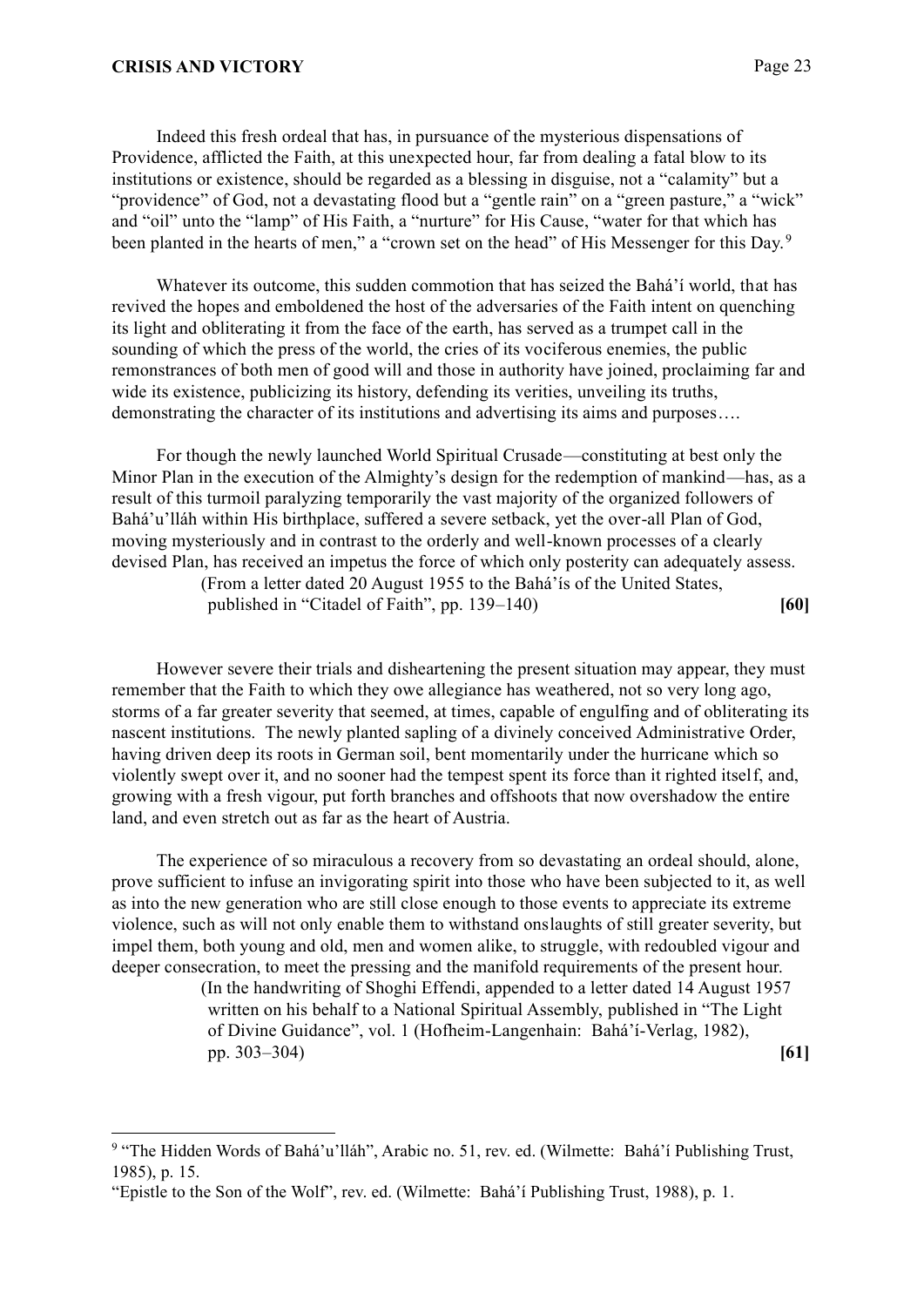### **EXTRACTS FROM LETTERS WRITTEN ON BEHALF OF SHOGHI EFFENDI**

There is always an important difference between friends and tested friends. No matter how precious the first type may be, the future of the Cause rests upon the latter. Up to the present the German friends were considered as loving Bahá'ís; from now on they can be ranked as tested ones.

In every country where such difficulties arise, they generally end with added energy and more intensive service of the Cause.

> (4 April 1930 to an individual believer, published in "The Light of Divine Guidance", vol. 1, pp. 34–35) **[62]**

The friends … should not feel bewildered, for they have the assurance of Bahá'u'lláh that whatever the nature and character of the forces of opposition facing His Cause, its eventual triumph is indubitably certain.

(30 August 1937 to an individual believer) **[63]**

Let them know, however, for a certainty that the onslaught of both the disbeliever and the oppressor will become a means of promulgating this Divine Cause, of proclaiming the Word of God and of consolidating the foundations of His holy Faith; and that its enemies will ultimately be completely overwhelmed, that the Cause of God will emerge victorious, and that His Word will reign supreme.

(21 October 1946 to an individual believer—translated from the Persian) **[64]**

He very deeply appreciates your Assembly's assurance of its abiding loyalty to him and to the Master's Will and Testament. As you can well imagine this disaffection of the Master's Family has been a very sad and heavy blow to him; but, although for many years he shielded them with his silence, in the end he was forced to speak out in order to protect the Faith. For a hundred years our beloved Cause has suffered from these internal afflictions, and the way the believers, generation after generation, have met this test with steadfast faith, loyalty and devotion, is one of the signs that this is the Cause of God, divinely protected through the Covenants of Bahá'u'lláh and the Master.

> (30 June 1949 to the National Spiritual Assembly of Germany and Austria, published in "The Light of Divine Guidance", vol. 1, p. 149) **[65]**

He urges you not to be discouraged or depressed, but rest assured that Bahá'u'lláh will assist you. Every set-back this Cause receives is invariably a means of ensuring a future victory, for God will never permit His Faith to be put out or uprooted.

(From a letter dated 26 January 1950 to the Local Spiritual Assembly of Panama) **[66]**

Although this may temporarily prove an embarrassment to your work, and a set-back, there is no doubt that it signalizes a step forward in the advance of the Faith; for we know that our beloved Faith must eventually clash with the entrenched orthodoxies of the past; and that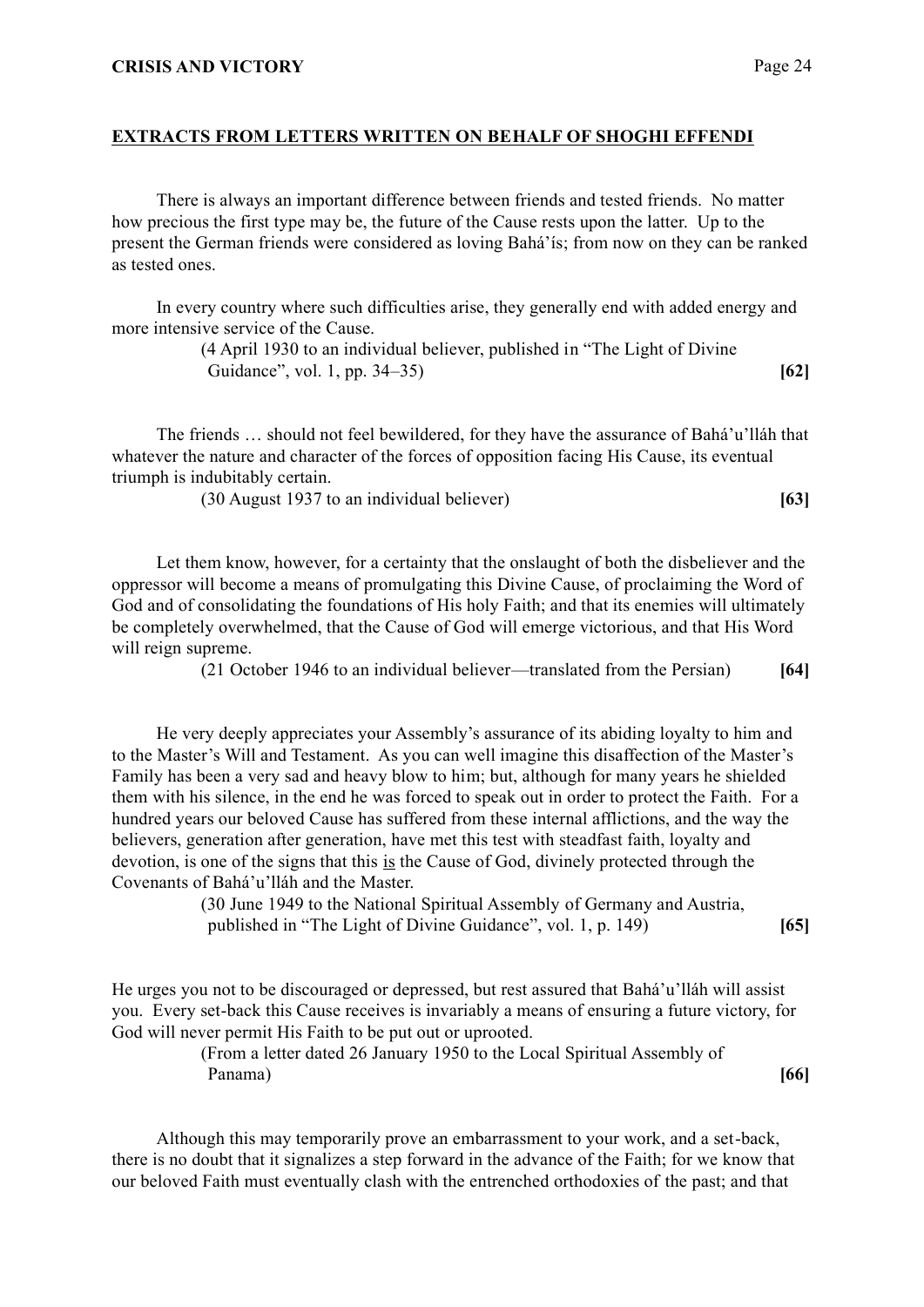this conflict cannot but lead to greater victories, and to ultimate emancipation, recognition and ascendancy.

(From a letter dated 8 April 1951 to two believers) **[67]**

The Faith is moving at a tremendous rate, and with tremendous force at the present time. Certainly if it is suppressed in one place, the power of the Cause is such that it must rise with greater strength in another place; and thus the persecutions of the Persian Bahá'ís have caused the Faith to surge ahead in Africa. This certainly must be a solace to the suffering of the Bahá'ís of Persia.

(From a letter dated 26 September 1955 to an individual believer) **[68]**

# **EXTRACTS FROM LETTERS WRITTEN BY THE UNIVERSAL HOUSE OF JUSTICE**

It should not be surmised that the events which have taken place in all corners of the globe, including the sacred land of Iran, have occurred as isolated incidents without any aim and purpose. According to the words of our beloved Guardian, "The invisible hand is at work and the convulsions taking place on earth are a prelude to the proclamation of the Cause of God". This is but one of the mysterious forces of this supreme Revelation which is causing the limbs of mankind to quake and those who are drunk with pride and negligence to be thunderstruck and shaken….

In such an afflicted time, when mankind is bewildered and the wisest of men are perplexed as to the remedy, the people of Bahá, who have confidence in His unfailing grace and divine guidance, are assured that each of these tormenting trials has a cause, a purpose, and a definite result, and all are essential instruments for the establishment of the immutable Will of God on earth. In other words, on the one hand humanity is struck by the scourge of His chastisement which will inevitably bring together the scattered and vanquished tribes of the earth; and on the other, the weak few whom He has nurtured under the protection of His loving guidance are, in this Formative Age and period of transition, continuing to build amidst these tumultuous waves an impregnable stronghold which will be the sole remaining refuge for those lost multitudes. Therefore, the dear friends of God who have such a broad and clear vision before them are not perturbed by such events, nor are they panic-stricken by such thundering sounds, nor will they face such convulsions with fear and trepidation, nor will they be deterred, even for a moment, from fulfilling their sacred responsibilities.

> (10 February 1980 to the Iranian believers resident in other countries throughout the world) **[69]**

The inveterate enemies of the Faith imagine that their persecutions will disrupt the foundations of the Faith and tarnish its glory. Alas! Alas for their ignorance and folly! These acts of oppression, far from weakening the resolve of the friends, have always served to inflame their zeal and galvanize their beings. In the words of 'Abdu'l-Bahá, "… they thought that violence and interference would cause extinction and silence and lead to suppression and oblivion; whereas interference in matters of conscience causes stability and firmness and attracts the attention of men's sight and souls, which fact has received experimental proof many times and often."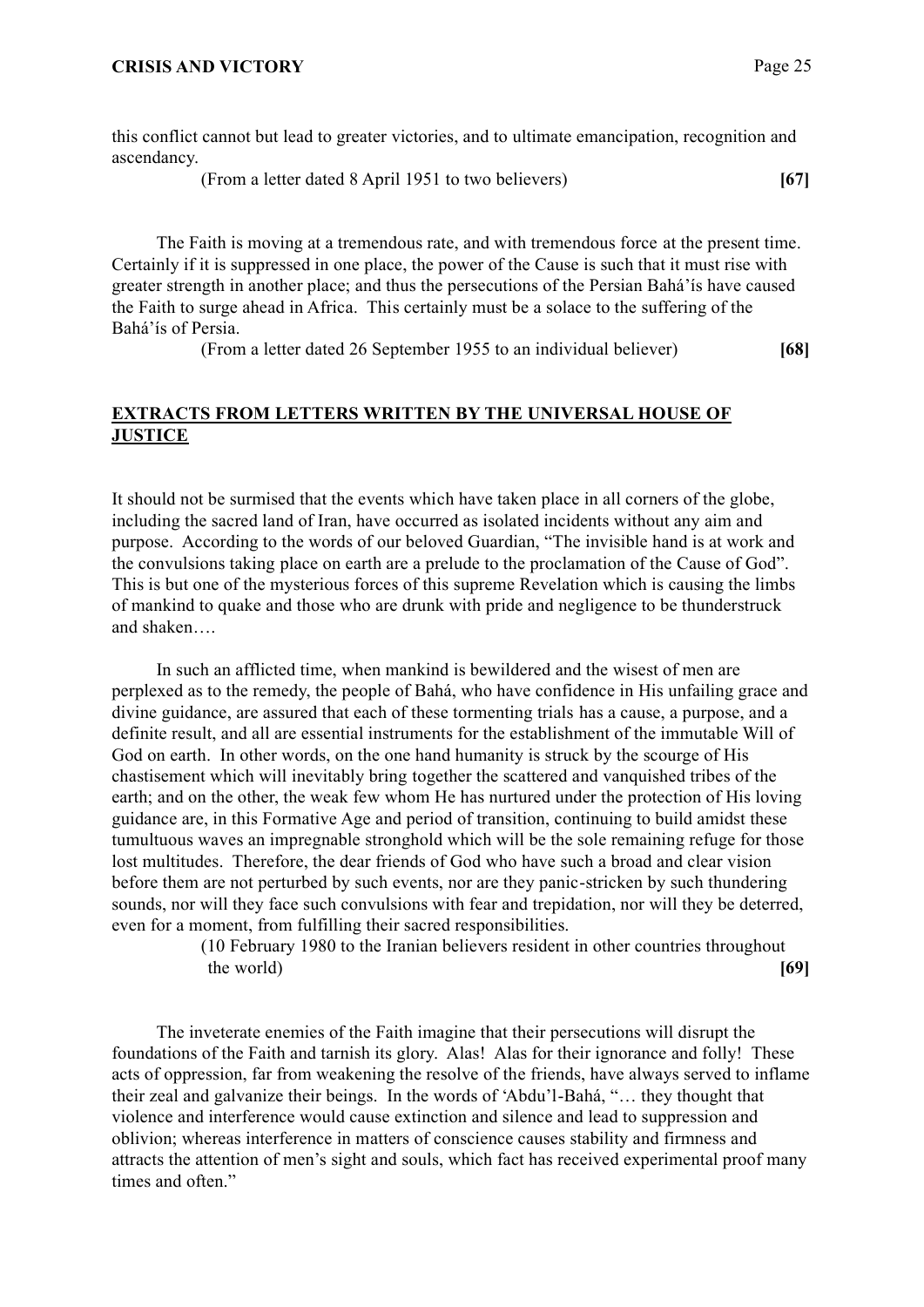Every drop of blood shed by the valiant martyrs, every sigh heaved by the silent victims of oppression, every supplication for divine assistance offered by the faithful, has released, and will continue mysteriously to release, forces over which no antagonist of the Faith has any control, and which, as marshalled by an All-Watchful Providence, have served to noise abroad the name and fame of the Faith to the masses of humanity in all continents, millions of whom had previously been totally ignorant of the existence of the Faith or had but a superficial, and oft-times erroneous, understanding of its teachings and history.

The current persecution has resulted in bringing the name and character of our beloved Faith to the attention of the world as never before in its history. As a direct result of the protests sent by the world-wide community of the Most Great Name to the rulers in Iran, of the representations made to the media when those protests were ignored, of direct approach by Bahá'í institutions at national and international level to governments, communities of nations, international agencies and the United Nations itself, the Faith of Bahá'u'lláh has not only been given sympathetic attention in the world's councils, but also its merits and violated rights have been discussed and resolutions of protest sent to the Iranian authorities by sovereign governments, singly and in unison. The world's leading newspapers, followed by the local press, have presented sympathetic accounts of the Faith to millions of readers, while television and radio stations are increasingly making the persecutions in Iran the subject of their programmes. Commercial publishing houses are beginning to commission books about the Faith….

Indeed, this new wave of persecution sweeping the Cradle of the Faith may well be seen as a blessing in disguise, a "providence" whose "calamity" is, as always, borne heroically by the beloved Persian community. It may be regarded as the latest move in God's Major Plan, another trumpet blast to awaken the heedless from their slumber and a golden opportunity offered to the Bahá'ís to demonstrate once again their unity and fellowship before the eyes of a declining and skeptical world, to proclaim with full force the Message of Bahá'u'lláh to high and low alike, to establish the reverence of our Faith for Islám and its Prophet, to assert the principles of non-interference in political activities and obedience to government which stand at the very core of our Faith, and to provide comfort and solace to the breasts of the serene sufferers and steadfast heroes in the forefront of a persecuted community….

(26 January 1982 to the Bahá'ís of the World) **[70]**

Shoghi Effendi perceived in the organic life of the Cause a dialectic of victory and crisis. The unprecedented triumphs, generated by the adamantine steadfastness of the Iranian friends, will inevitably provoke opposition to test and increase our strength. Let every Bahá'í in the world be assured that whatever may befall this growing Faith of God is but incontrovertible evidence of the loving care with which the King of Glory and His martyred Herald, through the incomparable Centre of His Covenant and our beloved Guardian, are preparing His humble followers for ultimate and magnificent triumph….

(2 January 1986 to the Bahá'ís of the World) **[71]**

The opening of that Plan coincided with the recrudescence of savage persecution of the Bahá'í community in Iran, a deliberate effort to eliminate the Cause of God from the land of its birth. The heroic steadfastness of the Persian friends has been the mainspring of tremendous international attention focussed on the Cause, eventually bringing it to the agenda of the General Assembly of the United Nations, and, together with world-wide publicity in all the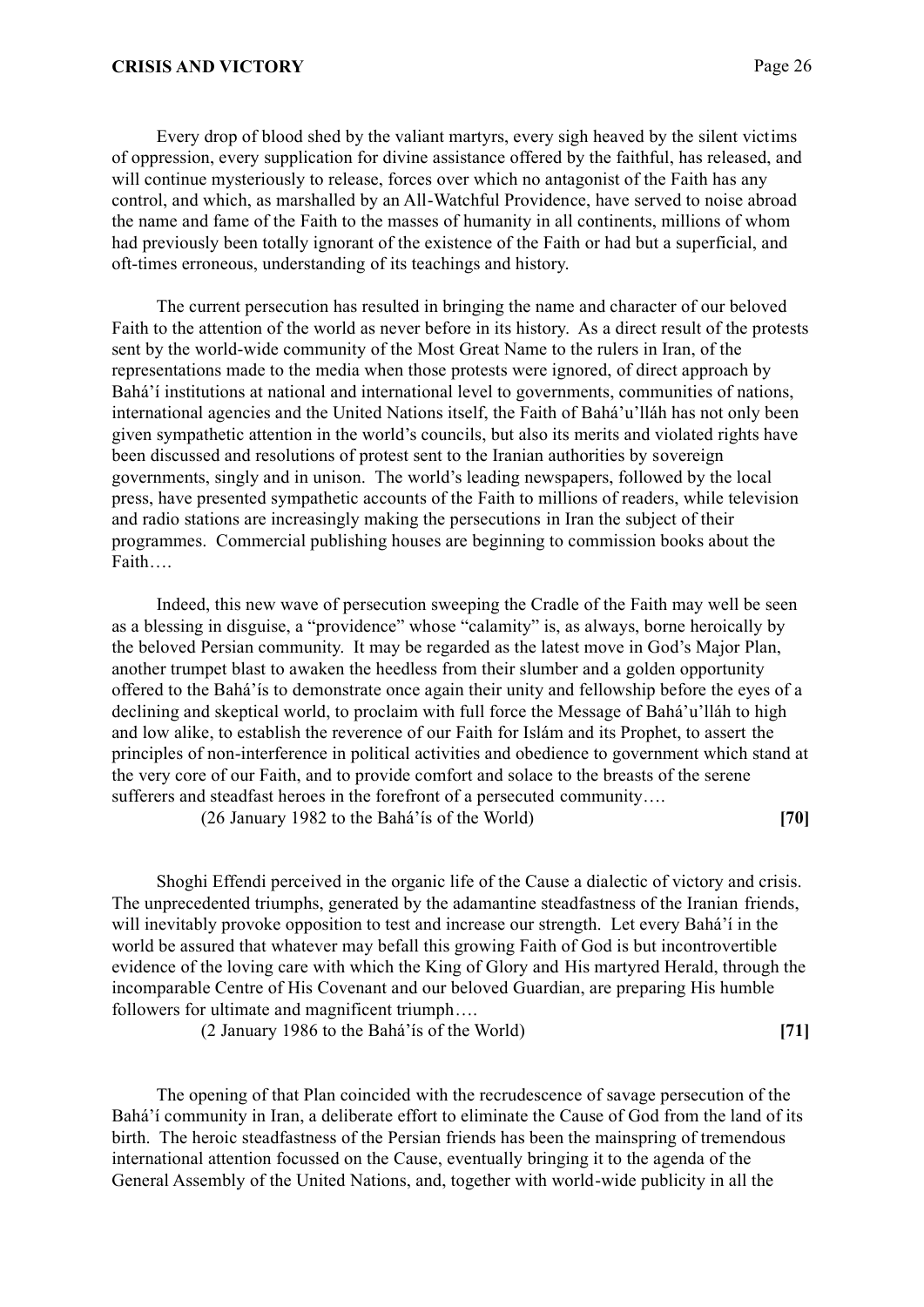media, accomplishing its emergence from the obscurity which characterized and sheltered the first period of its life. This dramatic process impelled the Universal House of Justice to address a Statement on Peace to the Peoples of the World and arrange for its delivery to Heads of State and the generality of the rulers.

(Riḍván 1986 to the Bahá'ís of the World) **[72]**

## III. **"The security of our precious Faith"**

(Shoghi Effendi, "Messages to the Bahá'í, World 1950–1957", p. 123)

# **EXTRACTS FROM THE WRITINGS OF BAHÁ'U'LLÁH**

"Say: O people of God! Beware lest the powers of the earth alarm you, or the might of the nations weaken you, or the tumult of the people of discord deter you, or the exponents of earthly glory sadden you. Be ye as a mountain in the Cause of your Lord, the Almighty, the All-Glorious, the Unconstrained." "Say: Beware, O people of Bahá, lest the strong ones of the earth rob you of your strength, or they who rule the world fill you with fear. Put your trust in God, and commit your affairs to His keeping. He, verily, will, through the power of truth, render you victorious, and He, verily, is powerful to do what He willeth, and in His grasp are the reins of omnipotent might."

(Cited in Shoghi Effendi, "The Advent of Divine Justice", p. 82) **[73]**

It is incumbent upon all men, each according to his ability, to refute the arguments of those that have attacked the Faith of God. Thus hath it been decreed by Him Who is the All-Powerful, the Almighty. He that wisheth to promote the Cause of the one true God, let him promote it through his pen and tongue, rather than have recourse to sword or violence…. If any man were to arise to defend, in his writings, the Cause of God against its assailants, such a man, however inconsiderable his share, shall be so honored in the world to come that the Concourse on high would envy his glory. No pen can depict the loftiness of his station, neither can any tongue describe its splendor. For whosoever standeth firm and steadfast in this holy, this glorious, and exalted Revelation, such power shall be given him as to enable him to face and withstand all that is in heaven and on earth. Of this God is Himself a witness.

("Gleanings from the Writings of Bahá'u'lláh", sec. 154, pp. 329–330) **[74]**

We exhort the men of the House of Justice and command them to ensure the protection and safeguarding of men, women and children. It is incumbent upon them to have the utmost regard for the interests of the people at all times and under all conditions. Blessed is the ruler who succoureth the captive, and the rich one who careth for the poor, and the just one who secureth from the wrong doer the rights of the downtrodden, and happy the trustee who observeth that which the Ordainer, the Ancient of Days hath prescribed unto him.

("Tablets of Bahá'u'lláh Revealed after the Kitáb-i-Aqdas", pp. 69–70) **[75]**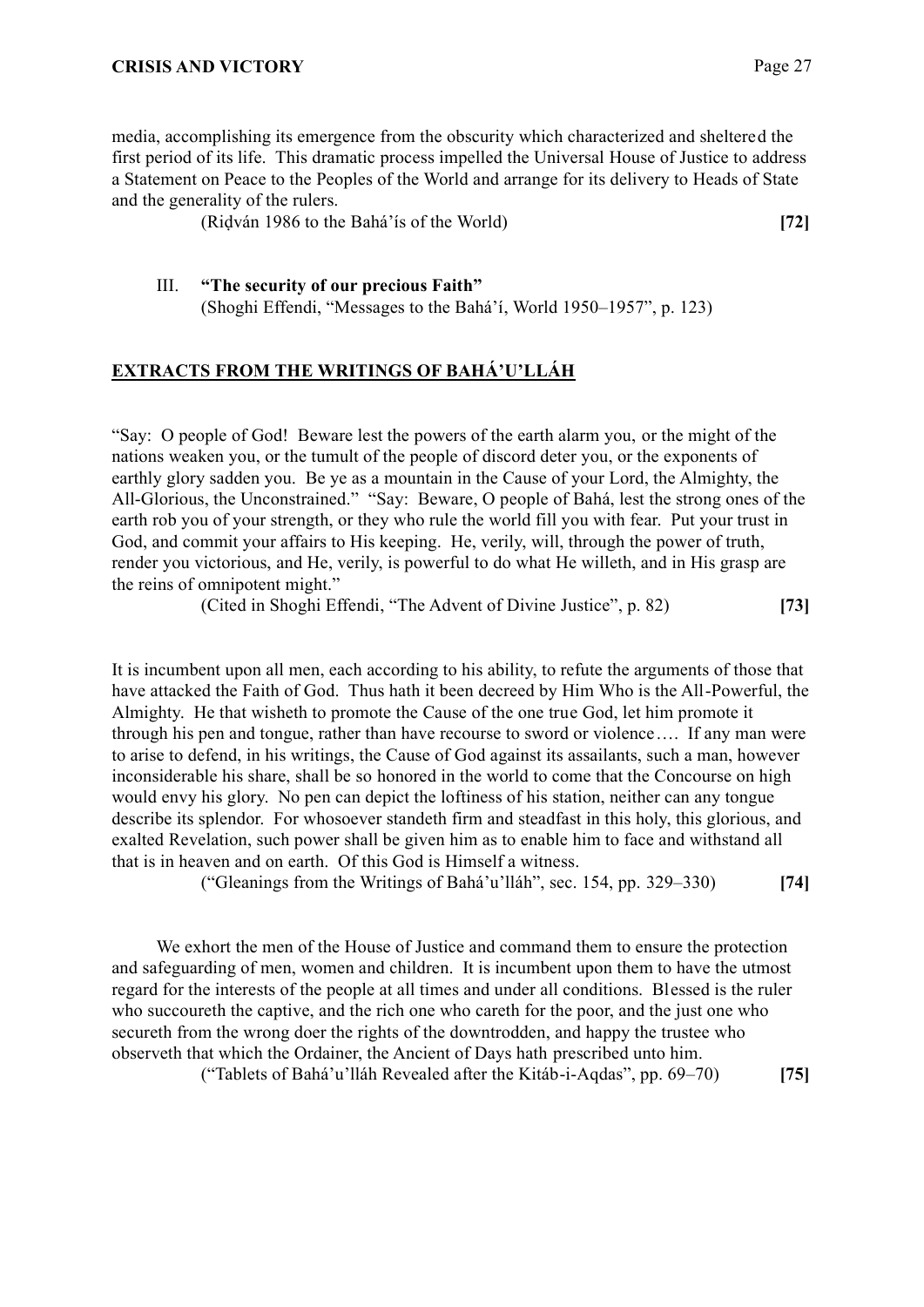And likewise, He saith: "Say to them that are of a fearful heart: be strong, fear not, behold your God."<sup>10</sup> This blessed verse is a proof of the greatness of the Revelation, and of the greatness of the Cause, inasmuch as the blast of the trumpet must needs spread confusion throughout the world, and fear and trembling amongst all men. Well is it with him who hath been illumined with the light of trust and detachment. The tribulations of that Day will not hinder or alarm him. Thus hath the Tongue of Utterance spoken, as bidden by Him Who is the All-Merciful. He, verily, is the Strong, the All-Powerful, the All-Subduing, the Almighty…. ("Epistle to the Son of the Wolf", p. 147) **[76]**

You should exhort all the friends to patience, to acquiescence, and to tranquillity, saying: O ye loved ones of God in that land! Ye are glorified in all the worlds of God because of your relationship to Him Who is the Eternal Truth, but in your lives on this earthly plane, which pass away as a fleeting moment, ye are afflicted with abasement. For the sake of the one true God, ye have been reviled and persecuted, ye have been imprisoned, and surrendered your lives in His path. Ye should not, however, by reason of the tyrannical acts of some heedless souls, transgress the limits of God's commandments by contending with anyone.

Whatever hath befallen you, hath been for the sake of God. This is the truth, and in this there is no doubt. You should, therefore, leave all your affairs in His Hands, place your trust in Him, and rely upon Him. He will assuredly not forsake you. In this, likewise, there is no doubt. No father will surrender his sons to devouring beasts; no shepherd will leave his flock to ravening wolves. He will most certainly do his utmost to protect his own.

If, however, for a few days, in compliance with God's all-encompassing wisdom, outward affairs should run their course contrary to one's cherished desire, this is of no consequence and should not matter. Our intent is that all the friends should fix their gaze on the Supreme Horizon, and cling to that which hath been revealed in the Tablets. They should strictly avoid sedition, and refrain from treading the path of dissension and strife. They should champion their one true God, exalted be He, through the hosts of forbearance, of submission, of an upright character, of goodly deeds, and of the choicest and most refined words.

> ("The Bahá'í World", vol. XVIII (Haifa: Bahá'í World Centre, 1986), pp. 10–11) **[77]**

#### **EXTRACTS FROM THE WRITINGS OF 'ABDU'L-BAHÁ**

O army of God! When calamity striketh, be ye patient and composed. However afflictive your sufferings may be, stay ye undisturbed, and with perfect confidence in the abounding grace of God, brave ye the tempest of tribulations and fiery ordeals. ("Selections from the Writings of 'Abdu'l-Bahá", sec. 35, p. 74) **[78]**

Wherefore must the loved ones of God, laboriously, with the waters of their striving, tend and nourish and foster this tree of hope. In whatsoever land they dwell, let them with a whole heart befriend and be companions to those who are either close to them, or far removed. Let them, with qualities like unto those of heaven, promote the institutions and the religion of God.

<sup>10</sup> Isaiah 35:4.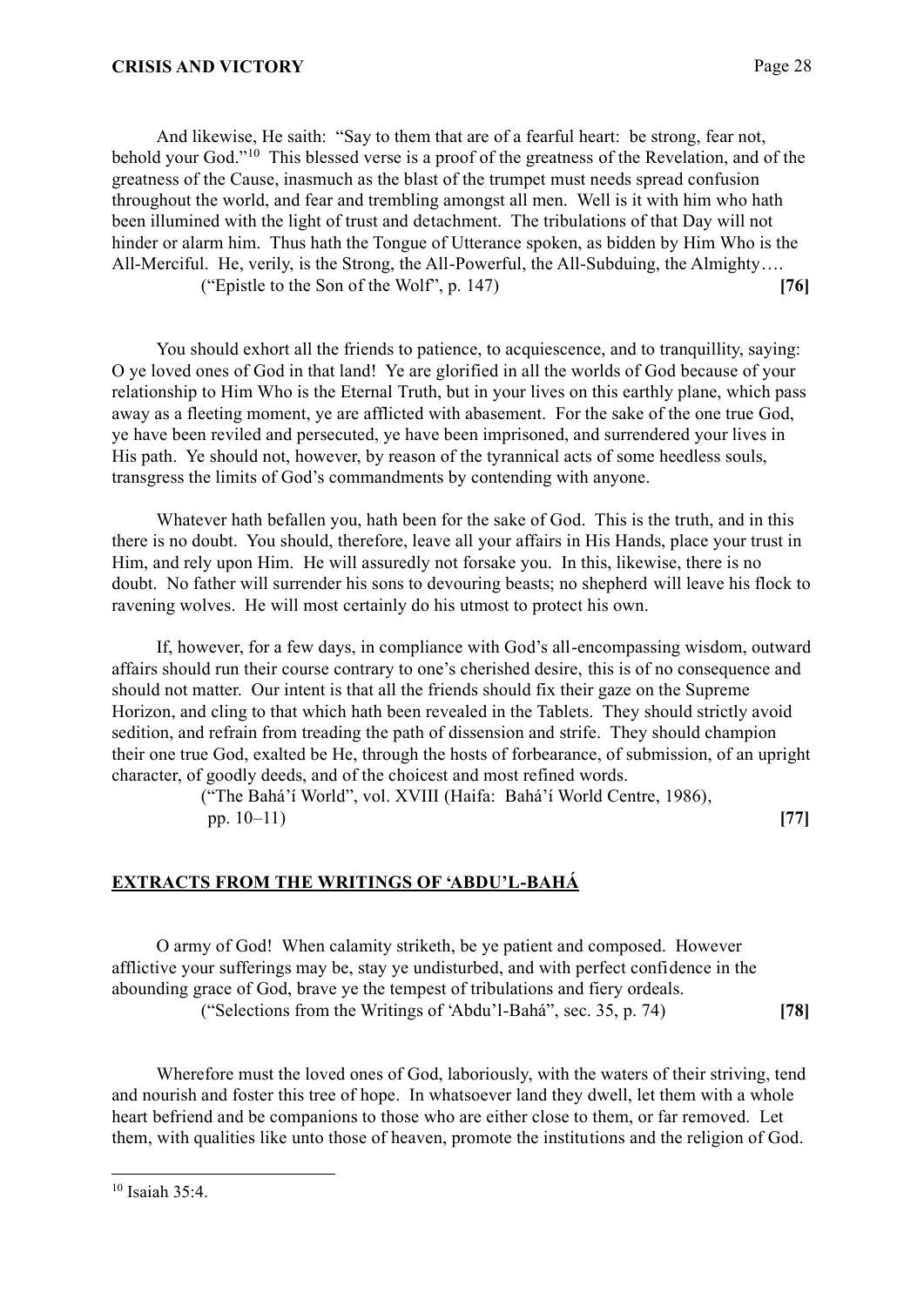Let them never lose heart, never be despondent, never feel afflicted. The more antagonism they meet, the more let them show their own good faith; the more torments and calamities they have to face, the more generously let them pass round the bounteous cup. Such is the spirit which will become the life of the world, such is the spreading light at its heart: and he who may be and do other than this is not worthy to serve at the Holy Threshold of the Lord.

("Selections from the Writings of 'Abdu'l-Bahá", sec. 206, p. 258) **[79]**

O ye beloved of the Lord! The greatest of all things is the protection of the True Faith of God, the preservation of His Law, the safeguarding of His Cause and service unto His Word….

… My supreme obligation, however, of necessity, prompteth me to guard and preserve the Cause of God. Thus, with the greatest regret, I counsel you saying: Guard ye the Cause of God, protect His law and have the utmost fear of discord.

> ("Will and Testament of 'Abdu'l-Bahá" (Wilmette: Bahá'í Publishing Trust, 1971), p. 4; p. 19) **[80]**

# **EXTRACTS FROM THE WRITINGS OF SHOGHI EFFENDI**

It is incumbent upon them to be vigilant and cautious, discreet and watchful, and protect at all times the Temple of the Cause from the dart of the mischief-maker and the onslaught of the enemy.

> (12 March 1923 to the Bahá'ís of America, Great Britain, Germany, France, Switzerland, Italy, Japan and Australasia, published in "Bahá'í Administration", p. 38) **[81]**

As the Movement grows in prestige, fame and influence, as the ambitions, malice and ill-will of strangers and enemies correspondingly wax greater, it becomes increasingly important for every individual and Spiritual Assembly to be on their guard lest they fall innocent victims of the evil designs of the malevolent, the self-seeking and greedy.

Touching the publication of articles and pamphlets bearing on the controversial and political issues of the day, I desire to remind my dearly-beloved fellow-workers that at the present stage when the Cause is still in its infancy, any minute and detailed analysis by the friends of subjects that are in the forefront of general discussion would often be misconstrued in certain quarters and give rise to suspicions and misunderstandings that would react unfavorably on the Cause. They would tend to create a misconception of the real object, the true mission, and the fundamental character of the Bahá'í Faith. We should, while endeavoring to uphold loyally and expound conscientiously our social and moral principles in all their essence and purity, in all their bearings upon the divers phases of human society, insure that no direct reference or particular criticism in our exposition of the fundamentals of the Faith would tend to antagonize any existing institution, or help to identify a purely spiritual movement with the base clamorings and contentions of warring sects, factions and nations. We should strive in all our utterances to combine the discretion and noble reticence of the wise with the frankness and passionate loyalty of the ardent advocate of an inspiring Faith. While refusing to utter the word that would needlessly alienate or estrange any individual, government or people, we should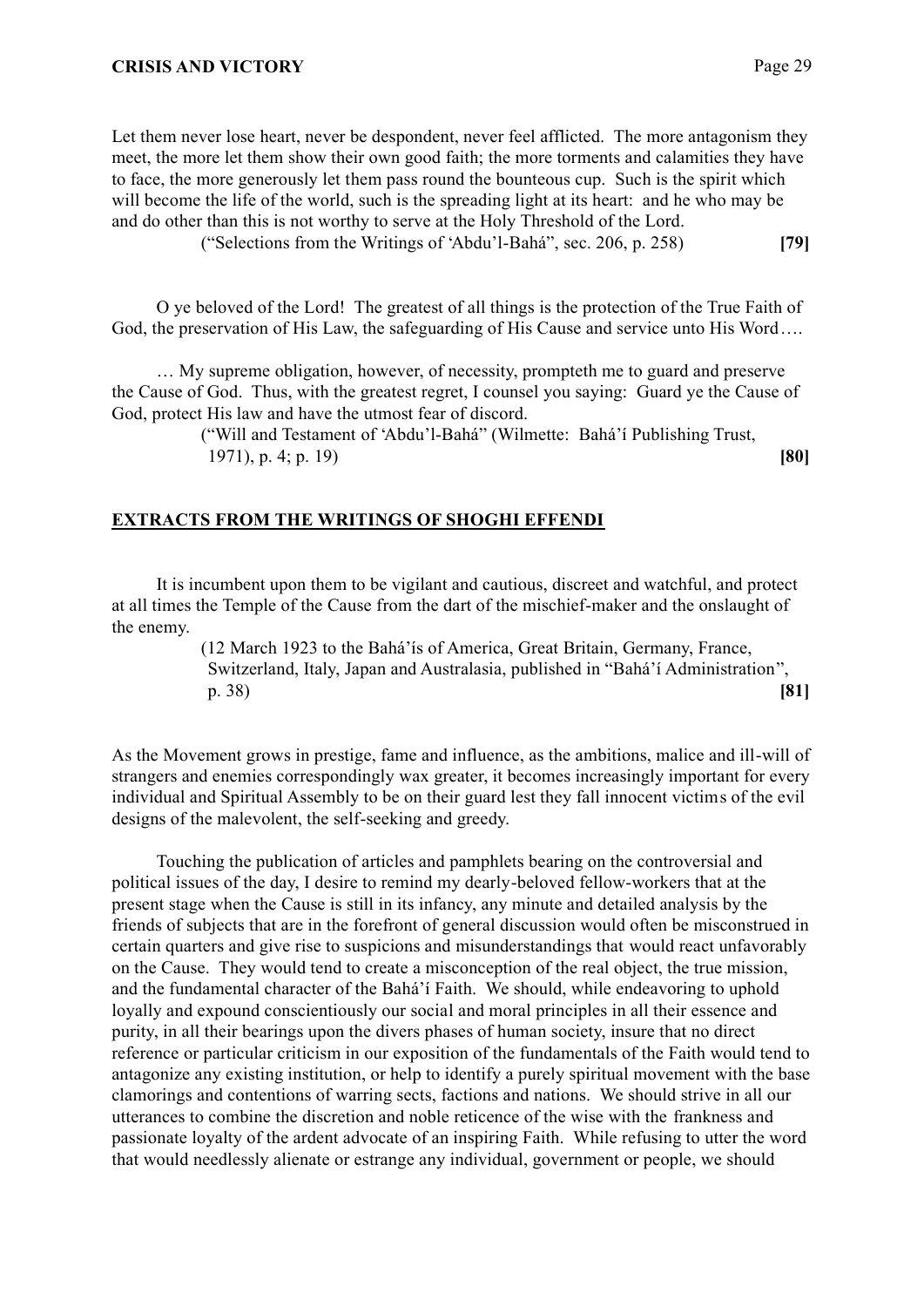fearlessly and unhesitatingly uphold and assert in their entirety such truths the knowledge of which we believe is vitally and urgently needed for the good and betterment of mankind.

(10 January 1926 to the National Spiritual Assembly of the United States and Canada, published in "Bahá'í Administration", p. 102) **[82]**

We can prove ourselves worthy of our Cause only if in our individual conduct and corporate life we sedulously imitate the example of our beloved Master, Whom the terrors of tyranny, the storms of incessant abuse, the oppressiveness of humiliation, never caused to deviate a hair's breadth from the revealed Law of Bahá'u'lláh.

> (12 April 1927 to the National Spiritual Assembly of the United States and Canada, published in "Bahá'í Administration", p. 132) **[83]**

Be moreover assured beyond all shadow of doubt that no matter how strenuously the enemies of God's Faith may exert themselves to extinguish its fire, they will but cause its flame to burn the more fiercely, its light to shine the more brightly, and its heat to grow the more intense. People of wisdom and discernment, who are closely but unobtrusively surveying the progress of the Faith, and are resolved to subject it to the most careful examination and research, will be neither shaken nor swayed by these absurd and baseless claims, these scurrilous publications and self-contradictory pronouncements. So far from being blinded by such propaganda to the verities of the Cause, they will rather be moved by it to pursue their investigations and inquiries with greater meticulousness and enthusiasm than before; to make themselves thoroughly familiar with the teachings, principles and aspirations of the followers of Bahá'u'lláh; and even, through the grace and guidance of an Almighty and Omniscient Lord, to arise in time of need for the defence and protection of the Cause; to put to rout the hosts of suspicion, doubt and misconception; to raze to its foundations the edifice of calumny and falsehood; and to demonstrate and establish, before the eyes of all the world, the sacred, exalted and indomitable reality of the resistless Faith of God. These various distressful occurrences, contrived and instigated by the enemies and ill-wishers of the Cause—their insidious rumours, their defamatory reports, their flagrant and unprincipled attacks—should be viewed as dispositions and instrumentalities of Providence, designed to hasten the advent of that promised day, that mighty and compelling victory, and that perspicuous triumph, which have been so clearly foretold in the scriptures, and so explicitly and emphatically set forth by the Pen of the Most High.

> (From a letter dated August 1927 to the National Spiritual Assembly of Persia translated from the Persian) **[84]**

The permanence and stability achieved by any association, group or nation is a result of—and dependent upon—the soundness and worth of the principles upon which it bases the running of its affairs and the direction of its activities. The guiding principles of the Bahá'ís are: honesty, love, charity and trustworthiness; the setting of the common good above private interest; and the practice of godliness, virtue and moderation. Ultimately, then, their preservation and happiness are assured. Whatever misfortunes they may encounter, wrought by the wiles of the schemer and ill-wisher, shall all pass away like waves, and hardship shall be succeeded by joy. The friends are under the protection of the resistless power and inscrutable providence of God. There is no doubt that every blessed soul who brings his life into harmony with this all-swaying power shall give lustre to his works and win an ample recompense. The actions of those who choose to set themselves against it should provoke not antipathy on our part, but prayers for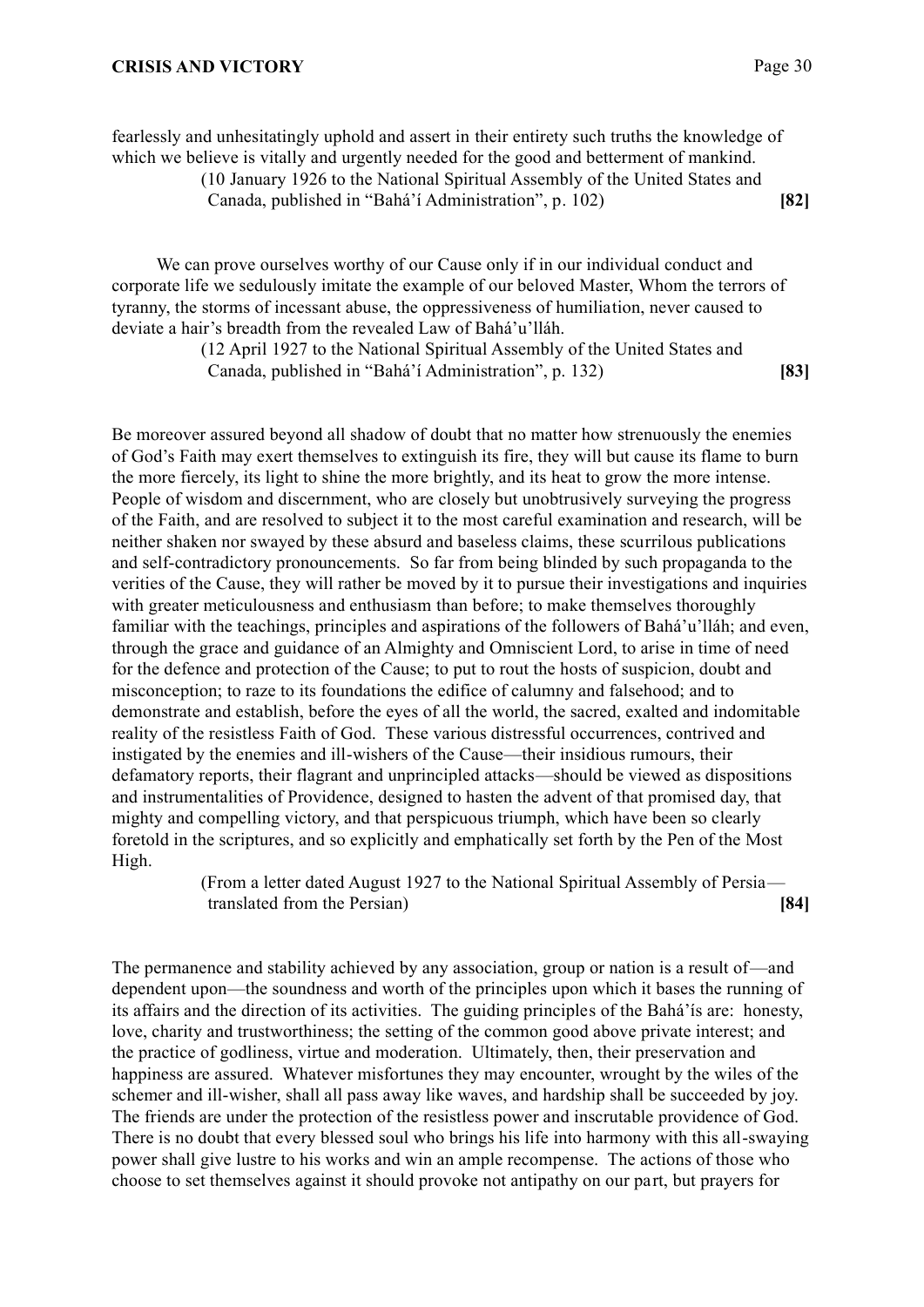their guidance. Such was the way of the Bahá'ís in days gone by, and so must it be, now and for always.

> (18 December 1928 to the National Spiritual Assembly of Iran—translated from the Persian) **[85] [85]**

Let them refrain from associating themselves, whether by word or by deed, with the political pursuits of their respective nations, with the policies of their governments and the schemes and programs of parties and factions. In such controversies they should assign no blame, take no side, further no design, and identify themselves with no system prejudicial to the best interests of that world-wide Fellowship which it is their aim to guard and foster. Let them beware lest they allow themselves to become the tools of unscrupulous politicians, or to be entrapped by the treacherous devices of the plotters and the perfidious among their countrymen. Let them so shape their lives and regulate their conduct that no charge of secrecy, of fraud, of bribery or of intimidation may, however ill-founded, be brought against them. Let them rise above all particularism and partisanship, above the vain disputes, the petty calculations, the transient passions that agitate the face, and engage the attention, of a changing world. It is their duty to strive to distinguish, as clearly as they possibly can, and if needed with the aid of their elected representatives, such posts and functions as are either diplomatic or political from those that are purely administrative in character, and which under no circumstances are affected by the changes and chances that political activities and party government, in every land, must necessarily involve. Let them affirm their unyielding determination to stand, firmly and unreservedly, for the way of Bahá'u'lláh, to avoid the entanglements and bickerings inseparable from the pursuits of the politician, and to become worthy agencies of that Divine Polity which incarnates God's immutable Purpose for all men….

As the number of the Bahá'í communities in various parts of the world multiplies and their power, as a social force, becomes increasingly apparent, they will no doubt find themselves increasingly subjected to the pressure which men of authority and influence, in the political domain, will exercise in the hope of obtaining the support they require for the advancement of their aims. These communities will, moreover, feel a growing need of the goodwill and the assistance of their respective governments in their efforts to widen the scope, and to consolidate the foundations, of the institutions committed to their charge. Let them beware lest, in their eagerness to further the aims of their beloved Cause, they should be led unwittingly to bargain with their Faith, to compromise with their essential principles, or to sacrifice, in return for any material advantage which their institutions may derive, the integrity of their spiritual ideals. Let them proclaim that in whatever country they reside, and however advanced their institutions, or profound their desire to enforce the laws, and apply the principles, enunciated by Bahá'u'lláh, they will, unhesitatingly, subordinate the operation of such laws and the application of such principles to the requirements and legal enactments of their respective governments. Theirs is not the purpose, while endeavoring to conduct and perfect the administrative affairs of their Faith, to violate, under any circumstances, the provisions of their country's constitution, much less to allow the machinery of their administration to supersede the government of their respective countries.

It should also be borne in mind that the very extension of the activities in which we are engaged, and the variety of the communities which labor under divers forms of government, so essentially different in their standards, policies, and methods, make it absolutely essential for all those who are the declared members of any one of these communities to avoid any action that might, by arousing the suspicion or exciting the antagonism of any one government, involve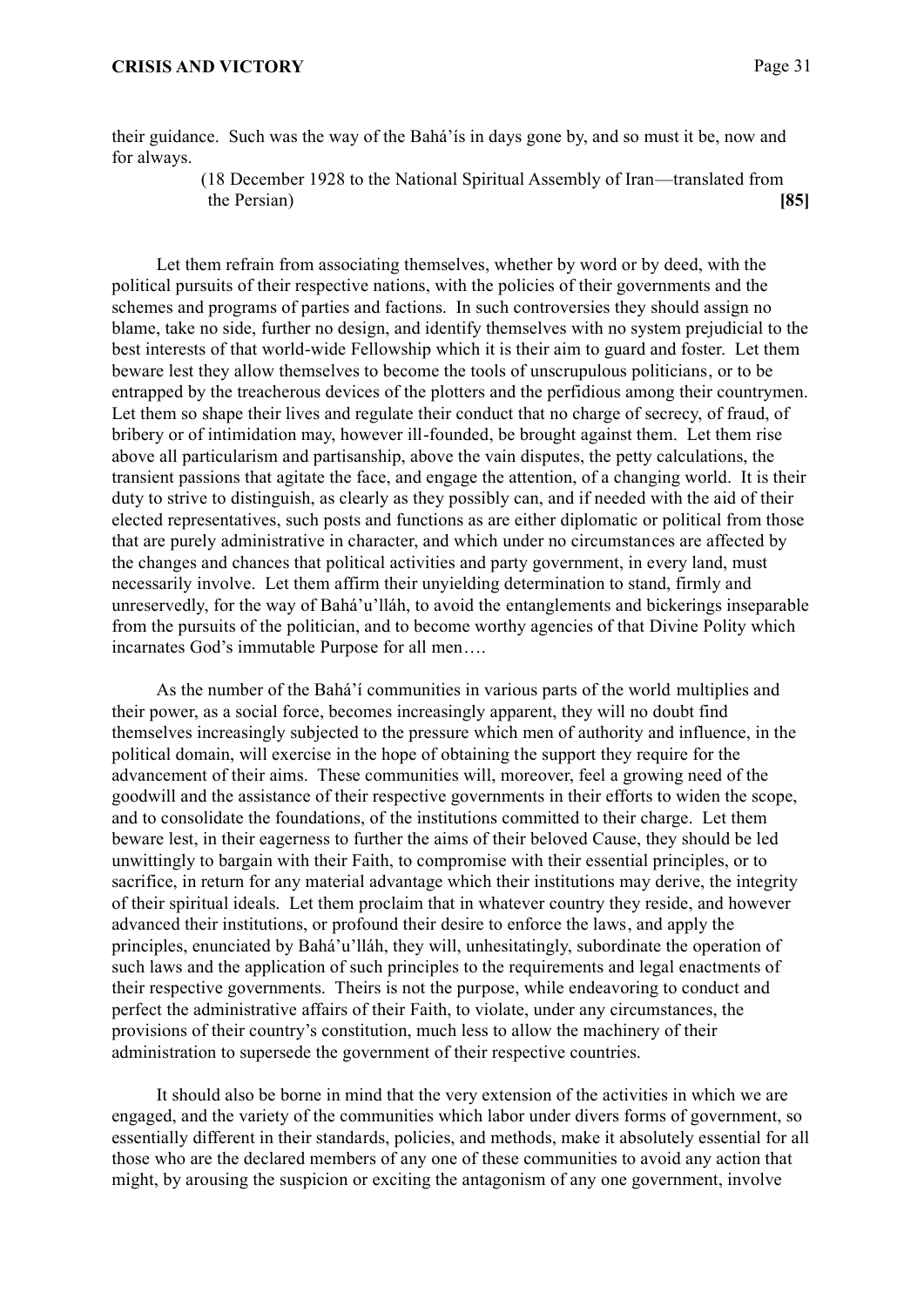their brethren in fresh persecutions or complicate the nature of their task. How else, might I ask, could such a far-flung Faith, which transcends political and social boundaries, which includes within its pale so great a variety of races and nations, which will have to rely increasingly, as it forges ahead, on the goodwill and support of the diversified and contending governments of the earth—how else could such a Faith succeed in preserving its unity, in safeguarding its interests, and in ensuring the steady and peaceful development of its institutions?

Such an attitude, however, is not dictated by considerations of selfish expediency, but is actuated, first and foremost, by the broad principle that the followers of Bahá'u'lláh will, under no circumstances, suffer themselves to be involved, whether as individuals or in their collective capacities, in matters that would entail the slightest departure from the fundamental verities and ideals of their Faith. Neither the charges which the uninformed and the malicious may be led to bring against them, nor the allurements of honors and rewards, will ever induce them to surrender their trust or to deviate from their path. Let their words proclaim, and their conduct testify, that they who follow Bahá'u'lláh, in whatever land they reside, are actuated by no selfish ambition, that they neither thirst for power, nor mind any wave of unpopularity, of distrust or criticism, which a strict adherence to their standards might provoke.

> (21 March 1932 to the National Spiritual Assembly of the United States and Canada, published in "The World Order of Bahá'u'lláh", pp. 64–67) **[86]**

Such a rectitude of conduct must manifest itself, with ever-increasing potency, in every verdict which the elected representatives of the Bahá'í community, in whatever capacity they may find themselves, may be called upon to pronounce. It must be constantly reflected in the business dealings of all its members, in their domestic lives, in all manner of employment, and in any service they may, in the future, render their government or people. It must be exemplified in the conduct of all Bahá'í electors, when exercising their sacred rights and functions. It must characterize the attitude of every loyal believer towards nonacceptance of political posts, nonidentification with political parties, nonparticipation in political controversies, and nonmembership in political organizations and ecclesiastical institutions…. It must be demonstrated in the impartiality of every defender of the Faith against its enemies, in his fair-mindedness in recognizing any merits that enemy may possess, and in his honesty in discharging any obligations he may have towards him….

… No greater demonstration can be given to the peoples of both continents of the youthful vitality and the vibrant power animating the life, and the institutions of the nascent Faith of Bahá'u'lláh than an intelligent, persistent, and effective participation of the Bahá'í youth, of every race, nationality, and class, in both the teaching and administrative spheres of Bahá'í activity. Through such a participation the critics and enemies of the Faith, watching with varying degrees of skepticism and resentment, the evolutionary processes of the Cause of God and its institutions, can best be convinced of the indubitable truth that such a Cause is intensely alive, is sound to its very core, and its destinies in safe keeping….

> (25 December 1938 to the Bahá'ís of the United States and Canada, published in "The Advent of Divine Justice", pp. 26–27; pp. 69–70) **[87]**

Obstacles, varied and numerous, will no doubt arise to impede the onward march of this community [Australia]. Reverses may temporarily dim the radiance of its mission. The forces of religious orthodoxy may well, at a future date, be leagued against it. The exponents of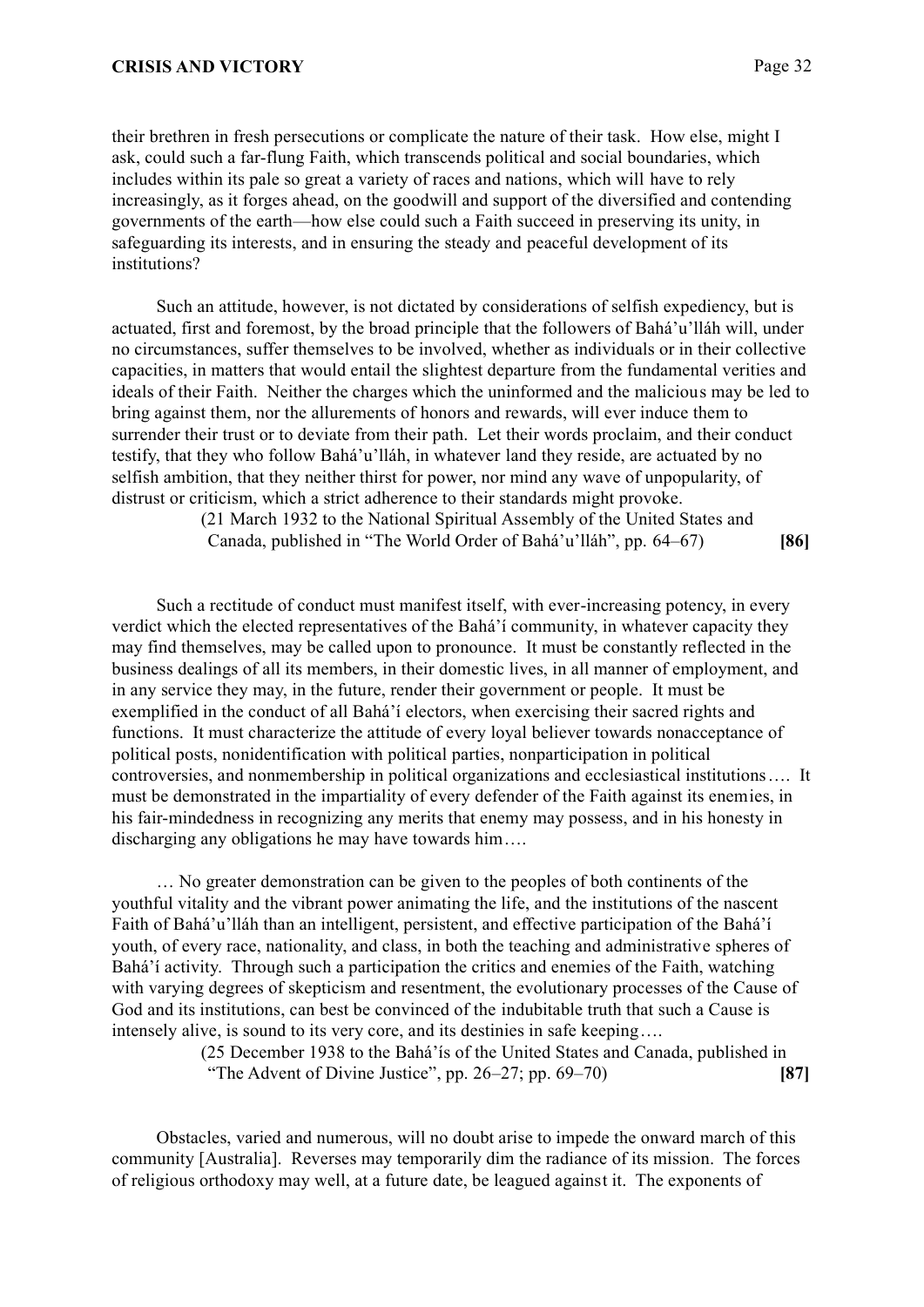theories and doctrines fundamentally opposed to its religious tenets and social principles may challenge its infant strength with persistence and severity. The Administrative Order—the Ark destined to preserve its integrity and carry it to safety—must without delay, without exception, claim the attention of the members of this community, its ideals must be continually cherished in their hearts, its purposes studied and kept constantly before their eyes, its requirements wholeheartedly met, its laws scrupulously upheld, its institutions unstintingly supported, its glorious mission noised abroad, and its spirit made the sole motivating purpose of their lives.

> (In the handwriting of Shoghi Effendi, appended to a letter dated 22 August 1949 to the National Spiritual Assembly of Australia and New Zealand, published in "Letters from the Guardian to Australia and New Zealand, 1923–1957" (Sydney: National Spiritual Assembly of the Bahá'ís of Australia, 1970), pp. 80–81) **[88]**

The strife and bloodshed, with their attendant misery, sorrow and confusion, that have afflicted the entire subcontinent of India, in recent months, have caused me the gravest concern. The disorders, following in the wake of this great crisis in the life of its people, constitute a challenge which the community of the steadfast followers of Bahá'u'lláh in that land must resolutely face, and demonstrate in meeting it the quality of their faith, the depth of their devotion, the strength of their unity, the solidity of their institutions and the heroic character of their resolve. They must neither feel alarmed, nor falter or hesitate in the execution of their Plan. Shielded by the institutions which their hands have reared, abiding securely in the stronghold of their love for Bahá'u'lláh and their devotion to His Faith, pursuing with unrelaxing vigilance and singleness of purpose the course set by the Plan they themselves have inaugurated, heartened by the initial success already achieved since that Plan was set in motion, they, however much buffeted by present circumstances, and no matter how perilous the path they now tread, must press forward, unafraid of persecution, scorn or calumny, towards the shining goals they have set themselves to attain.

> (In the handwriting of Shoghi Effendi, appended to a letter dated 24 October 1947 written on his behalf to the National Spiritual Assembly of India, Pakistan and Burma, published in "Dawn of a New Day" (New Delhi: Bahá'í Publishing Trust, 1970), p. 127) **[89]**

RECENT EVENTS TRIUMPHANT CONSUMMATION SERIES HISTORIC ENTERPRISES SUCH AS CONSTRUCTION SUPERSTRUCTURE BÁB'S SEPULCHRE DEDICATION MOTHER TEMPLE WEST WORLD-WIDE CELEBRATIONS HOLY YEAR CONVOCATION FOUR INTERCONTINENTAL TEACHING CONFERENCES LAUNCHING TEN YEAR CRUSADE UNPRECEDENTED DISPERSAL ITS VALIANT PROSECUTORS FACE GLOBE EXTRAORDINARY PROGRESS AFRICAN PACIFIC CAMPAIGNS RISE ADMINISTRATIVE ORDER ARABIAN PENINSULA HEART ISLAMIC WORLD DISCOMFITURE POWERFUL ANTAGONISTS CRADLE FAITH ERECTION INTERNATIONAL ARCHIVES HERALDING ESTABLISHMENT SEAT WORLD ADMINISTRATIVE ORDER HOLY LAND SERVED INFLAME UNQUENCHABLE ANIMOSITY MUSLIM OPPONENTS RAISED UP NEW SET ADVERSARIES CHRISTIAN FOLD ROUSED INTERNAL ENEMIES OLD NEW COVENANT-BREAKERS FRESH ATTEMPTS ARREST MARCH CAUSE GOD MISREPRESENT ITS PURPOSE DISRUPT ITS ADMINISTRATIVE INSTITUTIONS DAMPEN ZEAL SAP LOYALTY ITS SUPPORTERS.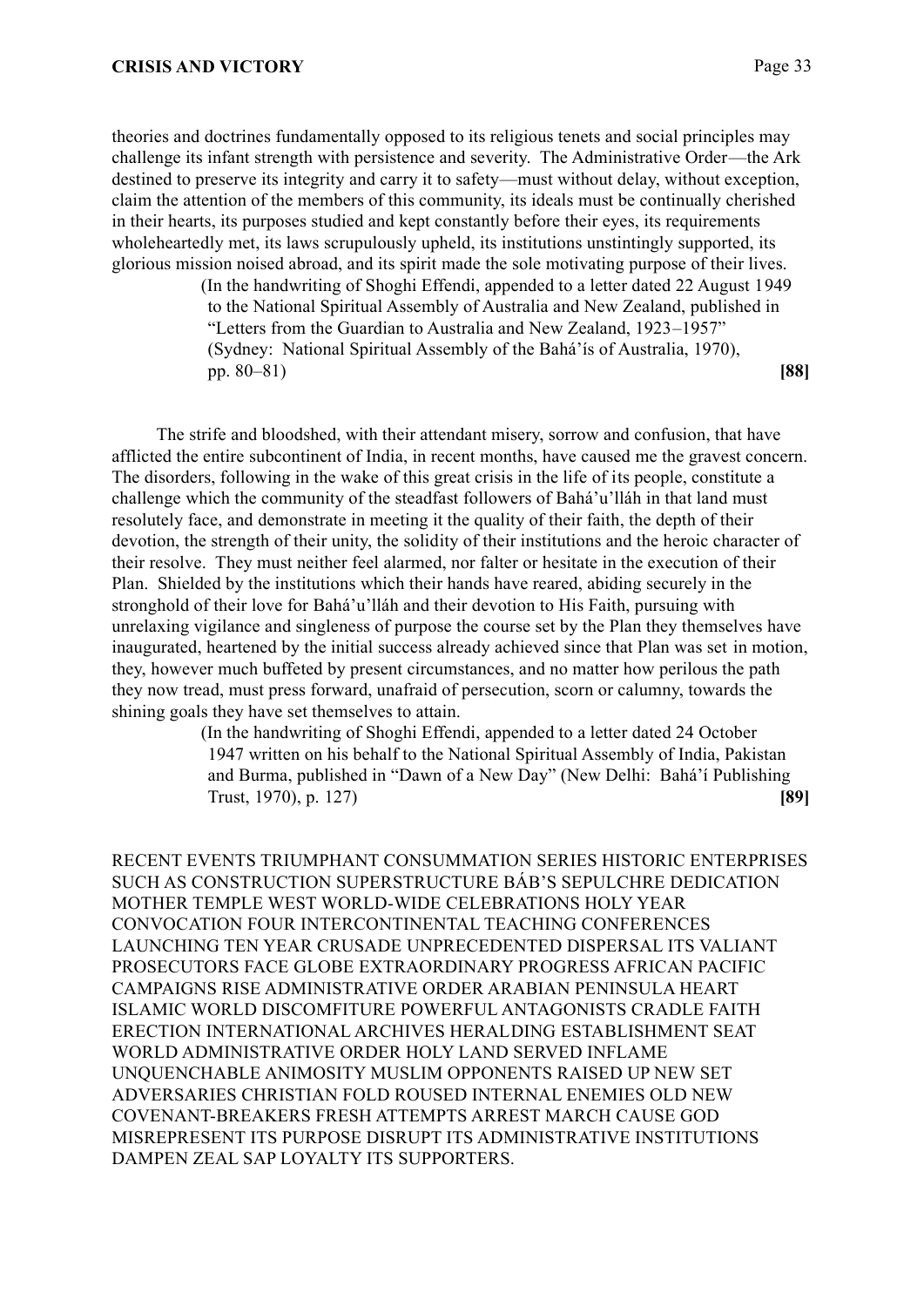EVIDENCES INCREASING HOSTILITY WITHOUT PERSISTENT MACHINATIONS WITHIN FORESHADOWING DIRE CONTEST DESTINED RANGE ARMY LIGHT FORCES DARKNESS BOTH SECULAR RELIGIOUS PREDICTED UNEQUIVOCAL LANGUAGE 'ABDU'L-BAHÁ NECESSITATE THIS CRUCIAL HOUR CLOSER ASSOCIATION HANDS FIVE CONTINENTS BODIES ELECTED REPRESENTATIVES NATIONAL BAHÁ'Í COMMUNITIES WORLD OVER JOINT INVESTIGATION NEFARIOUS ACTIVITIES INTERNAL ENEMIES ADOPTION WISE EFFECTIVE MEASURES COUNTERACT THEIR TREACHEROUS SCHEMES PROTECT MASS BELIEVERS ARREST SPREAD EVIL INFLUENCE.

CALL UPON HANDS NATIONAL ASSEMBLIES EACH CONTINENT SEPARATELY ESTABLISH HENCEFORTH DIRECT CONTACT DELIBERATE WHENEVER FEASIBLE AS FREQUENTLY POSSIBLE EXCHANGE REPORTS TO BE SUBMITTED TO THEIR RESPECTIVE AUXILIARY BOARDS NATIONAL COMMITTEES EXERCISE UNRELAXING VIGILANCE CARRY OUT UNFLINCHINGLY SACRED INESCAPABLE DUTIES.<sup>11</sup> SECURITY PRECIOUS FAITH PRESERVATION SPIRITUAL HEALTH BAHÁ'Í COMMUNITIES VITALITY FAITH ITS INDIVIDUAL MEMBERS PROPER FUNCTIONING ITS LABORIOUSLY ERECTED INSTITUTIONS FRUITION ITS WORLD-WIDE ENTERPRISES FULFILMENT ITS ULTIMATE DESTINY ALL DIRECTLY DEPENDENT BEFITTING DISCHARGE WEIGHTY RESPONSIBILITIES NOW RESTING MEMBERS THESE TWO INSTITUTIONS OCCUPYING WITH UNIVERSAL HOUSE JUSTICE NEXT INSTITUTION GUARDIANSHIP FOREMOST RANK DIVINELY ORDAINED ADMINISTRATIVE HIERARCHY WORLD ORDER BAHÁ'U'LLÁH. (Cablegram dated 4 June 1957 to the National Spiritual Assembly of the United States, published in "Messages to the Bahá'í World 1950–1957", pp. 122–123)**[90]**

# **EXTRACTS FROM LETTERS WRITTEN ON BEHALF OF SHOGHI EFFENDI**

Undoubtedly, as the influence of God's Faith becomes more pervasive, the number of those who wish to obstruct its progress will also grow; new and increasingly formidable adversaries will come to the fore; and mischief-makers, appearing under various extraordinary guises, will seek surreptitiously to goad to action all those who harbour resentment or bear ill will towards this Cause, and will raise aloft the standards of sedition. Under these circumstances it is essential for the friends on the one hand to be alert and watchful, and on the other to arouse the vigilance and strengthen the allegiance of their fellow-believers, to guard the integrity of the Word of God, and to maintain harmony and unity amongst His loved ones. Herein lies the supreme duty of the friends of God, and the highest means by which they can render service to His Cause.

(24 May 1927 to an individual believer—translated from the Persian) **[91]**

 $11$  The Continental Boards of Counsellors  $\ldots$  are charged with specific functions relating to the protection and propagation of the Faith in the areas under their jurisdiction. They will operate in a manner similar to that set forth by the beloved Guardian for the Hands of the Cause in his communications outlining the responsibilities they are called upon to discharge in collaboration with National Spiritual Assemblies. We particularly draw your attention to his message of June 4, 1957. (From a letter of the Universal House of Justice dated 24 June 1968 to a Continental Board of Counsellors)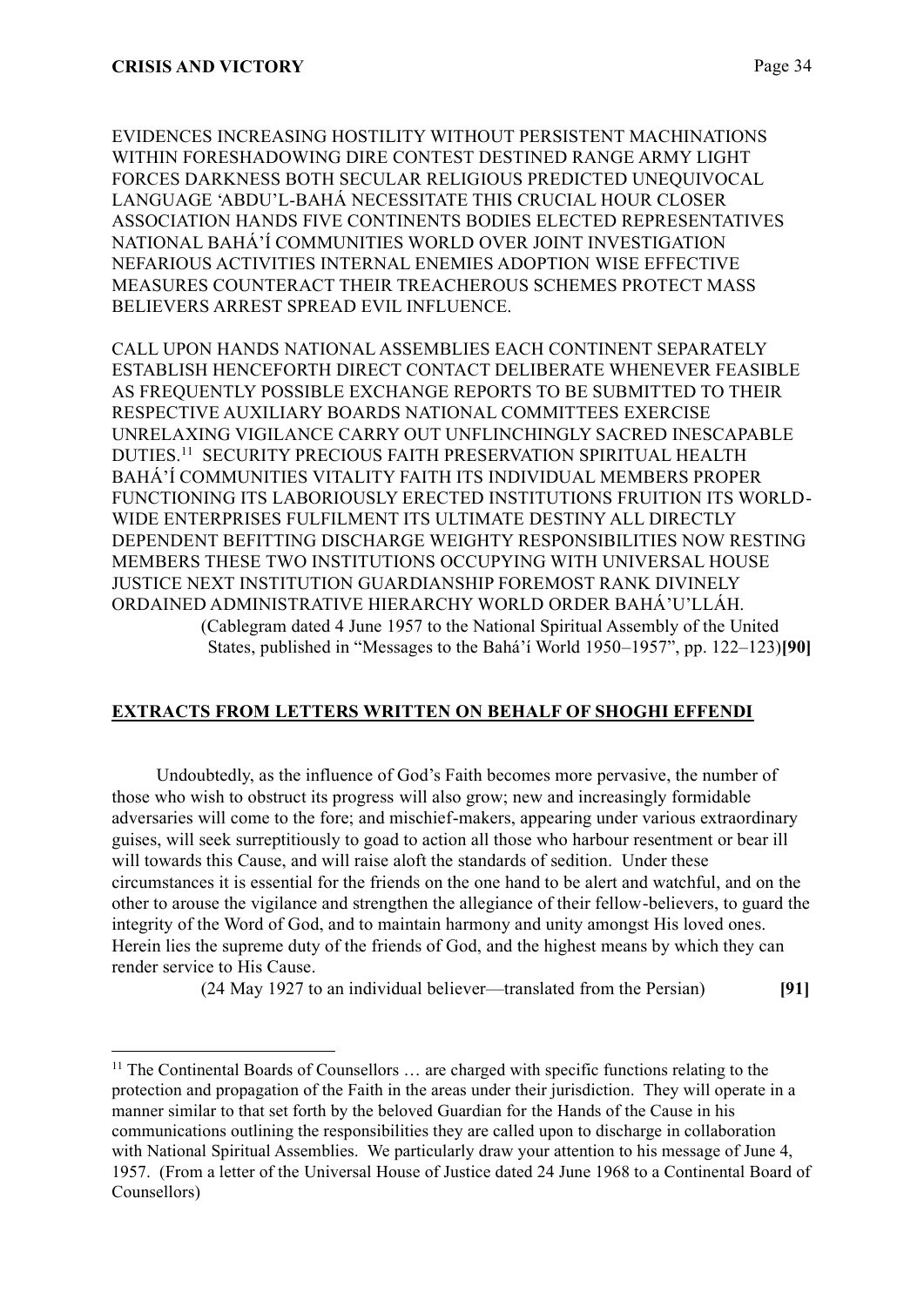In the face of such distressing conditions you should realize, more keenly than ever, your supreme obligation of protecting the body of the Cause from any further injuries and attacks, and of adhering scrupulously and intelligently to the spirit and the principles of the Administration.

(12 July 1937 to an individual believer) **[92]**

The matter of refuting attacks and criticisms directed against the Cause through the press is, he feels, one which devolves on the National Spiritual Assembly to consider. This body, whether directly or through the agency of its committees, should decide as to the advisability of answering any such attacks, and also should carefully examine and pass upon any statements which the friends wish to send to the press to this effect. Only through such supervision and control of all Bahá'í press activities can the friends hope to avoid confusion and misunderstanding in their own minds and in the mind of the general public whom they can reach through the press.

(28 September 1928 to an individual believer) **[93]**

It is incumbent upon the friends to confront these difficulties with constancy and firmness, thankfulness and patience, unity and solidarity; to endure with fortitude these consecutive disasters; to traverse successfully these last remaining stages in their destined course; and to become neither restive nor disheartened on account of the hardships and exertions, the injustice and oppression that they are constrained to undergo. Let them at all times keep in mind the following clear and solemn warning recorded by the pen of the Centre of the Covenant and, with a tranquil heart, a radiant spirit, a steadfast purpose and a high resolve, watchfully anticipate the unfoldment and fulfilment of the Master's utterance:

Beware the weeping of the wronged and orphaned children and the sighing of the victims of oppression, lest their tears should turn to floods and their breaths should turn to fire.

The violent disturbances, the afflictive trials and overwhelming dangers which now beset the froward band of ill-wishers, mischief-makers and oppressors from every stratum of society, whether in your own or neighbouring countries, and which have assailed their peoples, kings and subjects, governments and citizens alike on every hand, are the results of those grievous trespasses and violations wrought in that land by the hand of the tyrant and the aggressor. Now, after the passage of a century, the baleful outcome of those deeds has become apparent and their evil consequences revealed for all to see. The day is fast approaching when the hosts of hatred and iniquity will be called to answer for their deeds: erelong shall they be seized by the agents of the retributive anger of an All-Powerful and All-Compelling God.

In counselling the friends, and conveying condolences to the victims of this latest outrage, your Assembly should urge them to cleave now as never before to the firm cord of God's holy ordinances and teachings, never to deviate by so much as a hair's breadth from the Straight Path; and to bide the advent of that day when it shall please Him to accomplish His foreordained decree. He, verily, is the Protector of the wronged ones, and He, verily, is the Succourer of all those who stand fast and firm.

> (2 July 1942 to the National Spiritual Assembly of Persian—translated from the Persian) **[94]**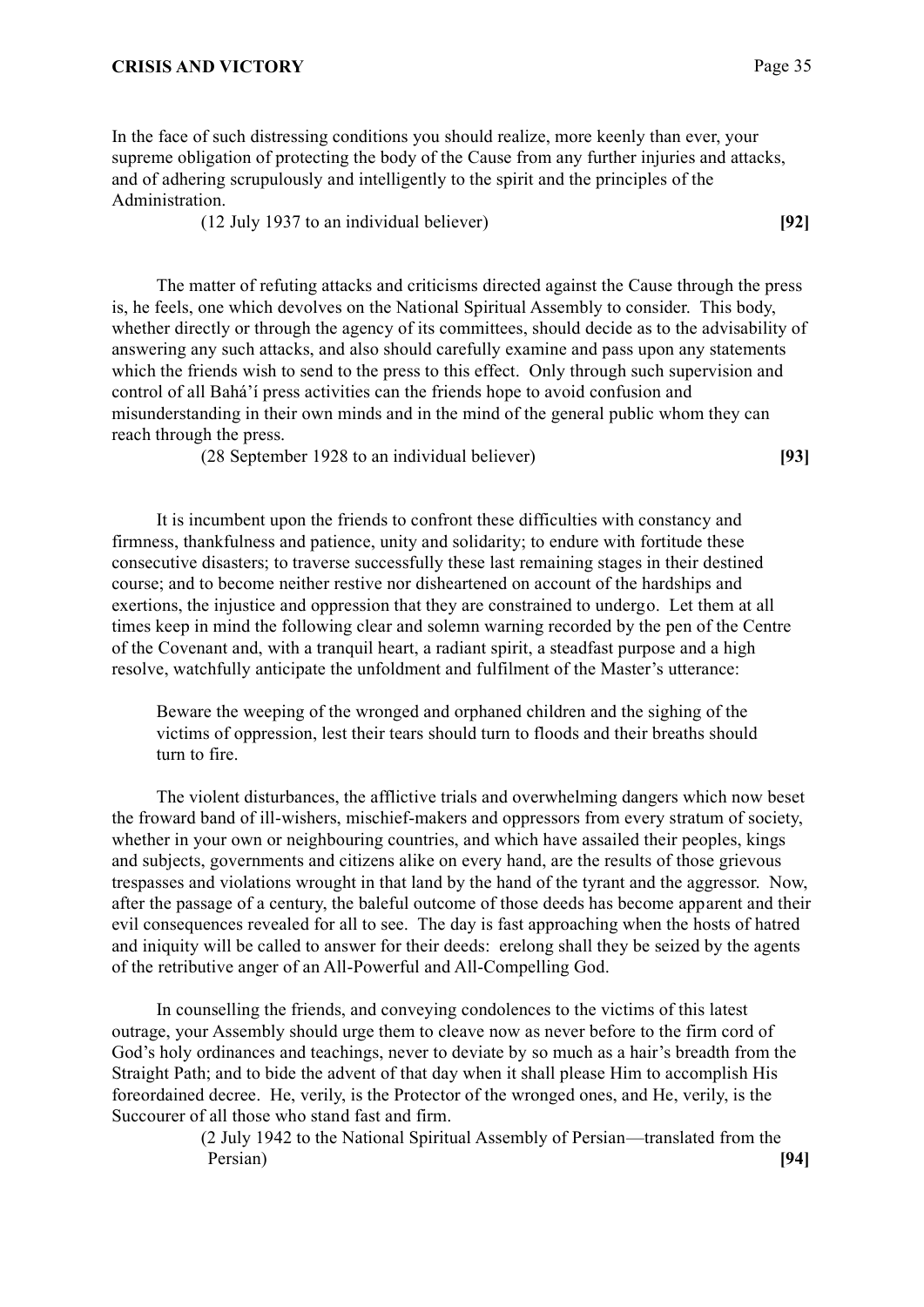The Cause of God must be protected from the enemies of the Faith, and from those who sow seeds of doubt in the hearts of the believers, and the greatest of all protections is knowledge.

> (11 May 1948 to the National Spiritual Assembly of Germany and Austria, published in "The Light of Divine Guidance", vol. 1, p. 134) **[95]**

… the believers need to be deepened in their knowledge and appreciation of the Covenants of both Bahá'u'lláh and 'Abdu'l-Bahá. This is the stronghold of the faith of every Bahá'í, and that which enables him to withstand every test and the attacks of the enemies outside the Faith, and the far more dangerous, insidious, lukewarm people inside the Faith who have no real attachment to the Covenant, and consequently uphold the intellectual aspect of the Teachings while at the same time undermining the spiritual foundation upon which the whole Cause of God rests.

(15 April 1949 to an individual believer, published in "The Light of Divine Guidance", vol. 2 (Hofheim-Langenhain: Bahá'í-Verlag, 1985), p. 84) **[96]**

Attacks by missionaries, and others, such as that by Elder, should most certainly be vigorously defended publicly by your Assembly and Local Assemblies as well. (18 August 1949 to the National Spiritual Assembly of the United States) **[97]**

# **EXTRACT FROM LETTER WRITTEN BY THE UNIVERSAL HOUSE OF JUSTICE**

The need to protect the Faith from the attacks of its enemies is not generally appreciated by the friends because such attacks, particularly in the West, have so far been intermittent. However, we know that these attacks will increase and will become concerted and universal. The writings of our Faith clearly foreshadow not only an intensification of the machinations of internal enemies, but a rise in the hostility and opposition of its external enemies, whether religious or secular, as our beloved Faith pursues its onward march towards ultimate victory. Therefore, in the light of the warnings of Shoghi Effendi, the Auxiliary Boards for Protection should keep "constantly" a "watchful eye" on those "who are known to be enemies or to have been put out of the Faith", discreetly "investigate" their activities, warn intelligently the friends of the opposition inevitably to come, explain how each crisis in God's Faith has always proved to be a blessing in disguise, prepare them for the "dire contests" which are "destined to range the Army of Light against the forces of darkness", and, when the influence of the enemies spreads and reaches their fold, the members of these Auxiliary Boards should be alert to their schemes to "dampen the zeal and sap the loyalty" of the believers and, by adopting "wise and effective measures",<sup>12</sup> counteract these schemes and arrest the spread of their influence. Above all, the members of the Protection Boards should concentrate on deepening the friends' knowledge of the Covenant and increasing their love and loyalty to it, on clearly and frankly answering, in conformity with the teachings, whatever questions may trouble any of the believers, on fostering the spiritual profundity and strength of their faith and certitude, and on promoting whatever will increase the spirit of loving unity in Bahá'í communities.

<sup>12</sup> "Messages to the Bahá'í World, 1950–1957", p. 123.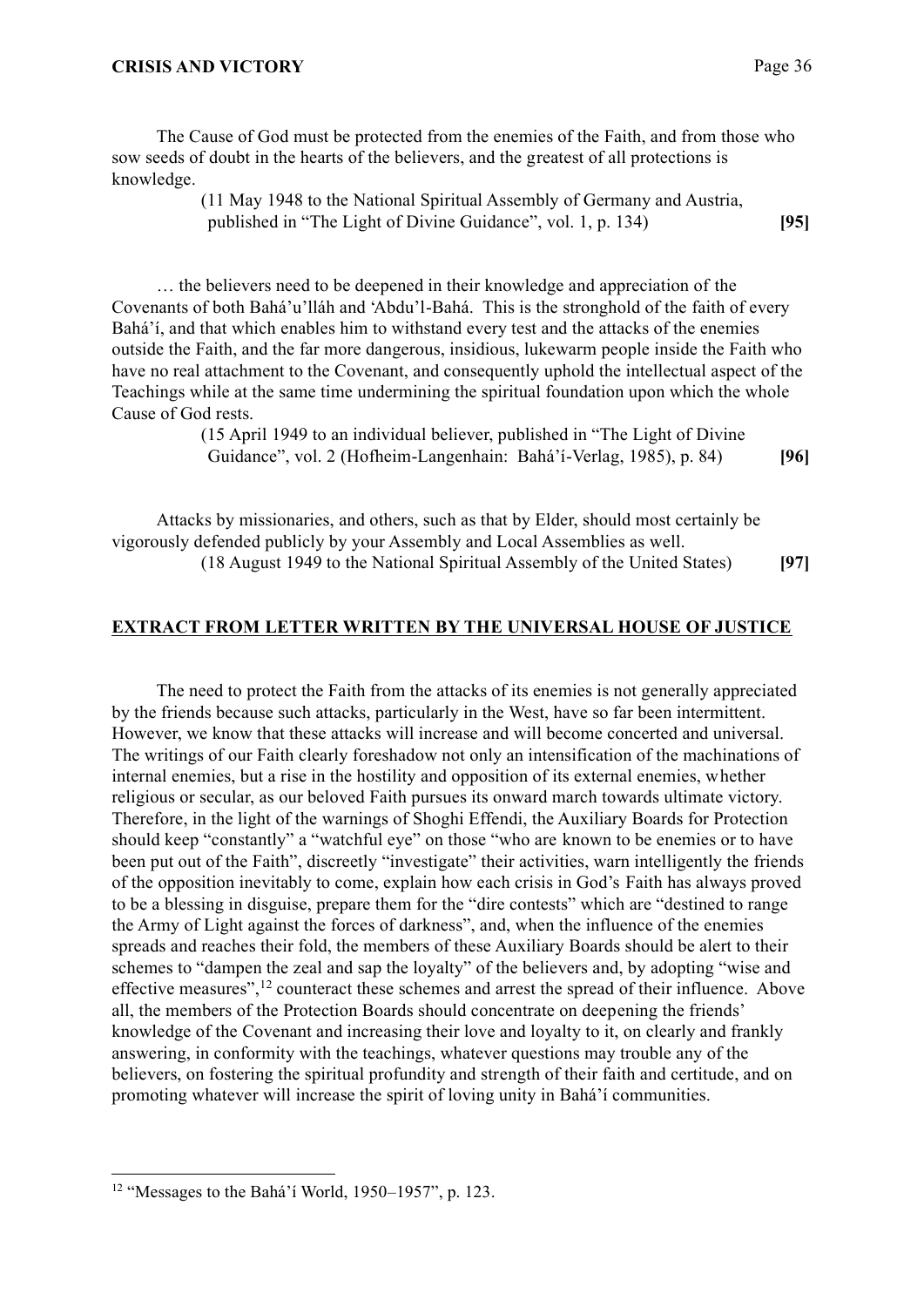The primary tasks of the Propagation Boards, however, are to direct the believers' attention to the goals of whatever plans have been placed before them, to stimulate and assist them to promote the teaching work in the fields of proclamation, expansion, consolidation and pioneering, to encourage contributions to the funds, and to act as standard-bearers of the teachers of the Faith, leading them to new achievements in the diffusion of God's Message to their fellow human beings….

It should, furthermore, be remembered that these self-same functions are being carried out by the Assemblies, national and local, and their committees, which have at this time the great responsibility for actually executing the teaching plans and for administering, consolidating and protecting the Bahá'í communities. The Auxiliary Board members should thus watch carefully that their work reinforces and complements that of the administrative institutions.

(10 October 1976 to the International Teaching Centre) **[98]**

# **EXTRACTS FROM LETTERS WRITTEN ON BEHALF OF THE UNIVERSAL HOUSE OF JUSTICE**

One of the vital functions of the Protection Boards is the deepening of the friends' knowledge of the Covenant and increasing their love and loyalty to it, and fostering the spirit of love and unity within the Bahá'í community.

It is the duty of Local and National Spiritual Assemblies to refer to the Auxiliary Board members for protection matters which may involve not only possible Covenant-breaking, but also problems of disunity within the community, the removal of voting rights or any other matters in which you feel the guidance and advice of the Protection Boards may be helpful to the institutions of the Faith. The Auxiliary Board members of course keep the Continental Board of Counsellors informed and the Counsellors then take whatever steps they feel are called for.

You are free at any time to refer to the Continental Board of Counsellors and the Auxiliary Board members for protection any matters about which you are not clear involving the security of the Faith in your area and you will always find them willing to assist you in dealing with such problems.

(1 October 1979 to the National Spiritual Assembly of Venezuela) **[99]**

Hostility to the Faith is something all Bahá'ís can expect; how we react to it is of great importance. You are urged to avoid confrontation and dissension; these would tend to increase the antagonism. Maintain a dignified and friendly attitude and, in order to put forward wellfounded reasoning where indicated, make a point of becoming better informed about issues affecting Christianity and the Bahá'í Faith.

> (12 September 1985 to the National Spiritual Assembly of St. Vincent and the Grenadines) **[100]**

… as the Faith becomes known, we can expect opposition and persecution. Nevertheless, in our presentations and relationships we should always try to build bridges so that our beautiful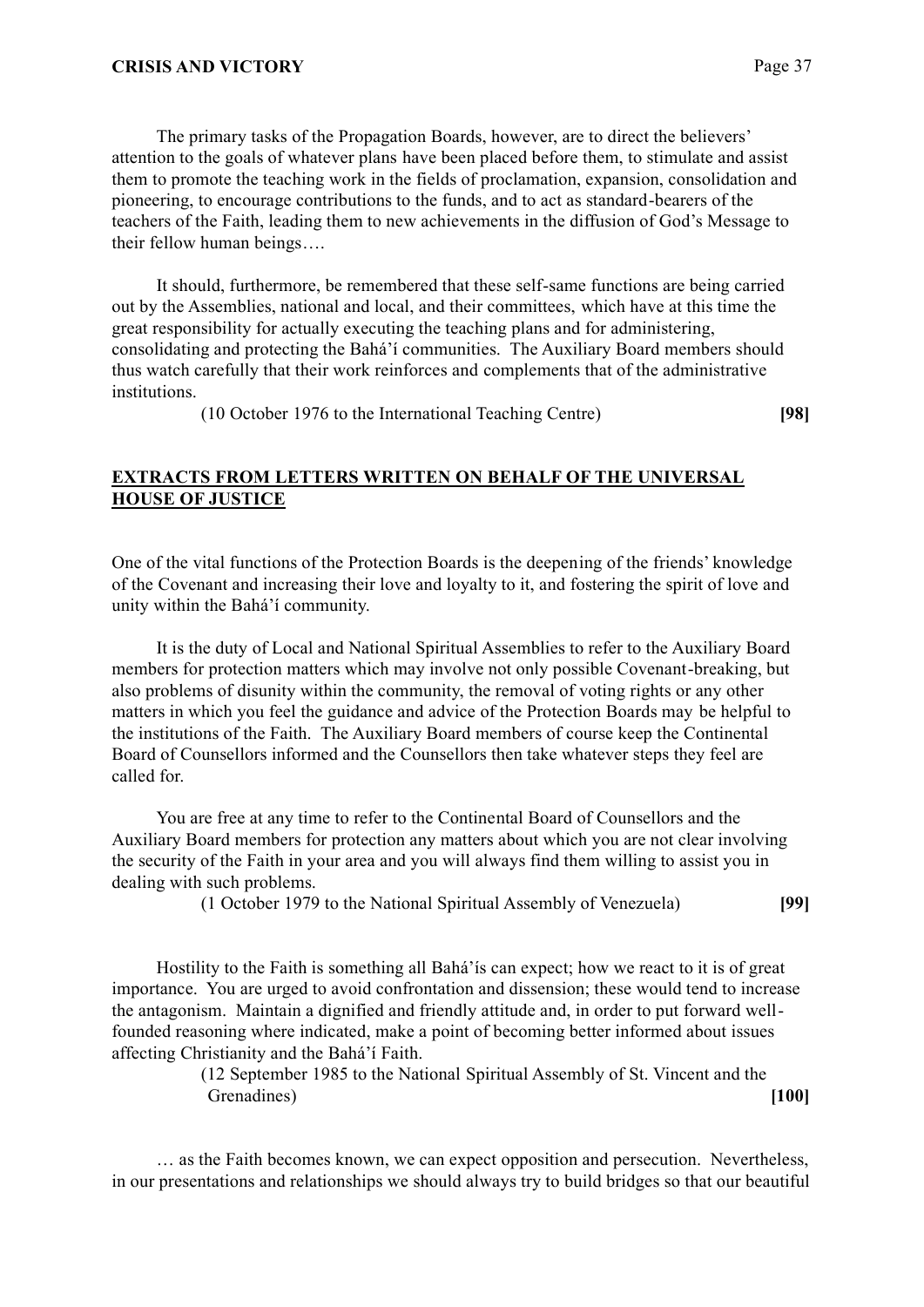Teachings can be understood and accepted, and the power which they have to establish unity amongst men will be exemplified.

(18 December 1985 to the National Spiritual Assembly of Tuvalu) **[101]**

#### **IV. INDEX**

A partial listing of some of the major themes addressed in the compilation is provided below. The numbers cited refer to the number of the individual extract included in the compilation.

#### **ATTITUDES TOWARD THOSE WHO OPPOSE THE FAITH**

9, 12, 23, 30, 36, 49, 50, 77, 79, 83, 87, 100

#### **CRISIS**

attitude toward 13, 15, 29, 31, 40, 47, 54, 57, 60, 63, 70, 71, 84 future 6, 12, 17, 19, 22, 23, 24, 49, 57, 58, 86, 98 inevitability of 1, 3, 6, 10, 13, 19, 29, 30, 34, 50, 88, 101 (in) past 2, 9, 11, 13, 50, 57, 58 purpose of 30, 31, 69 reasons for 5, 7, 8, 18, 19, 20, 21, 22, 23, 27, 28, 35, 37, 57, 71, 90, 91 rhythmic pulsations 57, 58, 71 (in) West 10, 16, 20, 23, 49, 58

#### **DIVINE ASSISTANCE**

48, 51, 52, 56, 57, 65, 69, 73, 76, 85

#### **NATURE OF ATTACKS**

accusations, criticism 23, 49 articles and publications against the Faith 14, 36, 84 attacks on Institutions of the Faith 19, 23, 60 mental tests 16 misrepresentation 23, 84 physical 19, 49, 72 ridicule 13, 36

# **OPPONENTS OF THE FAITH**

clerics, divines, religious movements and leaders 6, 11, 18, 19, 20, 22, 23, 26, 27, 32, 34, 37, 38, 50, 55, 58, 59, 97, 98 governments and political leaders 11, 20, 22, 26, 55, 58, 59, 98 nations and peoples 13, 19, 22 within the Faith 25, 55, 57, 58, 59, 65, 90, 98

#### **OPPOSITION, ITS EFFECT**

## On the Faith

attracts Divine assistance 35, 37, 43, 57 consolidates and purifies the Community 55, 56, 57, 64, 84 constitutes temporary setback 57, 60, 66, 67, 68 demonstrations invincibility of the Community 59